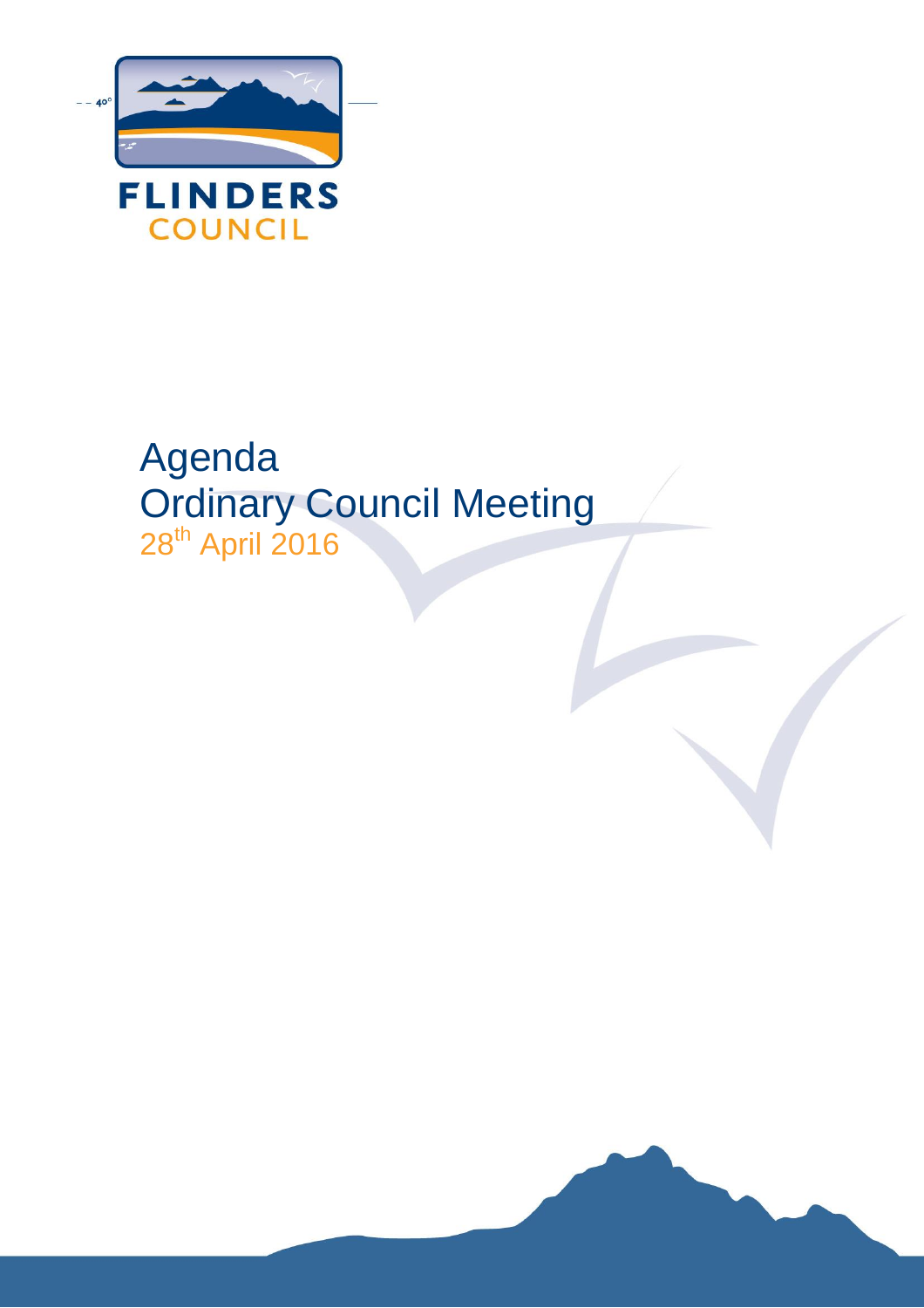### **CERTIFICATION**

"I certify that with respect to all advice, information or recommendation provided to Council with this agenda:

- 1. The advice, information or recommendation is given by a person who has the qualifications or experience necessary to give such advice, information or recommendation, and;
- 2. Where any advice is given directly to Council by a person who does not have the required qualifications or experience that person has obtained and taken into account in that person's general advice the advice from an appropriately qualified or experienced person.
- Note: S65(1) of the *Local Government Act 1993* requires the General Manager to ensure that any advice, information or recommendation given to the Council (or a Council Committee) is given by a person who has the qualifications or experience necessary to give such advice, information or recommendation. S65(2) forbids Council from deciding any matter which requires the advice of a qualified person without considering that advice."

Dated this 22<sup>nd</sup> day of April 2016.

Raoul Harper GENERAL MANAGER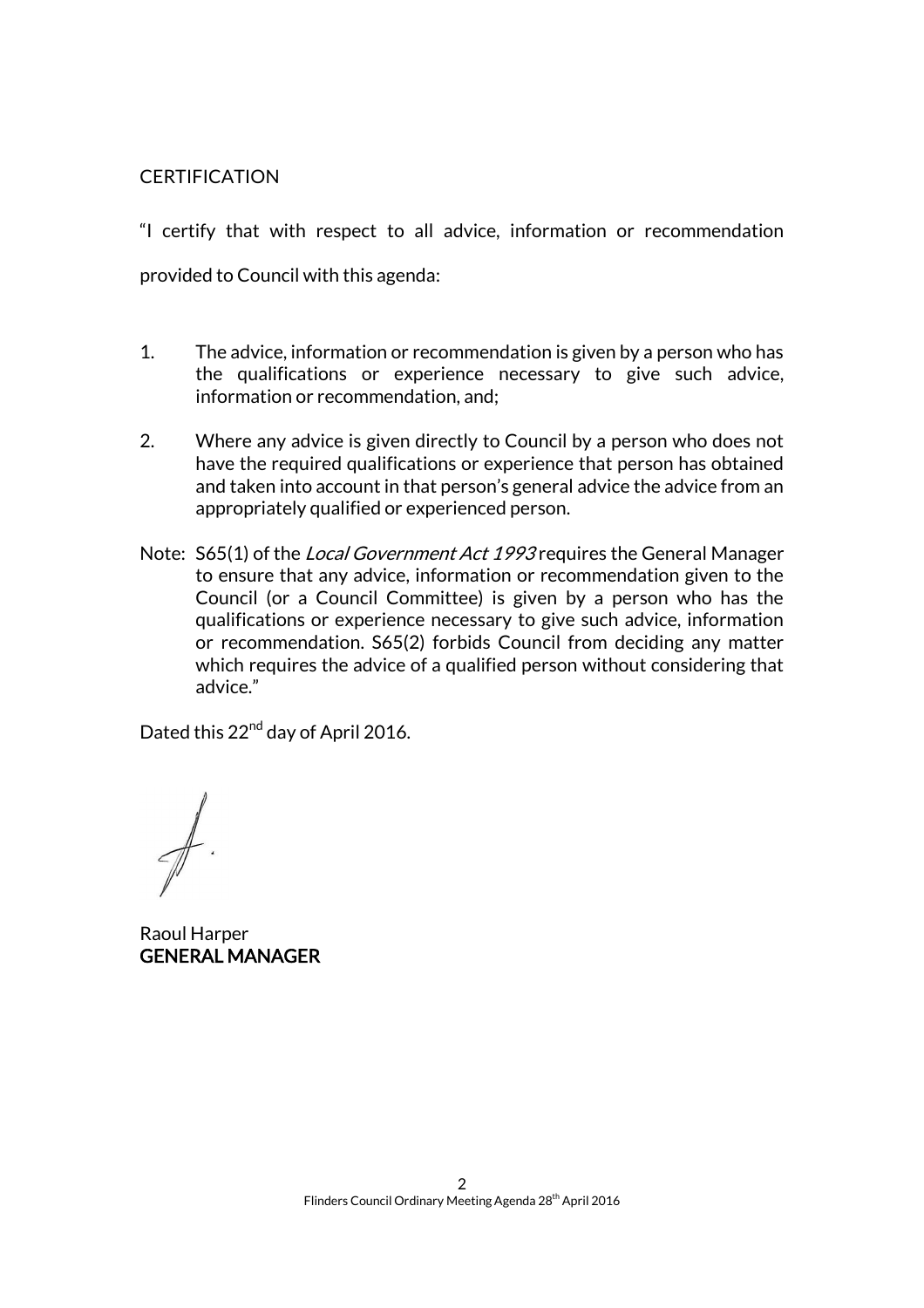# FLINDERS COUNCIL ORDINARY MEETING

# AGENDA

| DATE:              | Thursday 28 <sup>th</sup> April 2016              |
|--------------------|---------------------------------------------------|
| <b>VENUE:</b>      | Furneaux Arts and Entertainment Centre, Whitemark |
| <b>COMMENCING:</b> | $1.00 \,\mathrm{pm}$                              |

### PRESENT

| Mayor Carol Cox          |
|--------------------------|
| Deputy Mayor Marc Cobham |
| <b>Cr Chris Rhodes</b>   |
| <b>Cr Peter Rhodes</b>   |
| Cr Ken Stockton          |
| <b>Cr David Williams</b> |
| <b>Cr Gerald Willis</b>  |

## APOLOGIES

Nil

### STAFF IN ATTENDANCE

Raoul Harper - General Manager Sophie Pitchford - Corporate Services Manager Jacci Viney - Development Services Coordinator Vicki Warden - Executive Officer

### CONFIRMATION OF MINUTES

That the Minutes from the Ordinary Council Meeting held on the  $17^{\rm th}$  March 2016 be confirmed.

### PUBLIC QUESTION TIME

In accordance with Section 31  $(1)$  of the Local Government (Meeting Procedures) Regulations 2015 and the Flinders Council Policy the following procedures be adhered to at public question time:-

It is the policy of the Flinders Council to allow a 'Question Time' at Ordinary Council Meetings, during which members of the public may ask questions of the Council relating to Flinders Council matters.

The basis on which questions may be asked is:

1. All questions will be addressed through the Chair (being the Mayor in normal circumstances) who will answer them as she/he sees fit. Under no circumstances will members of the gallery be permitted to address or question either elected members or officers of the Council. The Chair may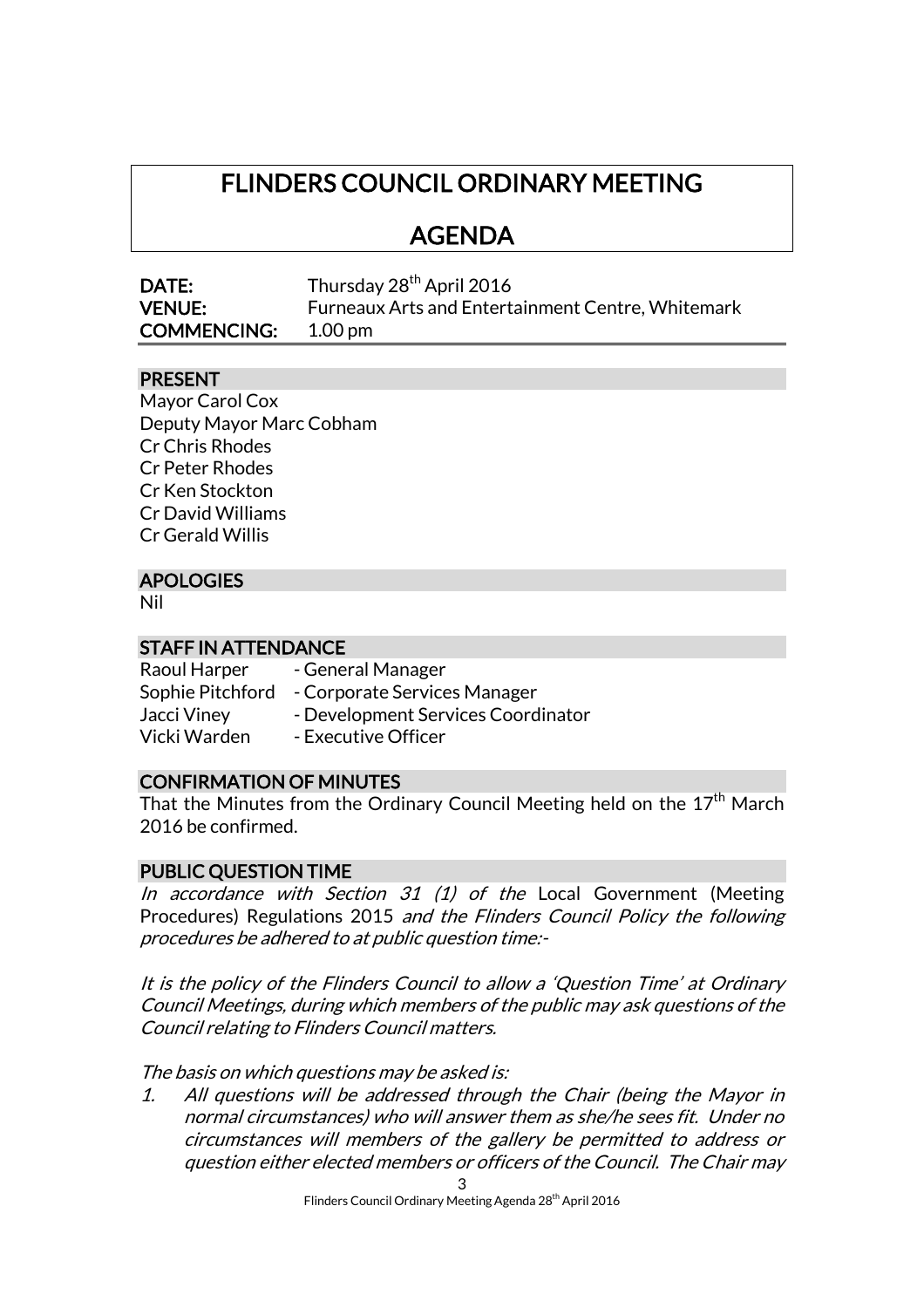delegate answers to the appropriate Councillor or staff member if appropriate.

- 2. Persons addressing the Chair must pay the respect due to that office. Failure to do so may mean their address is terminated without notice.
- 3. Where the answer cannot be provided immediately, it will be provided in writing within 14 days and tabled at the following Ordinary Council Meeting.
- 4. All questioners are encouraged to register their intent to question with the General Manager before the meeting. Preference will be given to those who have so registered.
- 5. Question time shall not extend longer than 30 minutes and may be divided into two 15 minute sessions.
- 6. The actual timing of the session(s) is to be immediately after the opening of the meeting and advertised with the notice of meeting.

### LATE AGENDA ITEMS

Nil

### DECLARATION OF PECUNIARY INTEREST

In accordance with Part 2 Regulation 8  $(7)$  of the Local Government (Meeting Procedures) Regulations 2015, the Chairman of a meeting is to request Councillors to indicate whether they have, or are likely to have, a pecuniary interest in any item on the agenda.

Accordingly, Councillors are requested to advise of a pecuniary interest they may have in respect to any matter appearing on the agenda, or any supplementary item to the agenda, which the Council has resolved to deal with, in accordance with Part 2 Regulation 8 (6) of the Local Government (Meeting Procedures) Regulations 2015.

### LEAVE OF ABSENCE

Nil

### **PETITIONS**

Nil

### **POLICIES**

The following Council policies were rescinded at the  $18<sup>th</sup>$  February 2016 Ordinary Council Meeting and no submissions were received throughout the 28 day public consultation period. As per the requirements of the Flinders Council Policy Manual Policy, the following policies can now be rescinded:

- Advertising Signs Airport;
- Aerodrome Upgrade Policy;
- Flinders Island Airport Charges Policy; and
- Policy for Leasing Land for Aircraft at Flinders Island Aerodrome.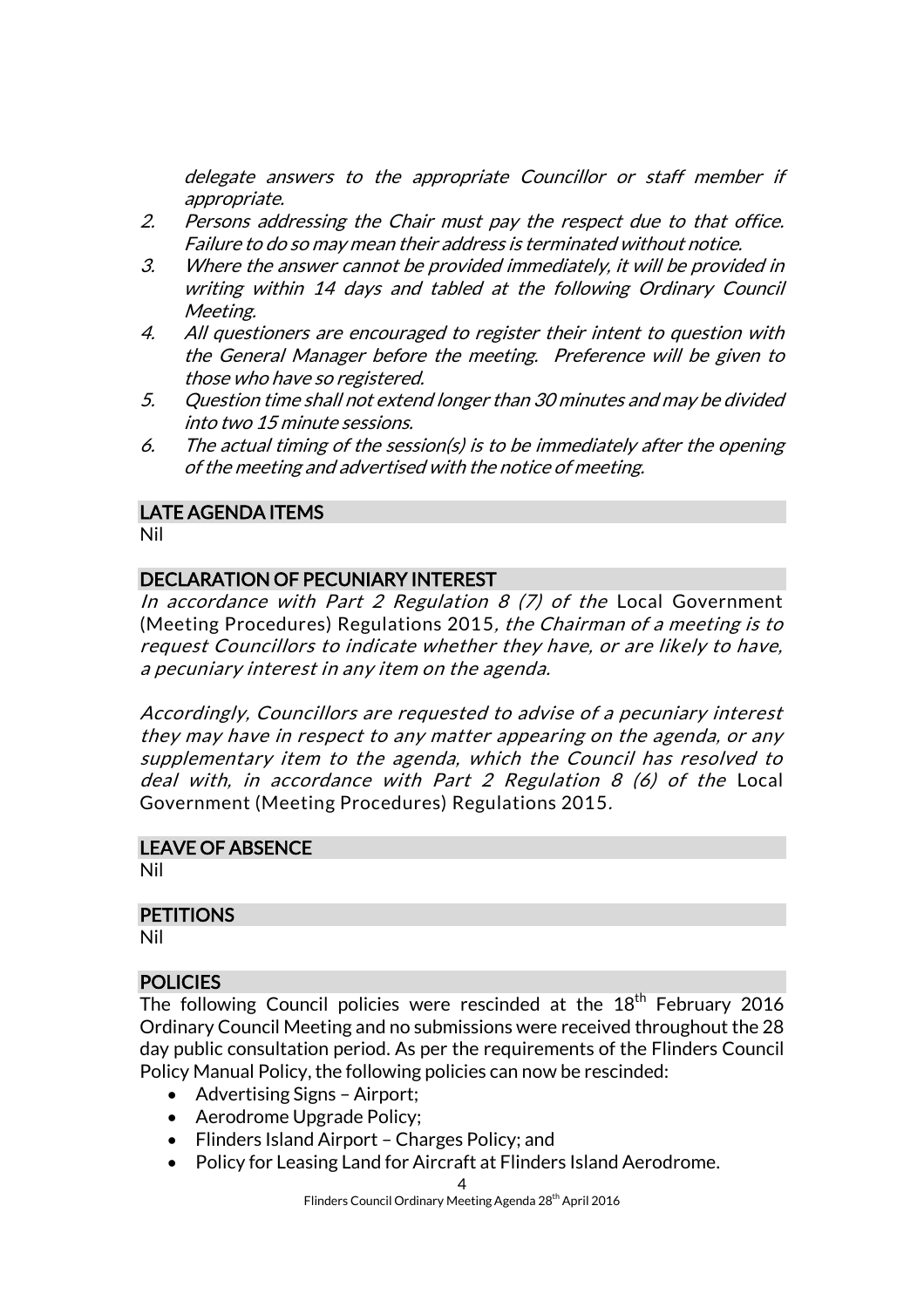The following Council policies were adopted at the  $17<sup>th</sup>$  March 2016 Ordinary Council Meeting and no submissions were received throughout the 28 day public consultation period. As per the requirements of the Flinders Council Policy Manual Policy, the following policies can now be adopted:

- [Aviation Policy;](http://www.flinders.tas.gov.au/client-assets/images/Council/Downloads/Policies/DRAFT%20Aviation%20Policy.pdf)
- [Investment Policy;](http://www.flinders.tas.gov.au/client-assets/images/Council/Downloads/Policies/FC%20Investment%20Policy%2020160324.pdf)
- [Writing Off Debts Policy;](http://www.flinders.tas.gov.au/client-assets/images/Council/Downloads/Policies/from%20mtg%20-%20DRAFT%20Write%20off%20of%20bad%20debts%20Policy.pdf)
- [Remission of Rate and Charges Policy;](http://www.flinders.tas.gov.au/client-assets/images/Council/Downloads/Policies/from%20mtg%20-%20DRAFT%20Remission%20or%20rebate%20of%20rates%20and%20charges%20Policy.pdf) and
- [Postponement of Rates and Charges Policy.](http://www.flinders.tas.gov.au/client-assets/images/Council/Downloads/Policies/from%20meeting%20-%20DRAFT%20Postponement%20of%20rates%20and%20charges%20Policy.pdf)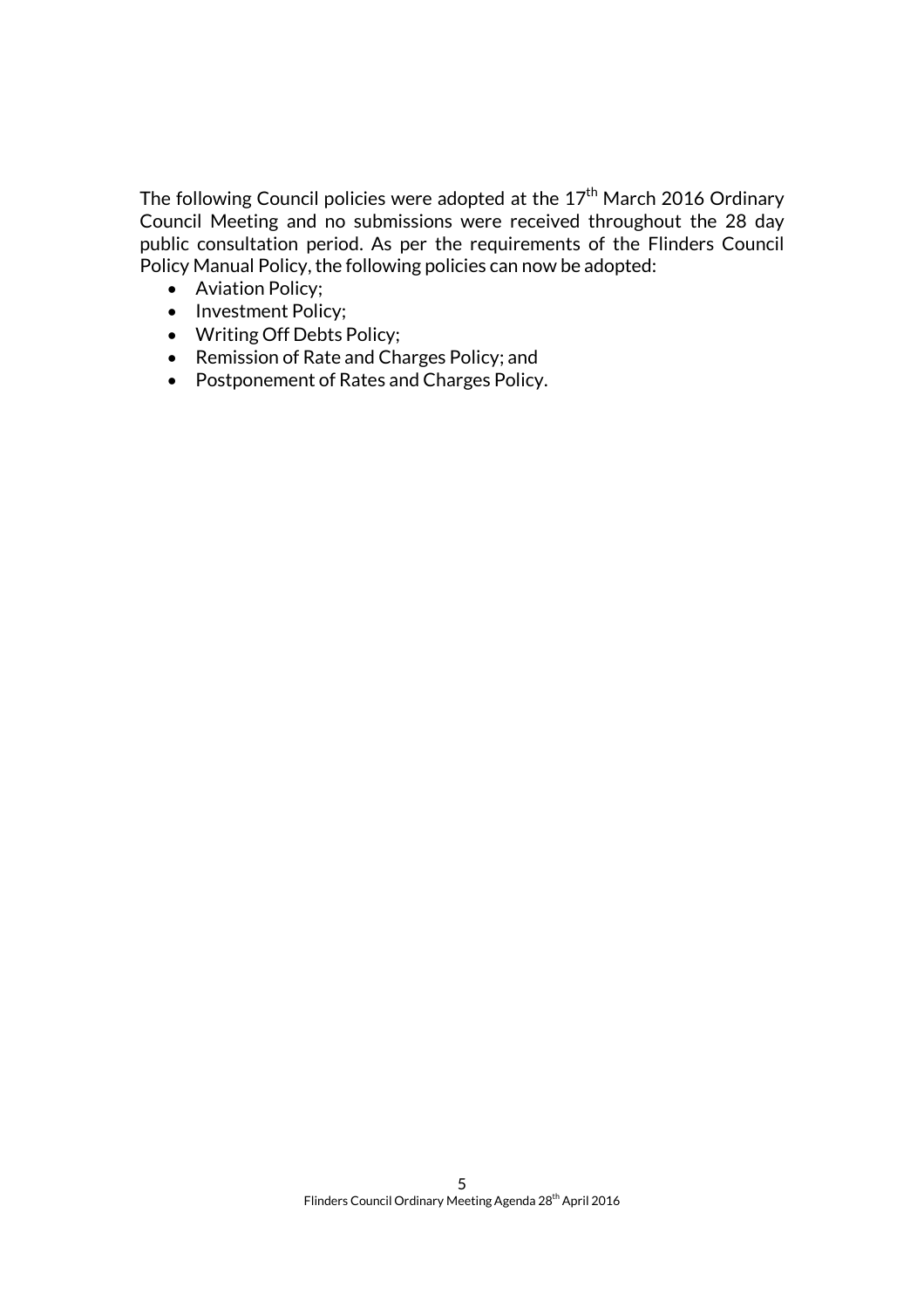### WORKSHOPS & INFORMATION FORUMS File No: COU/0205

## Information Session held on 17<sup>th</sup> March 2016

Council attended an information session presented by Wayne O'Brien on his submission currently with the State Government for funding towards development of the Flinders Island Crossing.

### Councillors Present:

Mayor Carol Cox, Deputy Mayor Marc Cobham, Cr Chris Rhodes, Cr Peter Rhodes, Cr Ken Stockton, Cr Gerald Willis and Cr David Williams.

### Apologies:

Nil

### Staff and Consultants Present:

Raoul Harper (General Manager), Robyn Cox (Strategic Planner) and Wayne O'Brien.

As workshops and information sessions are for information and discussion purposes only, no decisions are made or foreshadowed at these proceedings.

### VOTING REQUIREMENTS:

Simple Majority

### RECOMMENDATION:

That the information session held on  $17<sup>th</sup>$  March 2016 be noted.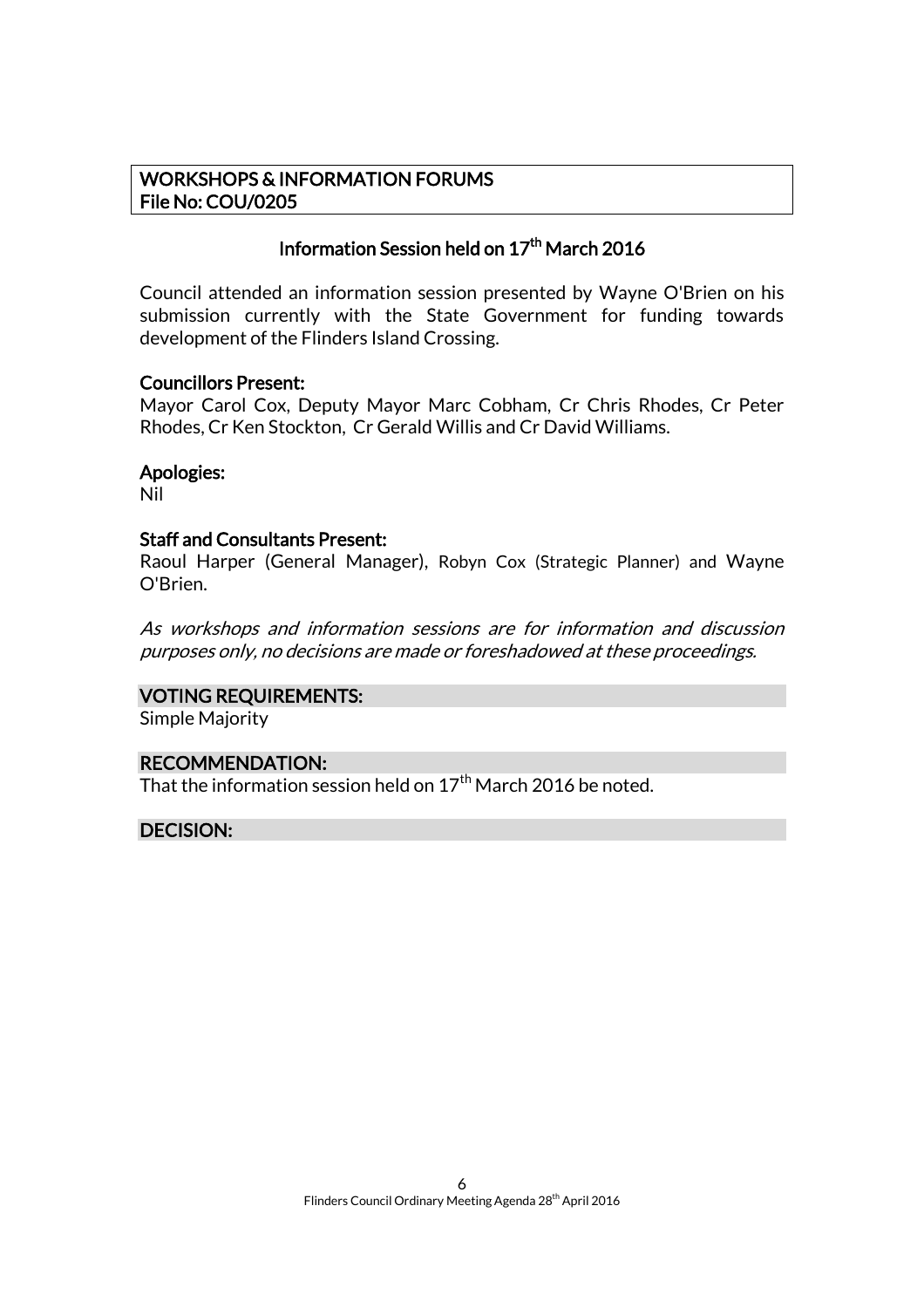# Council Workshop held on 14<sup>th</sup> April 2016

Council held a Workshop on the following subjects:

- Item 1: Flinders Structure Plan
- $\bullet$  Item 2: Flinders Island Sports & RSL Club
- $\bullet$  Item 3: Solid Waste Disposal
- Item 4: Strategic Plan review
- $\bullet$  Item 5: Budget workshop dates
- Item 6: CONFIDENTIAL
- Item 7: CONFIDENTIAL
- Item 8: Community Benevolent Fund
- Item 9: Department of Primary Industries, Parks, Water and Environment draft position paper on revised biosecurity legislation for Tasmania
- Item 10: Motions for LGAT Annual General Meeting
- Item 11: TasWater draft Corporate Plan for consideration at General Meeting on  $12<sup>th</sup>$  May

### Councillors Present:

Mayor Carol Cox, Deputy Mayor Marc Cobham, Cr Chris Rhodes, Cr Peter Rhodes, Cr Ken Stockton, Cr Gerald Willis, and Cr David Williams.

### Apologies:

Nil

### Staff and Consultants Present:

Raoul Harper (General Manager), Sophie Pitchford (Corporate Services Manager), Robyn Cox (Strategic Planner) (Item 1 only), Chris Fenner (Item 2 only), Mick Grimshaw (Item 2 only), Brian Barnewall (Works and Services Manager) (Item 3 only) and Jacci Viney (Development Services Coordinator) (Item 3 only).

### VOTING REQUIREMENTS:

Simple Majority

### RECOMMENDATION:

That the Council Workshop held on  $14<sup>th</sup>$  April 2016 be noted.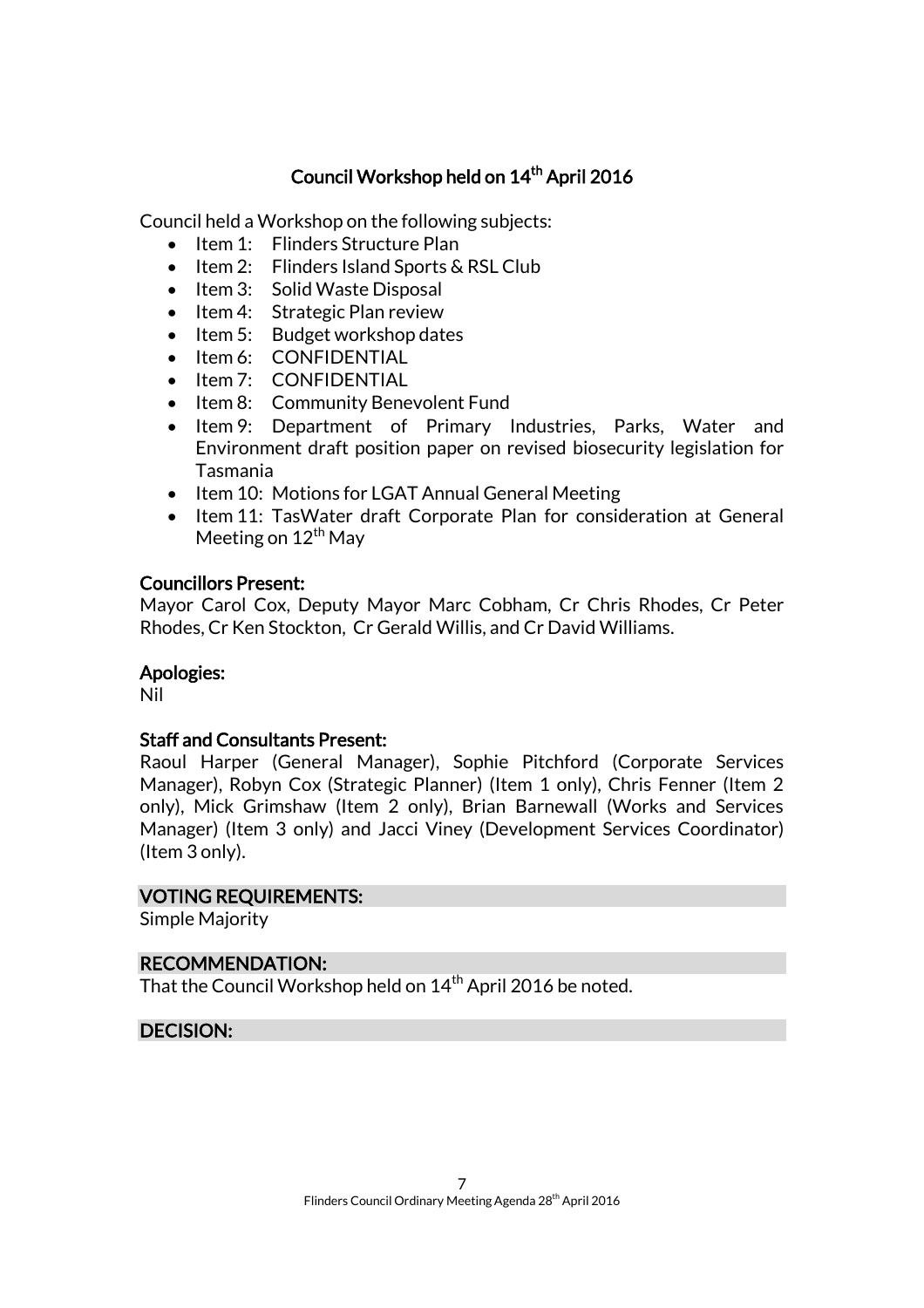# PUBLIC MEETINGS

Nil

### COUNCILLOR'S QUESTIONS ON NOTICE Nil

## COUNCILLOR'S QUESTIONS WITHOUT NOTICE

Regulation 29 of the Local Government (Meeting Procedures) Regulations 2015 specifies that in putting a Question Without Notice a Councillor must not offer an argument or opinion, draw any inference or make any imputations except so far as may be necessary to explain the question. The Chairperson must not permit any debate of a Question without Notice or its answer.

#### PUBLICATIONS/REPORTS TABLED FOR COUNCIL INFORMATION Nil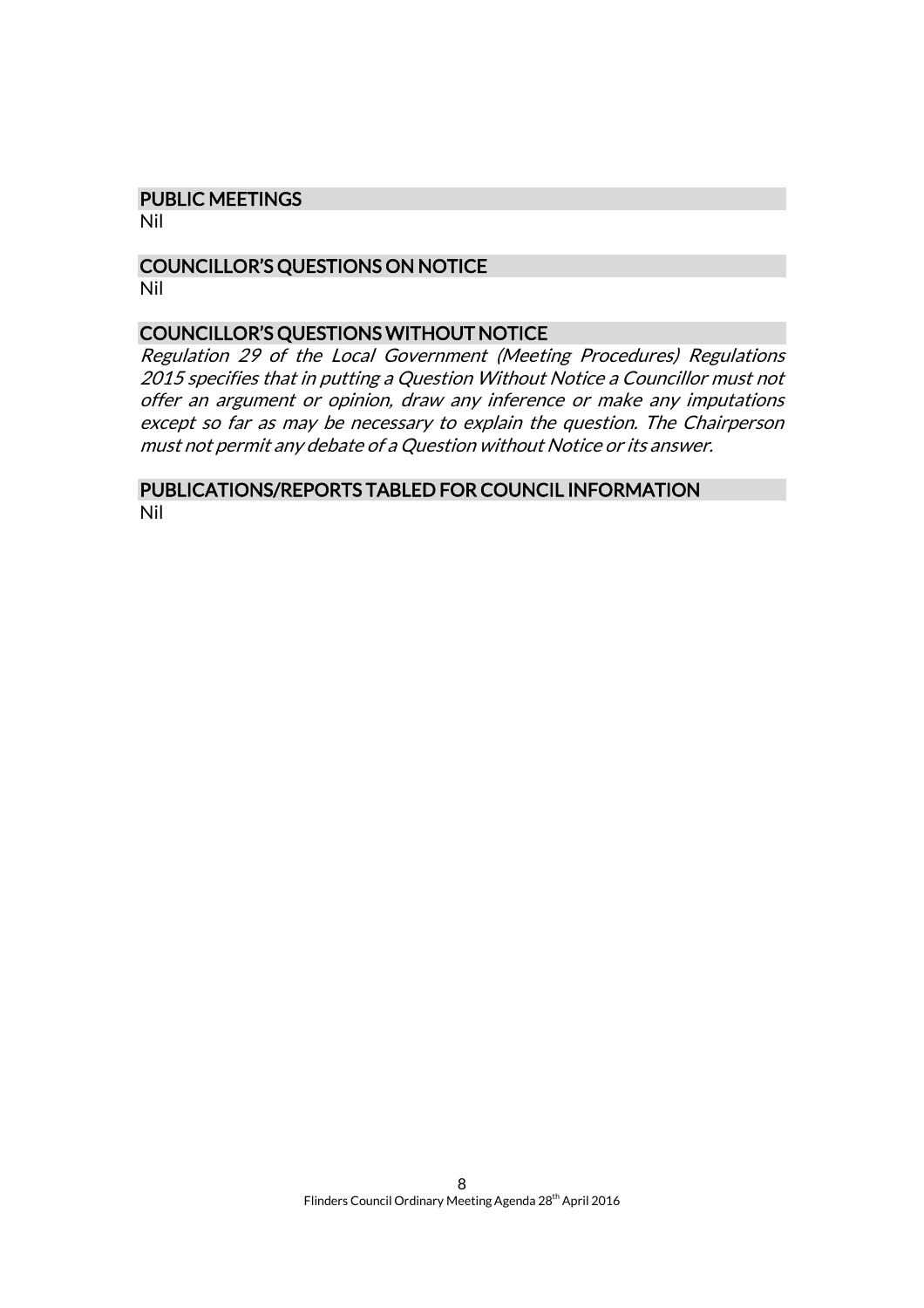# REPORTS TO BE RECEIVED

### Furneaux (Emita) Hall and Recreation Ground Special Committee File No: AME/0502

Annexure 1: Furneaux Hall (Emita) and Recreation Ground Special Committee 17<sup>th</sup> February 2016 Unconfirmed Minutes

### OFFICER'S REPORT (Raoul Harper, General Manager):

The unconfirmed minutes of the Furneaux (Emita) Hall and Recreation Ground Special Committee held on Thursday,  $17<sup>th</sup>$  February 2016 have been provided for consideration. The minutes outline what the committee has been working on to date and can now be noted by Council.

### OFFICER'S RECOMMENDATION

That the unconfirmed minutes of the Furneaux (Emita) Hall and Recreation Ground Special Committee held on Thursday, 17<sup>th</sup> February 2016 be noted.

### DECISION:

### Lady Barron Hall and Recreational Special Committee

File No: AME/0503

**Annexure 2:** Lady Barron Hall and Recreational Special Committee 18<sup>th</sup> April 2016 Unconfirmed Minutes

### OFFICER'S REPORT (Raoul Harper, General Manager):

The unconfirmed minutes of the Lady Barron Hall and Recreational Special Committee held on Monday, 18<sup>th</sup> April 2016 have been provided for consideration. The minutes outline what the committee has been working on to date and can now be noted by Council.

### OFFICER'S RECOMMENDATION

That the unconfirmed minutes of the Lady Barron Hall and Recreational Special Committee held on Monday, 18<sup>th</sup> April 2016 be noted.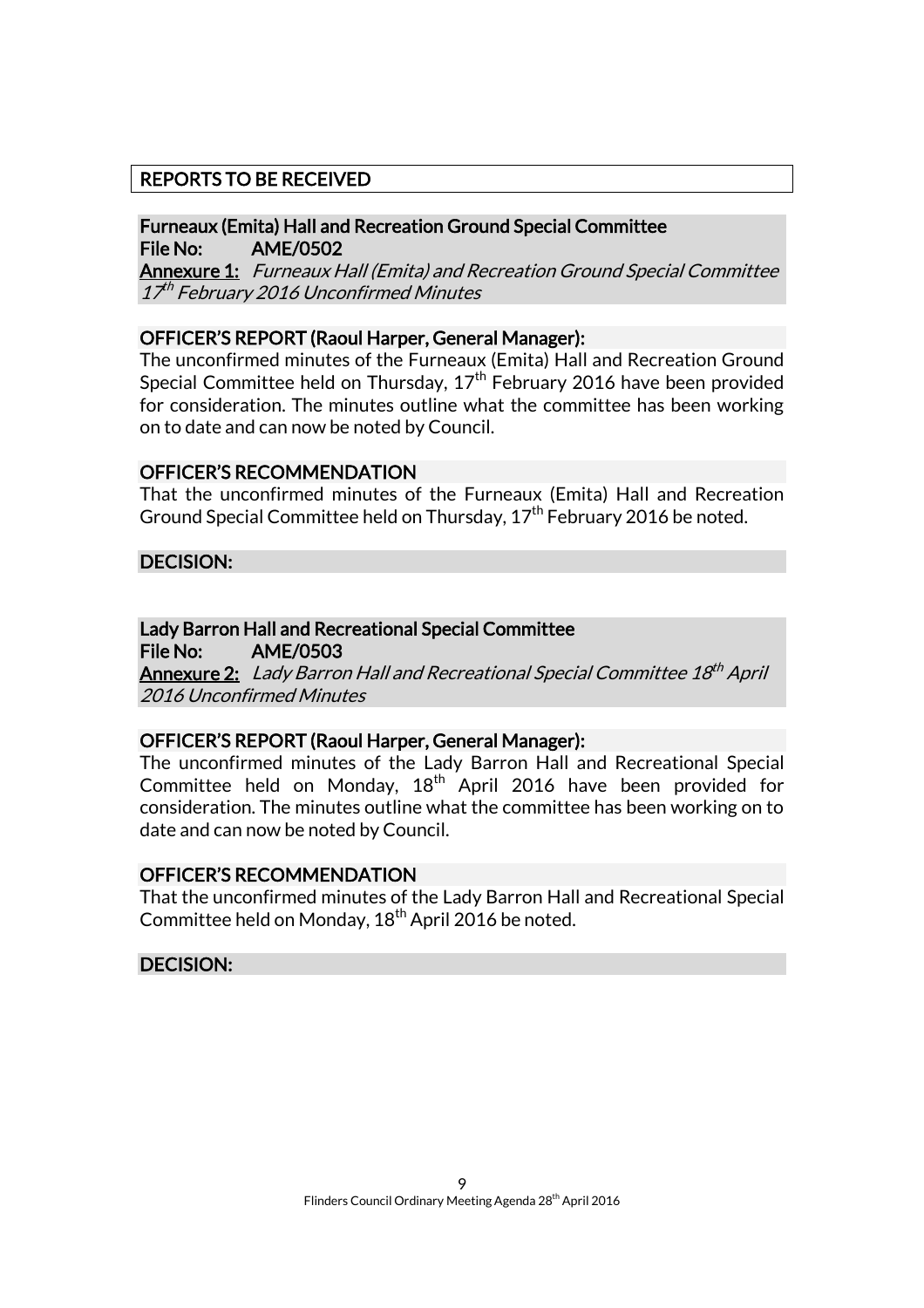# Furneaux Community Health Special Committee

File No: CSV/0912 **Annexure 3:** Furneaux Community Health Special Committee 17th February 2016 Unconfirmed Minutes

### OFFICER'S REPORT (Raoul Harper, General Manager):

The unconfirmed minutes of the Furneaux Community Health Special Committee held on Wednesday,  $17<sup>th</sup>$  February 2016 have been provided for consideration. The minutes outline what the committee has been working on to date and can now be noted by Council.

### OFFICER'S RECOMMENDATION

That the unconfirmed minutes of the Furneaux Community Health Special Committee held on Wednesday,  $17<sup>th</sup>$  February 2016 be noted.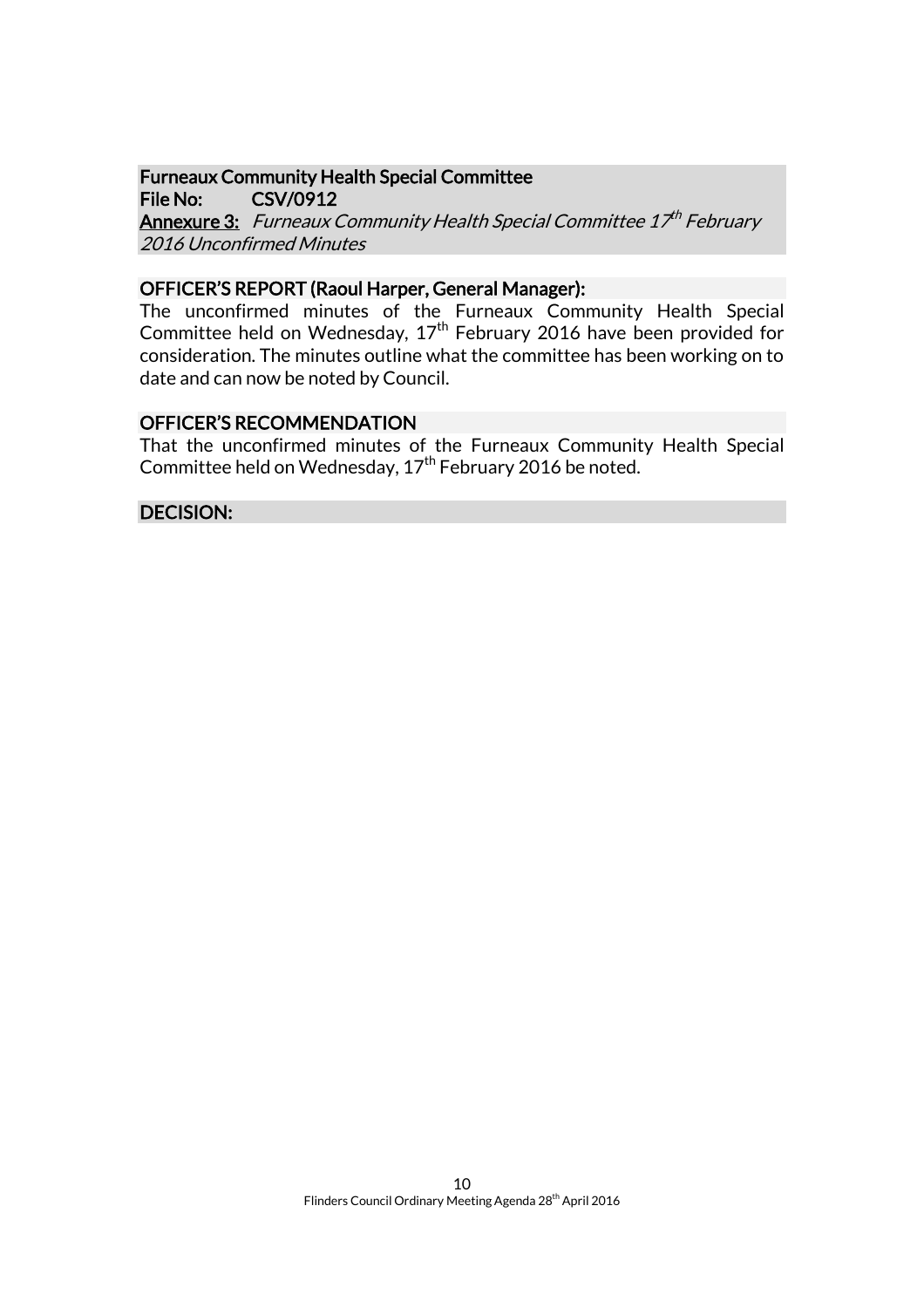# COUNCILLORS' REPORTS

### Report from Councillor Gerald Willis as the Flinders Council Representative on TasWater<br>File No: COU/0312

### CORRESPONDENCE IN:

| CONNEST ORICLING THIS |                                                          |                                                                                                                                                                                                                     |
|-----------------------|----------------------------------------------------------|---------------------------------------------------------------------------------------------------------------------------------------------------------------------------------------------------------------------|
| <b>DATE</b>           | <b>WHO</b>                                               | <b>SUBJECT</b>                                                                                                                                                                                                      |
| 31.03.2016            | Ailsa Sypkes, General<br>Manager Legal and<br>Governance | Draft Strategic Plan for 2017-2016<br>and a Notice of General Meeting to be<br>held at 10:30 am on Thursday 12 May<br>2016 at Windsor Community<br>Precinct, 1 Windsor Drive, Riverside.<br>An agenda is to follow. |
|                       |                                                          |                                                                                                                                                                                                                     |

### RECOMMENDATION:

That the report from Councillor Gerald Willis as the Flinders Council Representative on TasWater be received.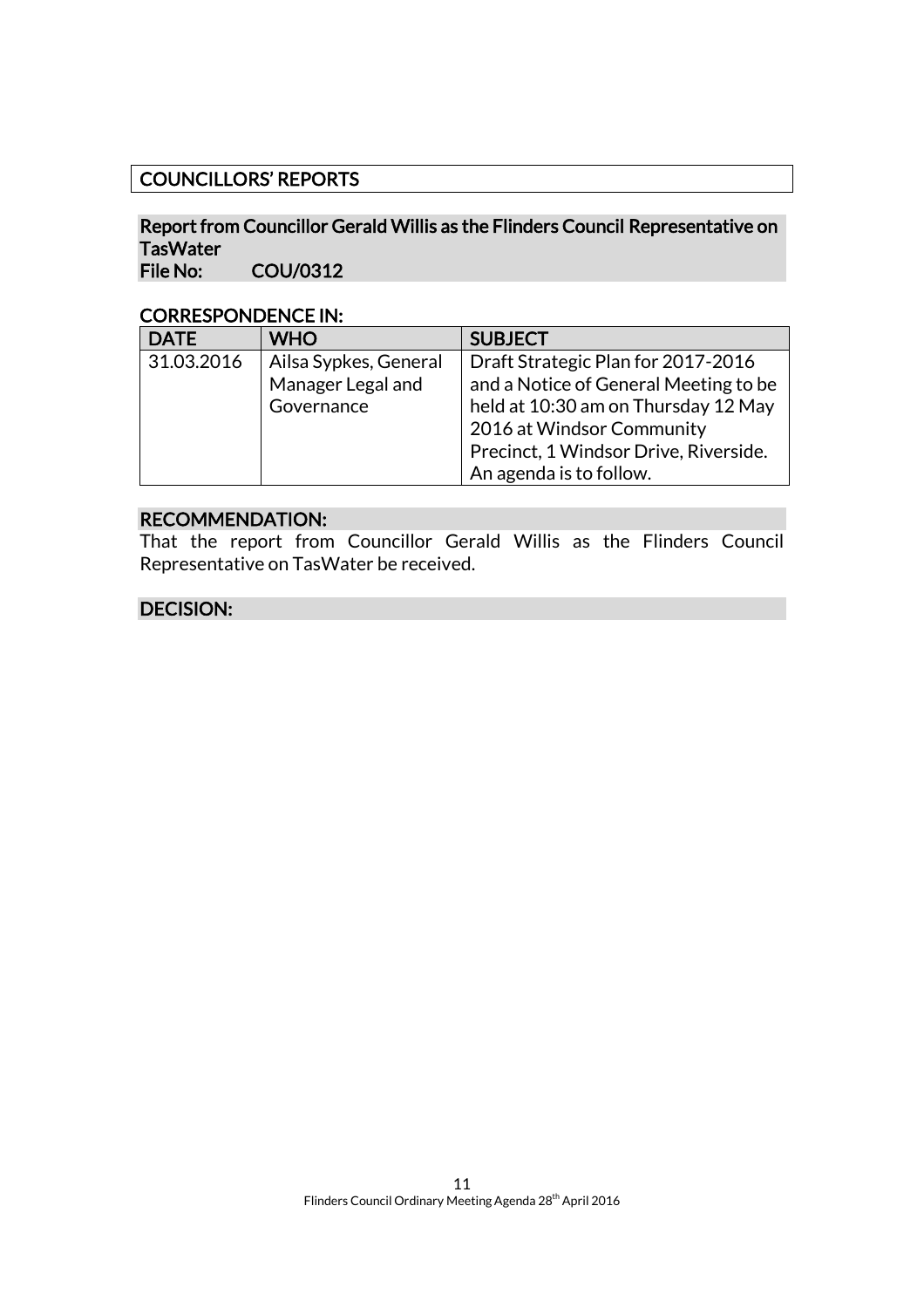#### Report from Councillor Gerald Willis - The Role of the Council and the **Councillor** File No: COU/0204

I attended a one day course on Friday  $8<sup>th</sup>$  April in Launceston on "The Role of the Council and the Councillor". Raoul Harper, General Manager, Sophie Pitchford, Corporate Services Manager, and David Williams, Councillor, also attended.

The course was presented by Australian Institute of Company Directors. The course discussed the role of council and Councillors, corporate governance and the roles associated with that, Councillor duties and responsibilities and the rights of Councillors. We probably discussed a bit more than that. Quite heavy stuff and a lot of concentration was needed to keep abreast of the progress throughout the course.

What did I learn? Well, I knew the relationships between councils, Councillors General Managers and staff were complex and enshrined in a monumental amount of law. But, I did not know how complex nor how much.

I recommend the course for anyone associated with Local Government.

#### RECOMMENDATION:

That the report from Councillor Gerald Willis on The Role of the Council and the Councillor training be received.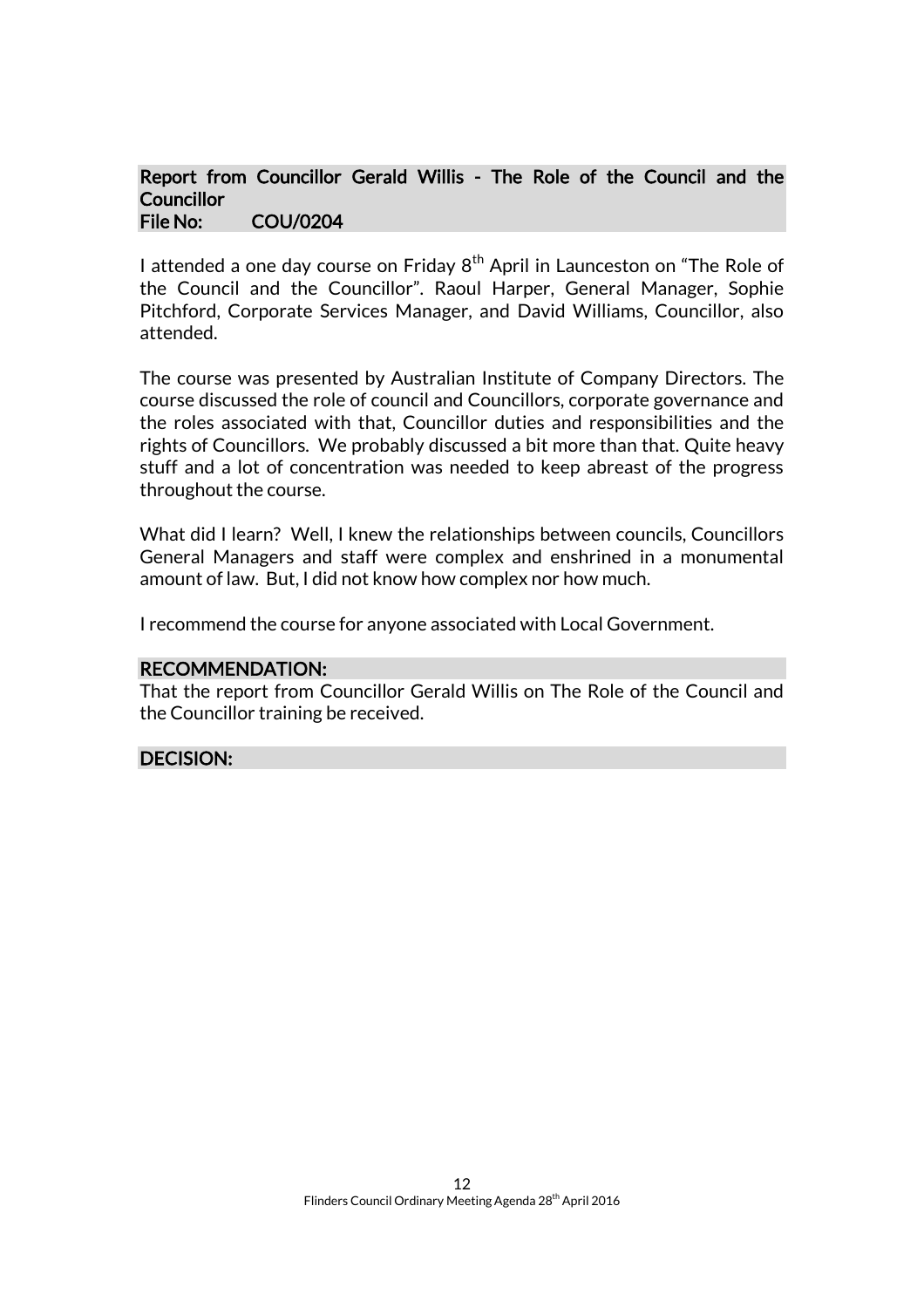### Deputy Mayor's Report<br>File No: COU/0204 COU/0204

### ACTIVITIES:

| <b>DATE</b> | <b>ITEM</b>                                                                       |
|-------------|-----------------------------------------------------------------------------------|
| 16.03.16    | Bendigo Bank public meeting                                                       |
| 16.03.16    | Resident's phone call re Island banking                                           |
| 17.03.16    | Councillor's information session re "Flinders Island Crossing"                    |
| 17.03.16    | <b>Council Meeting</b>                                                            |
| 17.03.16    | Hall<br>and Recreation Ground<br>Furneaux (Emita)<br>Special<br>Committee meeting |
| 18.03.16    | Meeting with Corporate Services Manager re Emita Hall issues                      |
| 18.03.16    | Resident's phone call re telecommunications                                       |
| 22.03.16    | Meeting with a community member re cyclist safety                                 |
| 29.03.16    | Two residents' phone calls re road issues                                         |
| 30.03.16    | Three residents' phone calls re Quoin Development Application<br>(DA)             |
| 31.03.16    | Resident's phone call re Quoin DA                                                 |
| 01.04.16    | Attended opening of a new retail outlet in Whitemark                              |
| 06.04.16    | <b>Acting Mayor</b>                                                               |
| 13.04.16    |                                                                                   |
| 05.04.16    | Meeting with resident re Quoin DA                                                 |
| 05.04.16    | Resident phone call re Quoin DA                                                   |
| 07.04.16    | Phone discussion with Janelle Lucas, Legal Aid, re possible local                 |
|             | access to free legal advice for our Community                                     |
| 08.04.16    | Meeting with several residents re Quoin DA                                        |
| 11.04.16    | Meeting with Corporate Services Manager re Island News                            |
|             | column content                                                                    |
| 13.04.16    | Meeting with Corporate Services Manager re road bitumen<br>issues                 |
| 14.04.16    | Council Workshop                                                                  |
| 21.04.16    | Tourism Marketing Meeting (representing Mayor Cox)                                |

# RECOMMENDATION:

That the Deputy Mayor's report be received.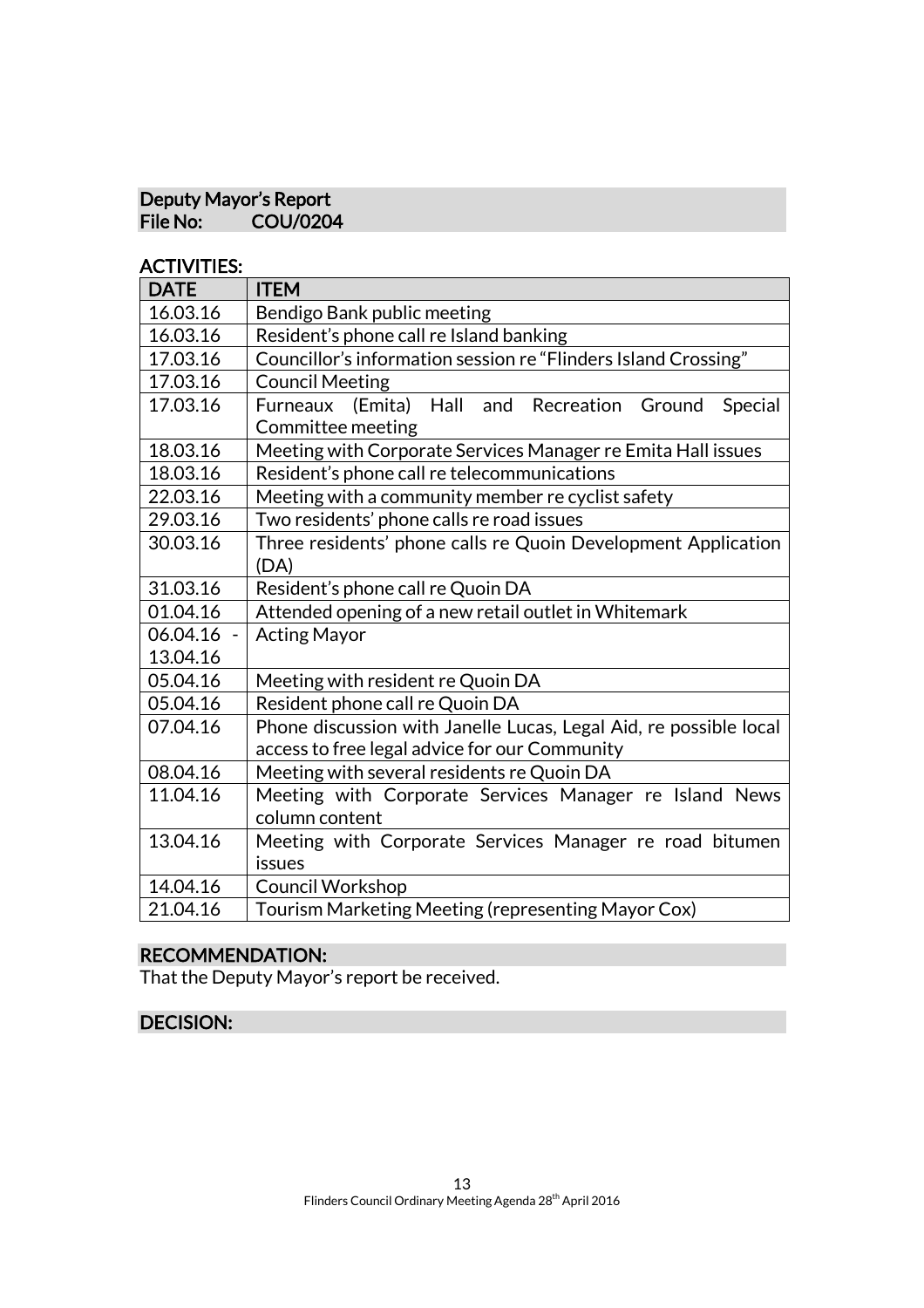### MAYOR'S REPORT:

| <b>ACTION</b>            | <b>Information</b> |
|--------------------------|--------------------|
| <b>PROPONENT</b>         | Mayor C Cox        |
| <b>FILE REFERENCE</b>    | COU/0600           |
| <b>ASSOCIATED PAPERS</b> | Nil                |

### REPORT:

#### APPOINTMENTS:

| 15.03.16    | <b>Funeral Captain Bill Barrett (Launceston)</b>              |  |
|-------------|---------------------------------------------------------------|--|
| 16.03.16    | Bendigo Bank Public Meeting                                   |  |
| 17.03.16    | <b>Flinders Island Crossing presentation</b>                  |  |
| 17.03.16    | March 2016 Ordinary Council Meeting                           |  |
| 18.03.16    | A McConnell, Page Seager                                      |  |
| 19.03.16    | <b>Funeral Jeff Grace (ex-Airport Manager)</b>                |  |
| 23.03.16    | Auction fundraiser for Sammy & AK at the Furneaux Tavern      |  |
| 26.03.16    | Lady Barron Hall and Recreation Special Committee Easter      |  |
|             | Saturday breakfast                                            |  |
| 28.03.16    | Art market at Mountain Seas                                   |  |
| 29.03.16    | Several phone calls re Lady Barron Port operations            |  |
| 30.03.16    | Met with Rhys Cropper, State Operations Manager, TasPorts     |  |
| 31.03.16    | Met with J Youl, developer re Resource Management &           |  |
|             | <b>Planning Appeals Tribunal outcome</b>                      |  |
| 31.03.16    | R Cropper, TasPorts re Lady Barron Port (phone)               |  |
| 01.04.16    | S Bayles re Lady Baron Port (phone)                           |  |
| 06-13.04.16 | Deputy Mayor as Acting Mayor                                  |  |
| 14.04.16    | <b>Council Workshop</b>                                       |  |
| 15.04.16    | Glow in the Dark Disco (School Holiday activity)              |  |
| 17.04.16    | Visiting and local vocalists' performance at the Sports & RSL |  |
|             | club                                                          |  |
|             |                                                               |  |

### Lady Barron Port:

During a minor issue at the Port, I spoke to both Shannon Bayles of Furneaux Freight and Rhys Cropper, the Acting State Operations Manager at TasPorts encouraging a resolution to the issue that would cause the least short term and long term disruption and cost to the Islands' Communities.

### Generous Community:

On the 23<sup>rd</sup> March I attended a fundraising event to assist AK and his family who are dealing with the traumatic issue of cancer. The fund raising event was an auction of items all donated by community members and businesses and raised in excess of \$20,000. The community organised the event in recognition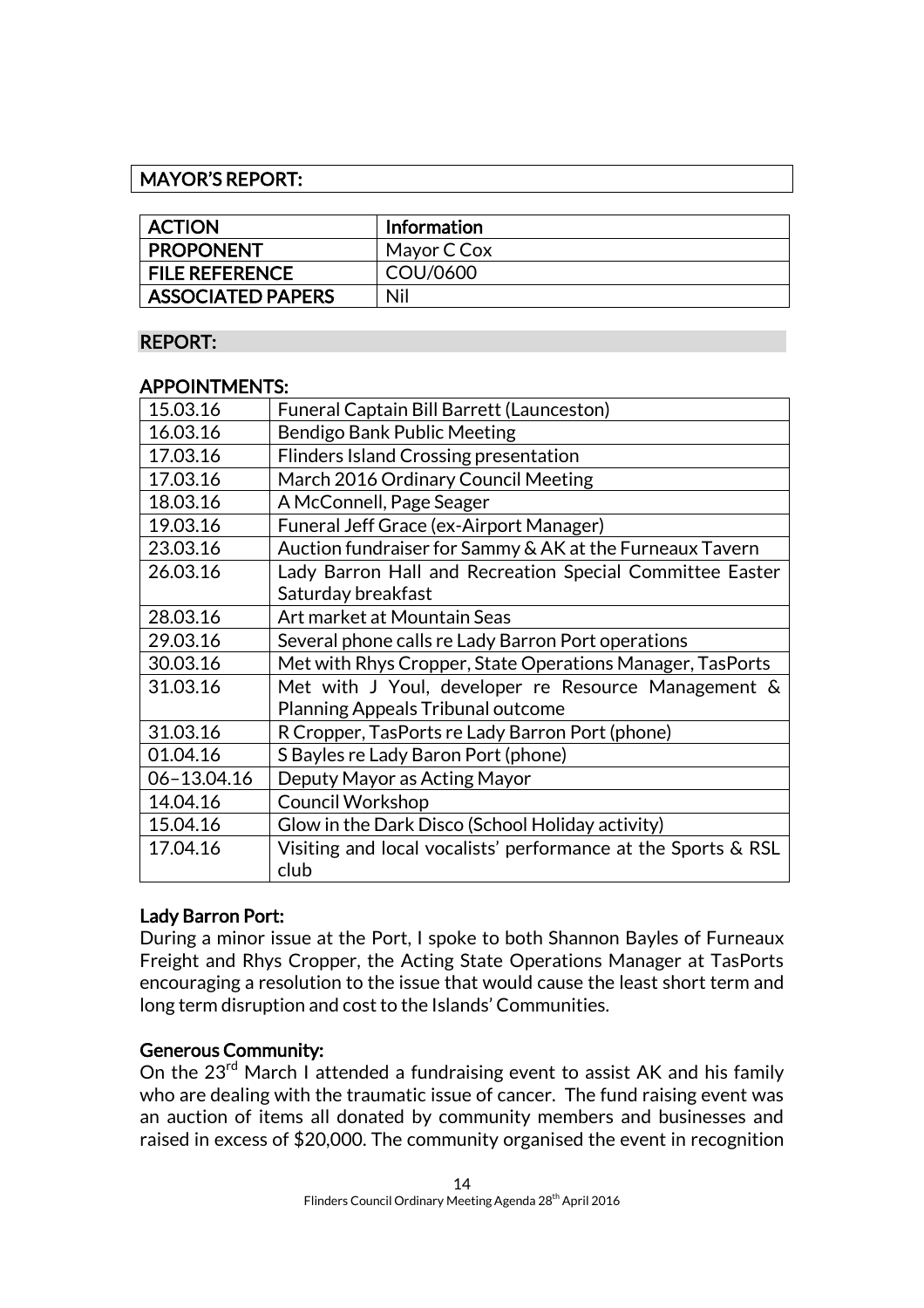of the huge input both Sammy and AK have had into the Community since moving to the Island a few short years ago.

The previous weekend at the Sports & RSL Club over \$14,000 was raised for cancer research by community members. Fundraising events for the Royal Flying Doctor Service, the Hospital Auxiliary and Lions are also always well supported. A very generous community indeed.

### Glow in the Dark Disco:

I had the opportunity to attend this event last Friday evening and witnessed around 40 youngsters having a wow of a time at this simple yet innovative and entertaining event. I would like to congratulate staff for their continued and successful presentation of the School Holiday Program and also record appreciation to the Flinders Island Aboriginal Association Inc. for continuing to partner with Council in providing activities for the School Holiday Program.

### Quoin Development:

Unfortunately the Land Use Planning and Appeals process has resulted in the decision to refuse planning approval for the Quoin development as previously approved unanimously by Council. The appeal outcome has caused some angst in the Community. We live in a democratic society and due process has been followed. Please respect the views of all and continue to be the caring and friendly community that we have become known as.

The Council will continue to work with this and other developers to encourage business growth and economic development in the Municipality.

### Bendigo Bank Survey in Progress:

Surveys along with reply paid envelopes to Bendigo Bank have been distributed per householder and made available in local businesses. A letter has been written to off-island ratepayers encouraging their support for a Bendigo Bank agency on the Island. I ask that Councillors and staff encourage return of the surveys when the opportunity arises.

### Funeral - Jeff Grace:

I would like to record the passing of Jeff Grace, who up until his illness dictated he could work no longer, was the Airport Manager for the Council owned airport at Whitemark. Jeff worked for many years in this position, developing strong ties with his industry peers; the Manager of the Launceston Airport making a special trip to Flinders for the funeral. Our condolences to Jeff's wife Gail and family.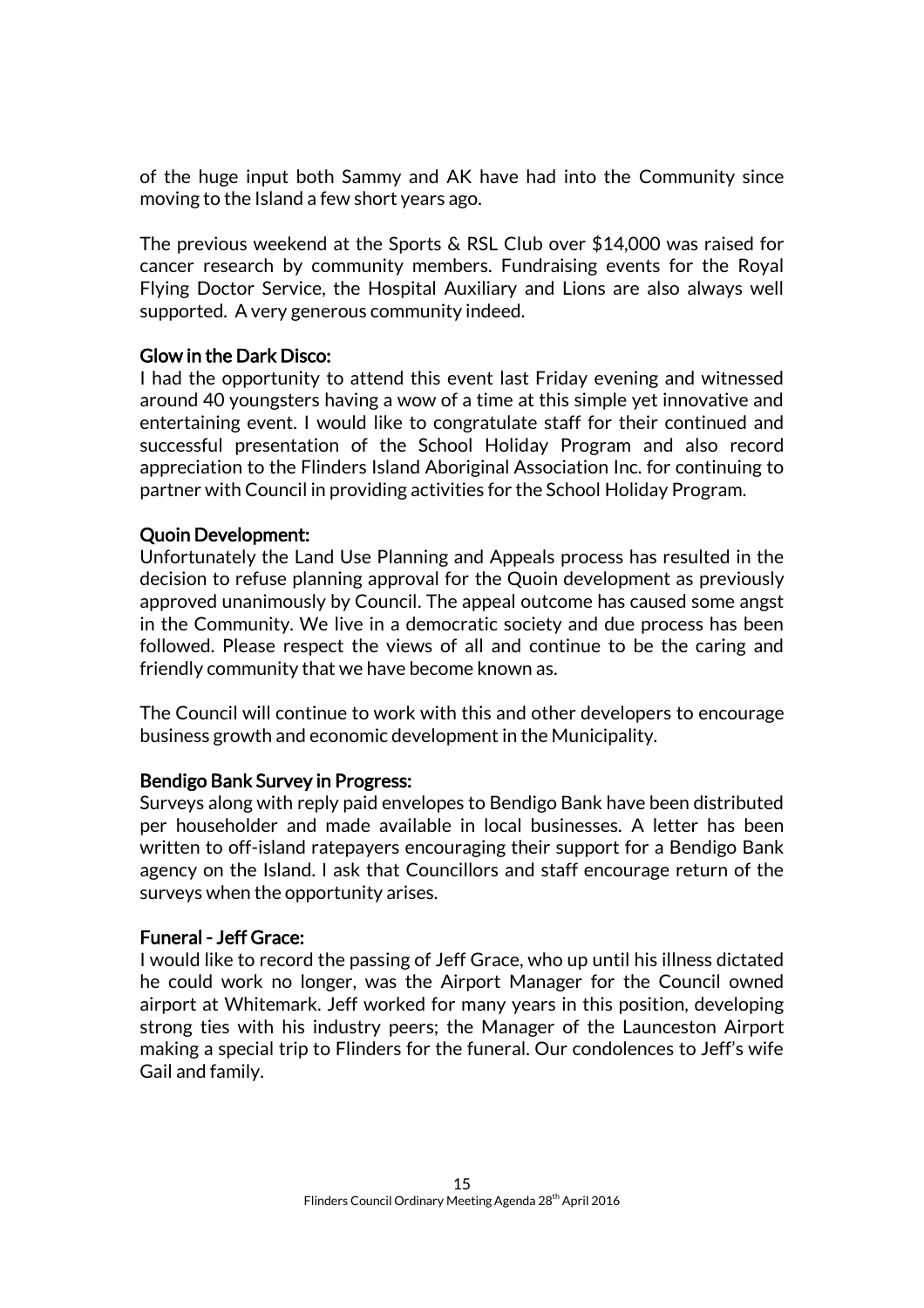# CORRESPONDENCE IN:

| <b>DATE</b> | <b>WHO</b>                                                | <b>SUBJECT</b>                                                         |
|-------------|-----------------------------------------------------------|------------------------------------------------------------------------|
| 08.03.16    | Mick Grimshaw                                             | Plans to sell airport                                                  |
| 09.03.16    | Peter Gutwein MP,                                         | <b>Approval of Draft State Planning</b>                                |
|             | Minister for Planning                                     | provisions                                                             |
|             | and Local Government                                      |                                                                        |
| 10.03.16    | Vice-Chancellor                                           | University's northern transformation                                   |
|             | University of Tasmania                                    | project - briefing session (apology                                    |
|             |                                                           | sent)                                                                  |
| 13.03.16    | P Nugent                                                  | Airport Manager & safety                                               |
| 14.03.16    | <b>J</b> Everett                                          | Furneaux Islands Festival - A<br><b>Discussion</b>                     |
| 15.03.16    | Launceston Chamber of<br>Commerce                         | Amalgamation Modelling and new<br>NTD Organisational Model             |
| 15.03.16    | <b>Furneaux Historical</b><br><b>Research Association</b> | Thank you for recent Council funding<br>for improvements at the museum |
| 16.03.16    | <b>Rural Alive and Well</b>                               | RAW Newsletter - Healthy and                                           |
|             | (RAW)                                                     | <b>Resilient Communities (HaRC)</b>                                    |
|             |                                                           | Initiative                                                             |
| 16.03.16    | <b>Australian Local</b>                                   | Submission to 2016 Federal Budget                                      |
|             | <b>Government Association</b>                             |                                                                        |
| 16.03.16    | Janelle Lucas, Legal Aid                                  | Legal Aid Commission of Tasmania -                                     |
| 31.03.16    | <b>Commission of Tasmania</b>                             | <b>Access to Justice</b>                                               |
| 04.04.16    |                                                           |                                                                        |
| 17.03.16    | Lindy Norton, Office of                                   | Invitation to celebrate Her Majesty                                    |
|             | <b>Guy Barnett MP</b>                                     | the Queen's 90 <sup>th</sup> Birthday (apology                         |
|             |                                                           | sent)                                                                  |
| 17.03.16    | Jeremy Rockliff MP,                                       | Invitation to briefing on the draft                                    |
|             | Deputy Premier,<br><b>Minister for Education</b>          | Education Act Bill (apology sent)                                      |
|             | and Training                                              |                                                                        |
| 17.03.16    | Stephanie Watson,                                         | Media Release - Local Government a                                     |
|             | Communications                                            | Key Partner in Preventative Health                                     |
|             | Manager, Local                                            | the report by the Joint Select                                         |
|             | <b>Government Association</b>                             | Committee Inquiry into Preventative                                    |
|             | of Tasmania (LGAT)                                        | Health                                                                 |
| 18.03.16    | S Watson, LGAT                                            | Media release - Council Cost Index                                     |
| 18.03.16    | Regional Australia                                        | Regional Futures eNews                                                 |
|             | Institute                                                 |                                                                        |
| 18.03.16    | Scouts Australia                                          | Invitation to attend Scouts Australia                                  |
|             |                                                           | <b>Annual General Meeting</b>                                          |
| 18.03.16    | <b>Biosecurity Tasmania</b>                               | Biosecurity Advisory 7/2016 - POMS                                     |
|             |                                                           | testing complete and disease risk                                      |
|             |                                                           | areas identified                                                       |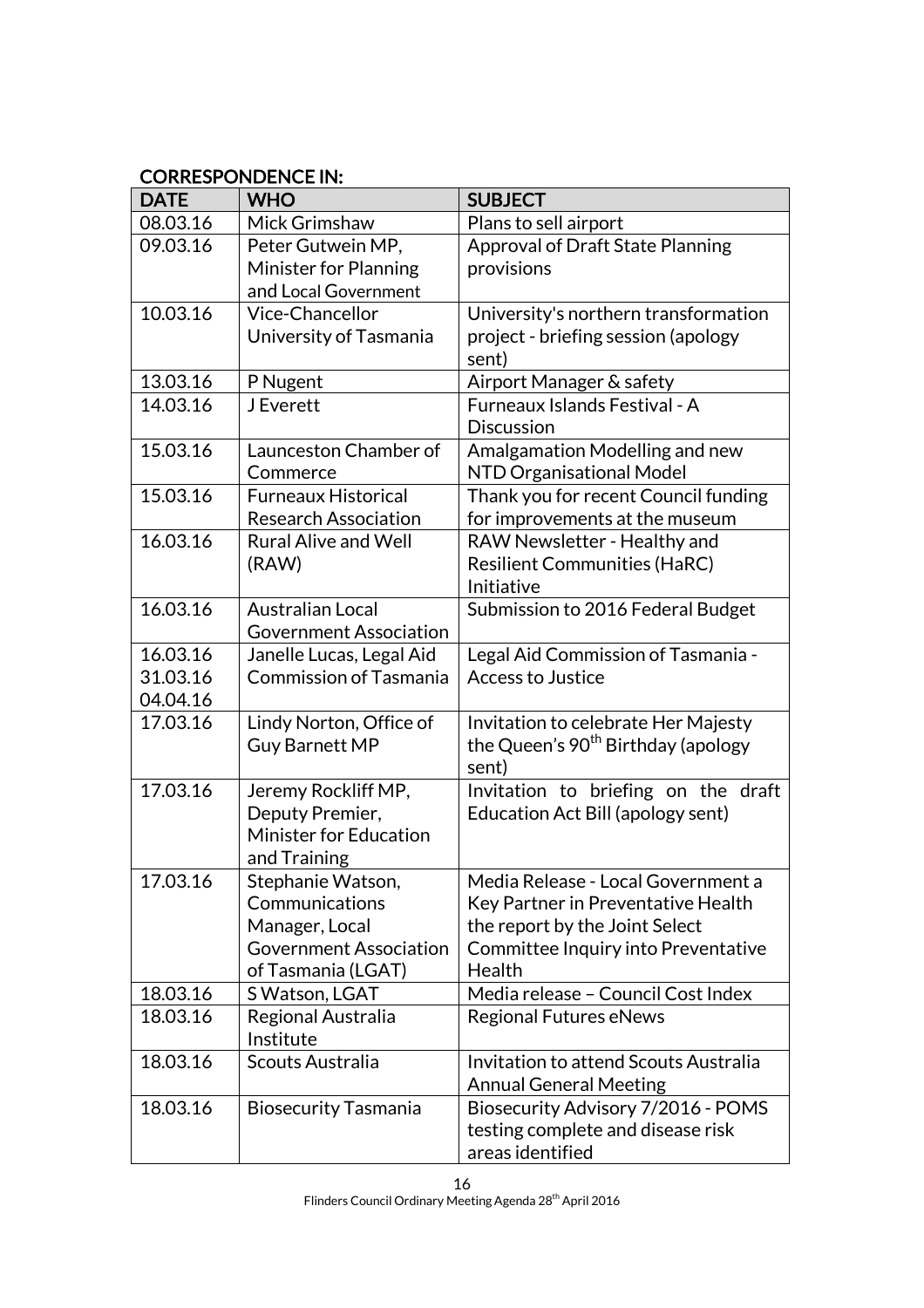| 21.03.16 | G Adams, Markarna Park                           | Request for support letter                                             |
|----------|--------------------------------------------------|------------------------------------------------------------------------|
| 21.03.16 | T Clark, Northern                                | Media release - Asia Engagement                                        |
|          | Tasmania Development<br>(NTD)                    | Strategy initiative                                                    |
| 21.03.16 | G Andrews, Threatened                            | Fight against extinction caused by                                     |
|          | <b>Species Commissioner</b>                      | feral cats                                                             |
| 21.03.16 | D Clark, CEO,                                    | <b>Child Safety Handbook</b>                                           |
|          | <b>Tasmanian Police and</b>                      |                                                                        |
|          | <b>Community Youth Clubs</b>                     |                                                                        |
| 22.03.16 | <b>Tas Hospitality</b>                           | Request to join Tas Community                                          |
|          | Association                                      | Coalition to discuss gaming machines                                   |
|          |                                                  | in pubs/clubs                                                          |
| 22.03.16 | T Clark, NTD                                     | Media Release - Review of Regional                                     |
|          |                                                  | Bodies in Northern Tasmania and                                        |
|          |                                                  | interim CEO                                                            |
| 22.03.16 | J Liddell                                        | Quoin decision                                                         |
| 22.03.16 | Senator Lambie                                   | List of any local events and meetings                                  |
| 22.03.16 | M Goss                                           | Cycle safe road signs                                                  |
| 23.03.16 | Cr P Rhodes                                      | Notification to forego annual increase                                 |
|          |                                                  | to councillor allowance                                                |
| 23.03.16 | I Ebsworth, Anglicare                            | Invite to free public screenings of the                                |
|          | Tasmania Inc.                                    | ground-breaking documentary Ka-                                        |
|          |                                                  | Ching                                                                  |
| 24.03.16 | Dr Lloyd Klumpp                                  | <b>Biosecurity Legislation Position Paper</b>                          |
|          | General Manager,                                 | <b>Released for Consultation</b>                                       |
|          | <b>Biosecurity Tasmania</b>                      |                                                                        |
| 24.03.16 | Chinatsu Yahata                                  | <b>Biosecurity Legislation Position Paper</b>                          |
|          | <b>Biosecurity Tasmania</b>                      | Released for Consultation -                                            |
|          |                                                  | Correction in website addresses                                        |
| 29.03.16 | <b>Community Member</b>                          | Quoin Development outcome                                              |
| 29.03.16 | National Heart<br><b>Foundation of Australia</b> | Entries Open - 2016 Heart Foundation<br><b>Local Government Awards</b> |
| 30.03.16 |                                                  | Follow up on visit to Flinders                                         |
| 30.03.16 | Sue Leitch, CEO, COTA                            |                                                                        |
|          | Tasmanian Hospitality<br>Association             | Gaming machines in pubs and clubs                                      |
| 31.03.16 | A Sypkes, General                                | <b>TasWater Notice of General Meeting</b>                              |
|          | Manager Legal and                                | and confidential document                                              |
|          | Governance, TasWater                             |                                                                        |
| 31.03.16 | Brendan Meager,                                  | Erection of 10 kmph sign at wharf                                      |
|          | <b>Assistant Operations</b>                      | approach                                                               |
|          | Supervisor, TasPorts                             |                                                                        |
| 30.03.16 | <b>NTD</b>                                       | New NTD Organisation Model / Draft                                     |
|          |                                                  | Value Proposition for a Northern                                       |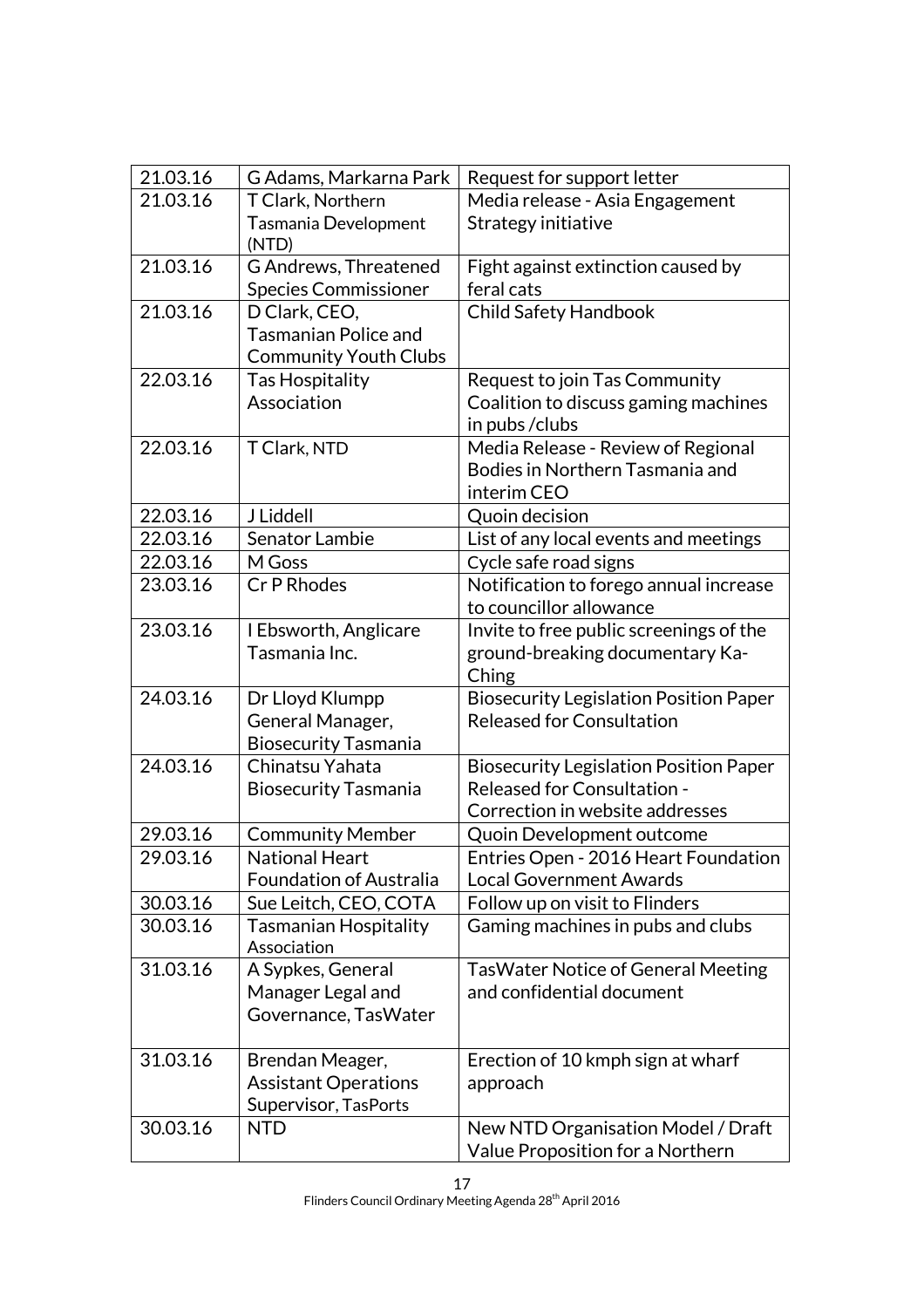|           |                               | Development Corporation / Review of<br>Regional Bodies in Northern Tasmania |
|-----------|-------------------------------|-----------------------------------------------------------------------------|
| 31.03.16  | Lifeline Tasmania             | Stakeholder Survey Letter                                                   |
| 01.04.16  | <b>Biosecurity Tasmania</b>   | Biosecurity Advisory 9/2016 -                                               |
|           |                               | Reminder to vaccinate your dog                                              |
|           |                               | against canine parvovirus                                                   |
| 01.04.16  | Fiona Madigan, LGAT           | Agenda for Mayor's Professional                                             |
|           |                               | Development Day, 21 April 2016                                              |
| 02.04.16  | <b>Tim Slade</b>              | TasWater's proposed model for the                                           |
|           |                               | publication of Tasmania's drinking                                          |
|           |                               | water data                                                                  |
| 06.04.16  | M Buck, Flinders Island       | Invitation to meet with Marketing                                           |
|           | <b>Tourism and Business</b>   | Strategy Consultants, JimJam                                                |
|           | Association                   |                                                                             |
| 06.04.16  | Stuart Ellis, AFAC            | <b>AFAC Issue 54 Newsletter</b>                                             |
| 06.04.16  | <b>Colin Balfour</b>          | Campervan and Motorhome Club of                                             |
|           |                               | Australia (CMCA) RV Park Project                                            |
| 07.04.16  | <b>Tim Slade</b>              | TasWater's proposed model                                                   |
| 08.04.16  | Fiona Madigan, LGAT           | Papers for next LGAT General                                                |
|           |                               | Meeting                                                                     |
| 08.04.16  | Chris Perkins, Regional       | Northern Memorandum of                                                      |
|           | Development                   | Understanding                                                               |
|           | <b>Association - Tasmania</b> |                                                                             |
| 12.04.16  | University of Tasmania        | 2016 Invitation to Launceston                                               |
|           |                               | <b>University Dinner</b>                                                    |
| 13.04.16  | M Field, University of        | <b>Tasmanian State</b>                                                      |
|           | Tasmania                      | Government/Underwood Centre                                                 |
|           |                               | <b>Education to Employment Pathways</b>                                     |
| 13.04.16  | T Clark, NTD                  | Response to NTD's letter requesting                                         |
|           |                               | assistance with funding for the                                             |
|           |                               | Northern Tasmania Asia Engagement                                           |
|           |                               | Strategy                                                                    |
| 13.04.16  | P Nugent                      | Tourism Development - North                                                 |
|           |                               | <b>Flinders Island</b>                                                      |
| 13.04.16  | M Gledden                     | Furneaux Freight depot proposal                                             |
| 14.04.16  | <b>Department of Premier</b>  | Invitation to bushfire thank you event                                      |
|           | and Cabinet                   | in Burnie                                                                   |
| 14.04.16  | Director of Local             | Information pack regarding the Local                                        |
|           | Government                    | Government Amendment (Code of                                               |
|           |                               | Conduct) Act 2015                                                           |
| 14.040.16 | Government House,             | Invitation to attend Investiture                                            |
|           | Tasmania                      | presentation of OAM to Mr Arthur                                            |
|           |                               | Withers – $13th$ May (acceptance sent)                                      |
| 15.04.16  | I Roberts, Activ8me           | NBN satellite service                                                       |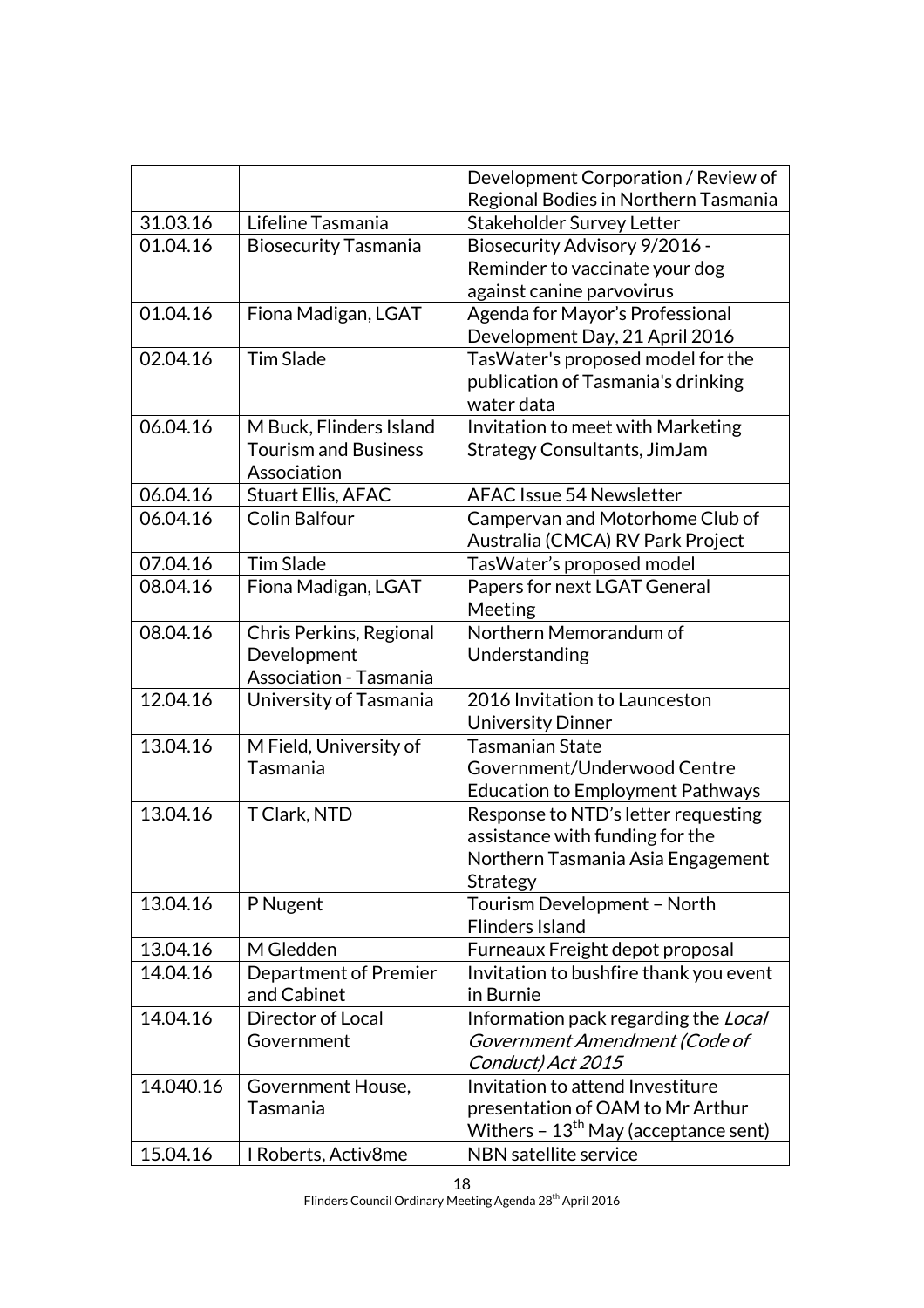| 15.04.16 | G Barnett, DPaC       | New parliamentary secretary for small     |
|----------|-----------------------|-------------------------------------------|
|          |                       | business                                  |
| 16.04.16 | M Tetlow, NTD         | New Northern Tasmania                     |
|          |                       | Development Organisation Model            |
| 18.04.16 | D Mills               | Seeking exemption from public open        |
|          |                       | space contributions                       |
| 19.04.16 | D Gavin and F Henwood | Furneaux Freight Depot proposal           |
| 19.04.16 | Department of Premier | Local Government Forum - Health           |
|          | and Cabinet           | and Wellbeing                             |
| 20.04.16 | K Stephenson, CEO,    | <b>Tasmanian Certificate of Education</b> |
|          | <b>LGAT</b>           | and South Australian Certificate of       |
|          |                       | <b>Education Comparison</b>               |

# CORRESPONDENCE OUT:

| <b>DATE</b> | <b>WHO</b>                                                                                   | <b>SUBJECT</b>                                                   |
|-------------|----------------------------------------------------------------------------------------------|------------------------------------------------------------------|
| 06.04.16    | General Manager,<br>Flinders Council, Raoul<br>Harper and Deputy<br>Mayor, Cr Marc<br>Cobham | Deputy Mayor appointment to Acting<br>Mayor                      |
| 12.03.16    | M Grimshaw                                                                                   | Plans to sell airport                                            |
| 15.03.16    | V Matson-Green & D<br><b>Wills</b>                                                           | <b>Furneaux Islands Festival</b>                                 |
| 15.03.16    | D Summers                                                                                    | <b>Furneaux Islands Festival and Australia</b><br>Day Activities |
| 15.03.16    | <b>R</b> Wise                                                                                | Request for comment about Furneaux<br><b>Islands Festival</b>    |
| 15.03.16    | J Jacques and S Donati                                                                       | Australia Day                                                    |
| 15.03.16    | J Cazaly                                                                                     | <b>Furneaux Music Festival</b>                                   |
| 15.03.16    | J Everett                                                                                    | <b>Furneaux Islands Festival - A Discussion</b>                  |
| 15.03.16    | D Williams                                                                                   | <b>Australia Day Celebrations</b>                                |
| 16.03.16    | P Nugent                                                                                     | Airport Manager & safety                                         |
| 21.04.16    | S Old, Hospitality<br>Tasmania Association                                                   | Gaming machines in pubs and clubs                                |
| 24.03.16    | <b>Crown Land services</b>                                                                   | Foreshore access at Lady Barron port                             |
| 24.03.16    | J Lucas, Legal Aid<br>Commission of<br>Tasmania                                              | Legal Aid Commission of Tasmania -<br><b>Access to Justice</b>   |
| 25.03.16    | M Grimshaw                                                                                   | Answer to public question re fuel<br>purchases                   |
| 29.03.16    | <b>Community Member</b>                                                                      | Quoin development outcome                                        |
| 29.03.15    | J Liddell                                                                                    | Quoin development outcome                                        |
| 30.03.16    | Sue Leitch, CEO, COTA                                                                        | Follow up following my visit to Flinders                         |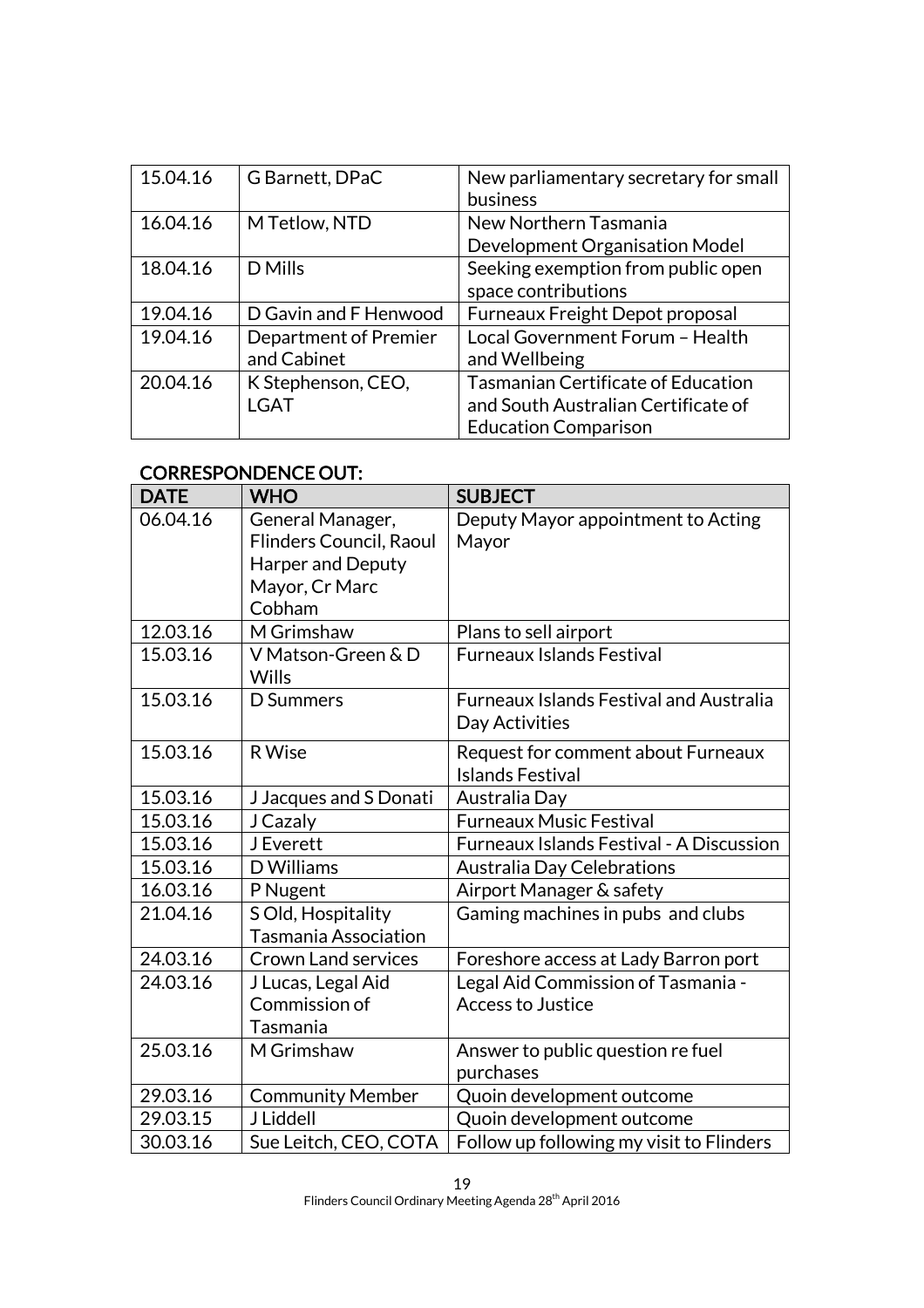| 31.03.16 | Brendan Meager,<br><b>TasPorts</b> | Erection of 10kmph sign at wharf<br>approach                                      |
|----------|------------------------------------|-----------------------------------------------------------------------------------|
| 31.03.16 |                                    | Robyn Farnum, Lifeline   Stakeholder survey to be conducted in<br>the near future |

### VOTING REQUIREMENTS:

Simple Majority

# RECOMMENDATION:

That the Mayor's report be received.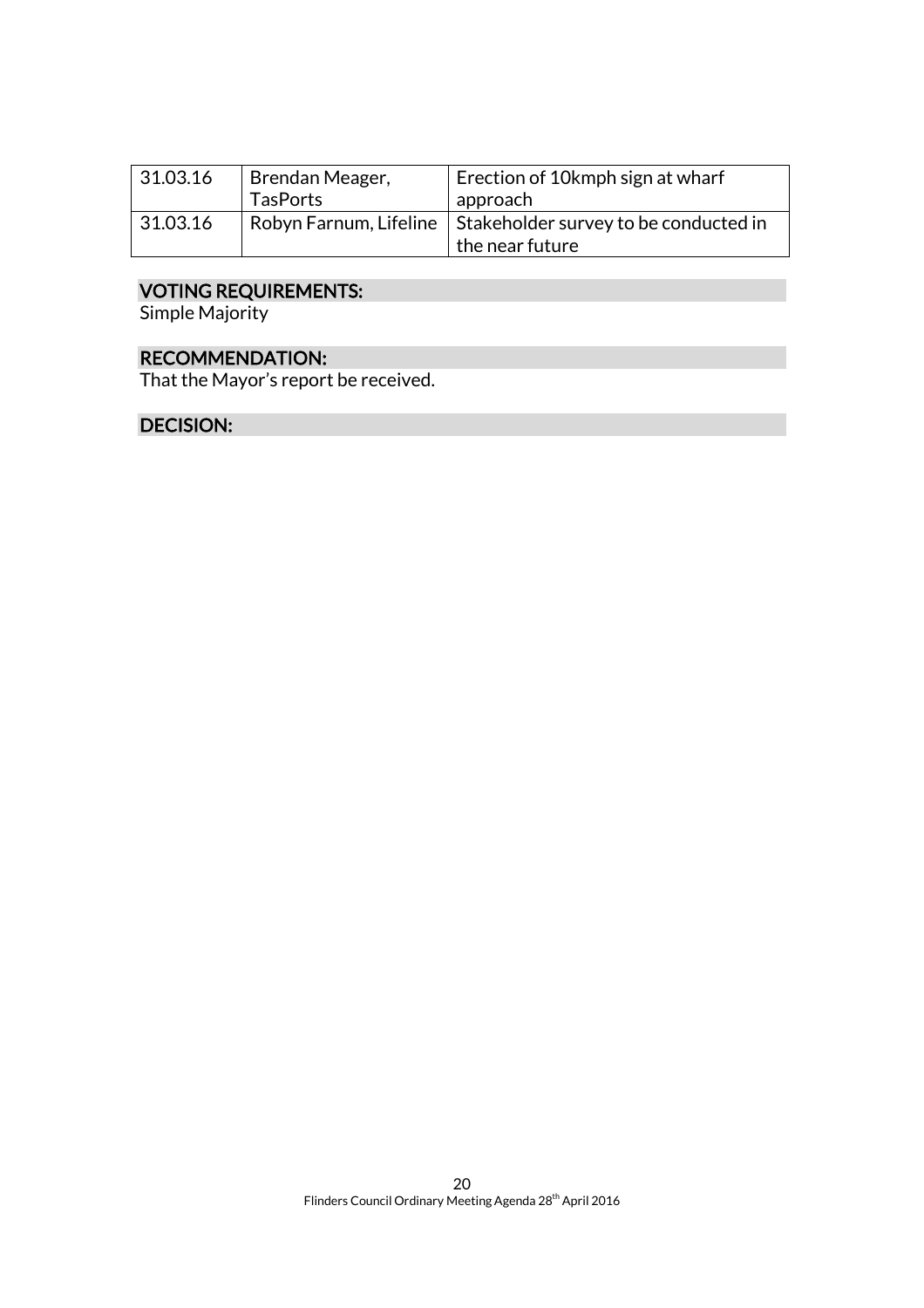# OPERATIONAL BUSINESS OF COUNCIL

### A. DEVELOPMENT SERVICES AND PLANNING APPLICATIONS

| Development Application – (Furneaux Freight Pty. Ltd.) |  |
|--------------------------------------------------------|--|
| DA2016/003                                             |  |
| <b>Planning Report</b>                                 |  |
| Representations                                        |  |
|                                                        |  |

| Item A2:            | <b>Development Application Report</b>              |
|---------------------|----------------------------------------------------|
| File No:            | <b>DSV/0300</b>                                    |
| <i>Annexure 6</i> : | <b>Development Application Report - March 2016</b> |

#### B. NOTICE OF MOTIONS

| Item B1:    | Notice of Motion from Mayor Carol Cox - Feasibility Study for |
|-------------|---------------------------------------------------------------|
|             | the Flinders Island Sports and RSL Club                       |
| File No:    | CSV/1500                                                      |
| Annexure 7: | Dock 4 Architects proposal (for elected members only)         |

#### C. CORPORATE SERVICES

| Item C1:    | Quarterly Financial Report for January - March 2016     |
|-------------|---------------------------------------------------------|
| File No:    | FIN/0100, ADM/0600                                      |
| Annexure 8: | $3rd$ Quarterly Financial Report - January - March 2016 |

### D. **GOVERNANCE**

| Item D1:    | Council's 3 <sup>rd</sup> Quarterly Report                        |
|-------------|-------------------------------------------------------------------|
| File No:    | COU/0600                                                          |
| Annexure 9: | Council's 3 <sup>rd</sup> Quarterly Report (January - March 2016) |

Item D2: Councillor Resolution Report File No: COU/0600 Annexure 10: Councillor Resolution Report April 2016

### E. CLOSED COUNCIL

Item E1, E2 and E3: Closed Council Items File No: AER/0902, PER/1500 Annexures 11 - 15: For Elected Members only

### Meeting Closed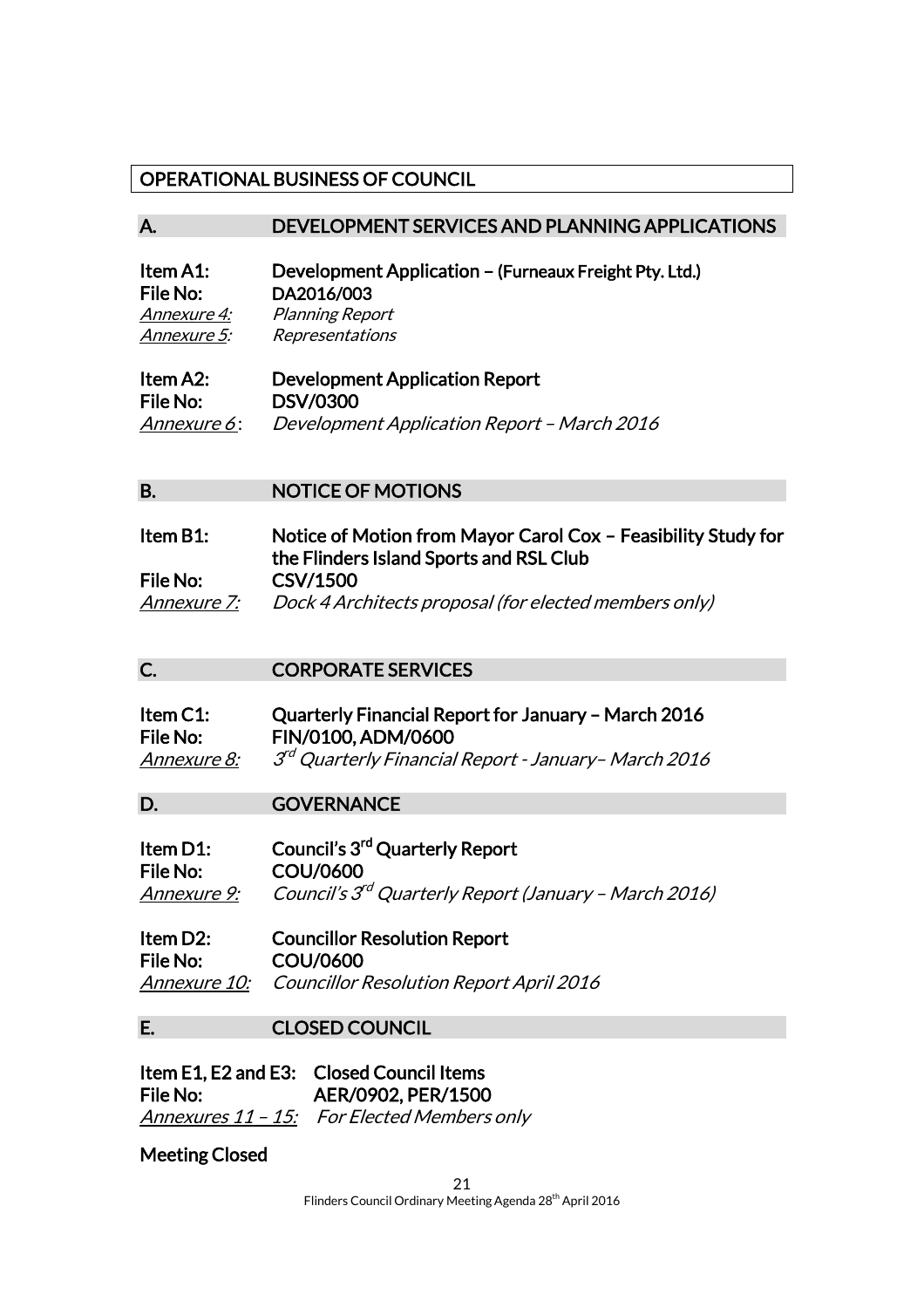# A. DEVELOPMENT SERVICES AND PLANNING APPLICATIONS

Pursuant to Section 25 of the Local Government (Meeting Procedures) Regulations 2005 the Council will now act as a Planning Authority under the Land Use Planning and Approvals Act 1993.

## Item A1: Development Application – Furneaux Freight Pty. Ltd.

| <b>ACTION</b>            | <b>Decision</b>                           |  |
|--------------------------|-------------------------------------------|--|
| <b>PROPONENT</b>         | Furneaux Freight Pty. Ltd.                |  |
| <b>OFFICER</b>           | James Ireland, Consultant Town Planner    |  |
| <b>APPROVED BY</b>       | Karin Van Straten (Senior Consultant Town |  |
|                          | Planner)                                  |  |
| <b>FILE REFERENCE</b>    | DA2016/003                                |  |
| <b>ASSOCIATED PAPERS</b> | Annexure 4: Planning Report               |  |
|                          | Annexure 5: Representations               |  |

- Proposal: Transport Depot
- Location: 12-14 Main Street, Lady Barron (CTs: 134743/5 & 216180/6)
- Applicant: Furneaux Freight Pty. Ltd.
- Zoning: Commercial Zone
- Special Areas: Shorelines, water bodies and watercourses

Development Plan: Lady Barron Commercial Zone Development Plan

Representations: Fourteen

### INTRODUCTION:

### Subject Site

The subject site comprises two adjoining titles that run between Main Street and West Street in Lady Barron. Lot 5 on Plan  $134743$  (4430m<sup>2</sup>) is the southernmost lot and the site of the majority of the proposal. It has a 49.82m frontage to Main Street, a depth of 120.71m and a frontage of 40.23m to West Street. Lot 6 on Plan 216180 (approx. 2570 $\mathrm{m}^{2}$ ) is the northernmost lot and will not be developed as part of this application, except for the extension of fencing and landscaping around three sides of it.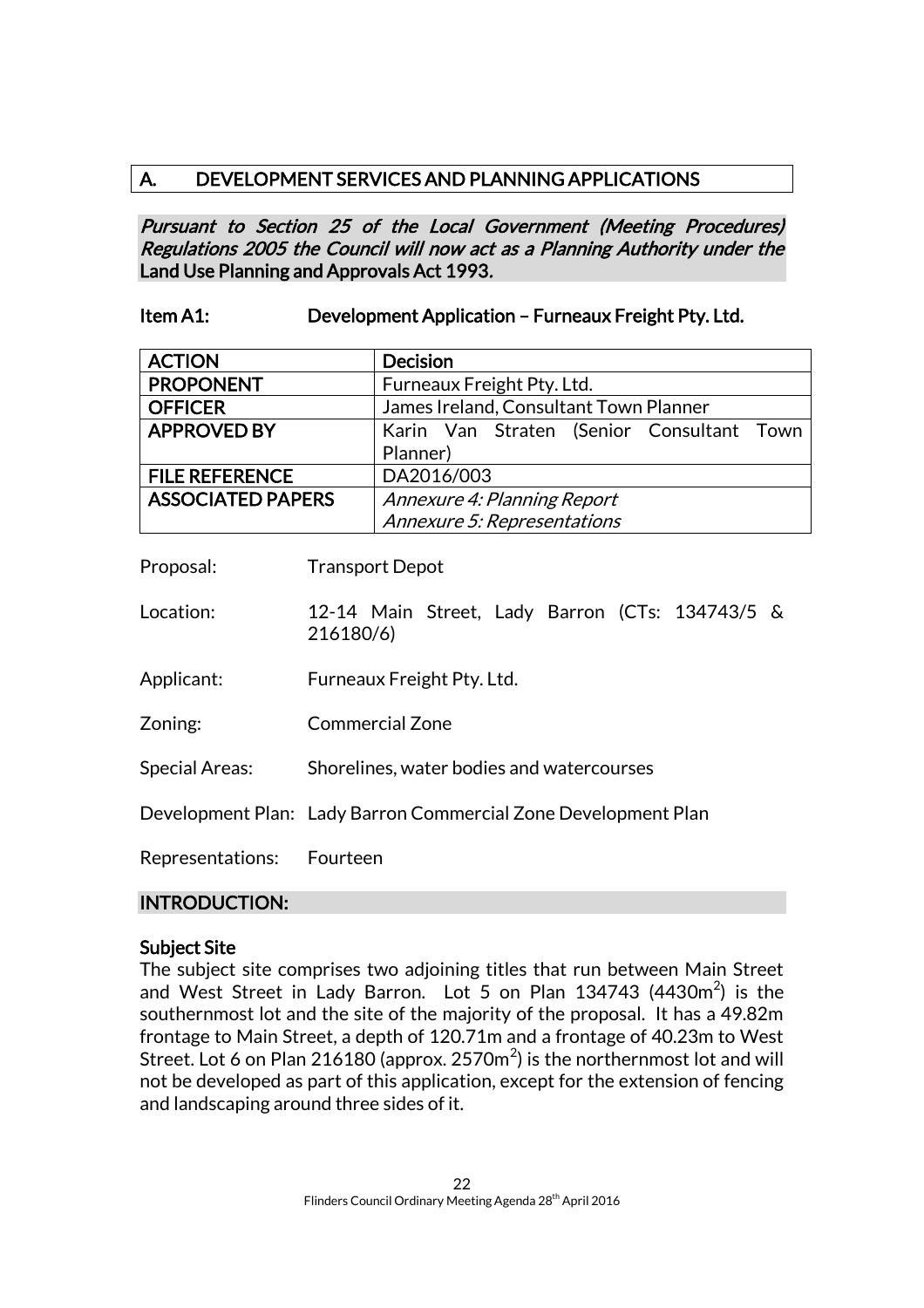Together the lots are mostly vacant, save for some small outbuildings and are partly vegetated with some mature trees, particularly close to the frontages. They slope down slightly to the south.

To the north is the Lady Barron Hall, currently setback approximately 12m from the common boundary. Approval exists for an extension to the south of the hall, bringing it closer to the common boundary. To the east across Main Street are single dwellings in the residential zone. To the south are four lots all in the commercial zone. Two are vacant and two have single dwellings. To the west across West Street is the Aboriginal Cultural Centre, partly in the commercial zone, partly in the residential zone.

### Zoning

The subject property is located within the Commercial Zone, pursuant to the Flinders Planning Scheme 2000 (hereafter, the planning scheme).

### Special Areas

The part of the site shown in the map below is affected by the Shorelines, water bodies and watercourses special area:

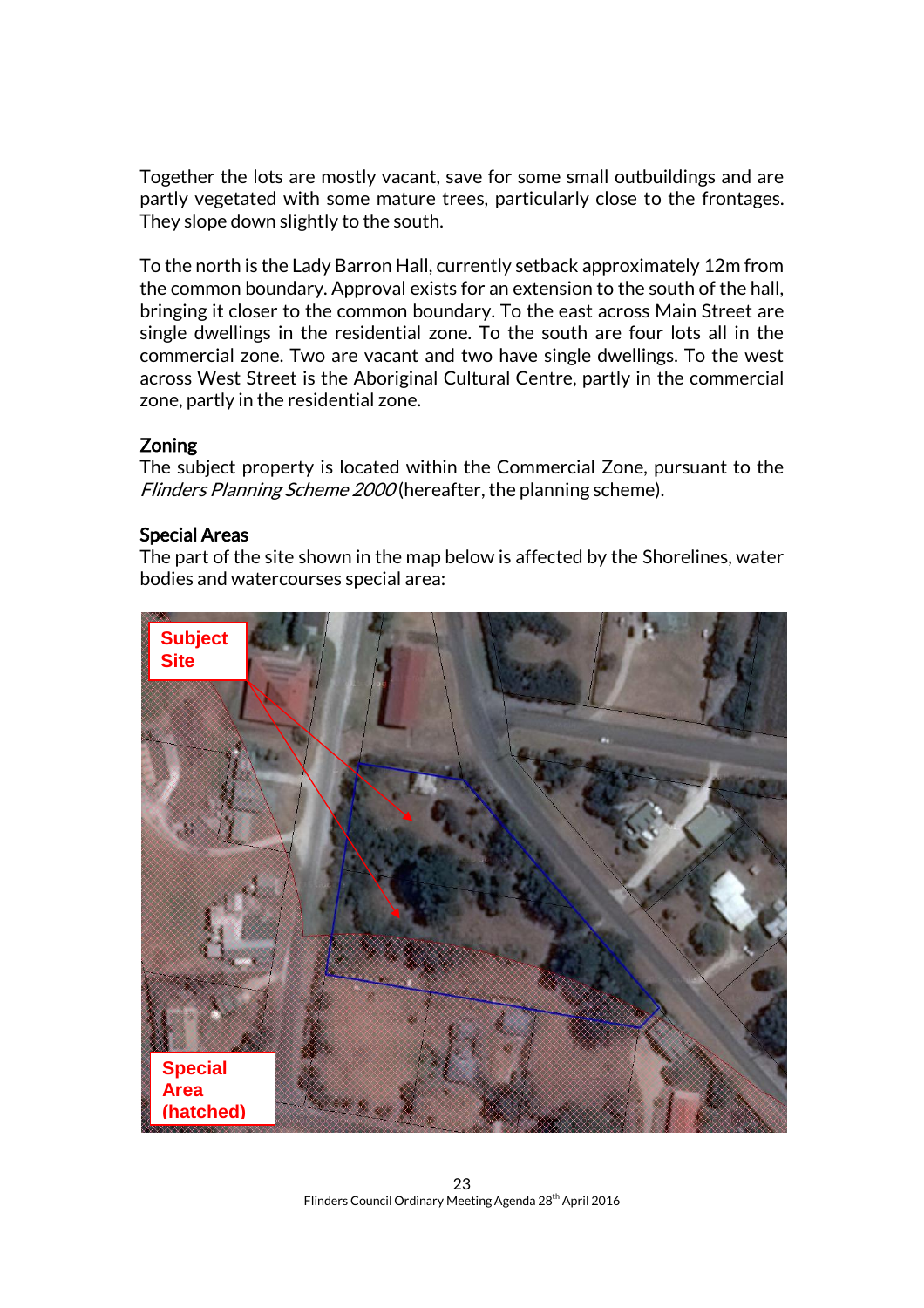### Statutory Timeframes

| Date Received:                    | 2/3/16  |
|-----------------------------------|---------|
| Request for further information:  | 4/3/16  |
| Information received:             | 24/3/16 |
| Advertised:                       | 6/4/16  |
| Closing date for representations: | 20/4/16 |
| Decision due:                     | 3/5/16  |
|                                   |         |

### OFFICER'S REPORT:

## The Proposal

It is proposed to operate a transport depot from a 300m $^2$  shed (plus 300m $^2$ awning). The shed and awning measures 30m by 20m and is 7.3m high. It is 20m from the West Street frontage, 37m from the Main Street frontage and 10m from the southern boundary of the site. The shed will have two signs attached to it, each 6m wide and 0.9m high, one each on the short ends of the shed. These will read 'Furneaux Freight'.  $\,$  sealed hardstand will cover 3050 $\mathrm{m}^2$  of the southern 4430m<sup>2</sup> lot. A 1.8m open railing fence surrounds the subject site, except the southern boundary which has a 1.8m high solid Colorbond fence. There is a 5m wide landscape strip along all sides of the site, except the south where the strip is 2.5m wide. The landscaping totals  $1242\mathsf{m}^2$ . The proposed access to the site is from Main Street only, with entry and exit movements by all traffic made via a crossover here. Stormwater will be detained in on-site tanks, with over/outflow into a to-be-constructed stormwater pipe down West Street to the foreshore.

The application material states that the transport depot will be used by Furneaux Freight in the following manner: freight will be unloaded at the Lady Barron port, approximately 400m to the south when their ship from Bridport arrives. Freight is then unloaded and transferred directly to the depot and stored either in the shed or on the hardstand (bulky items). Customers will then be able to pick up their freight 8am to 4pm on weekdays.

Furneaux Freight operates a Monday sailing from Bridport which typically arrives Tuesday after 8am. More sailings occur, based on demand – the average is for one more sailing per week. Typically two of these additional sailings per month arrive at night (9pm to 8am). This is due to the sailing times being based on the tides. As a result, unloading of these sailings will take place at night and the proposal requires lighting, to be mounted on the shed building and presumably projecting onto the hardstand area.

Various trucks will transport freight from the port to the site – prime movers, refrigerated trucks, fuel tankers and side loaders. There is an undertaking from the applicant to limit vehicles to side loaders for night time operations, and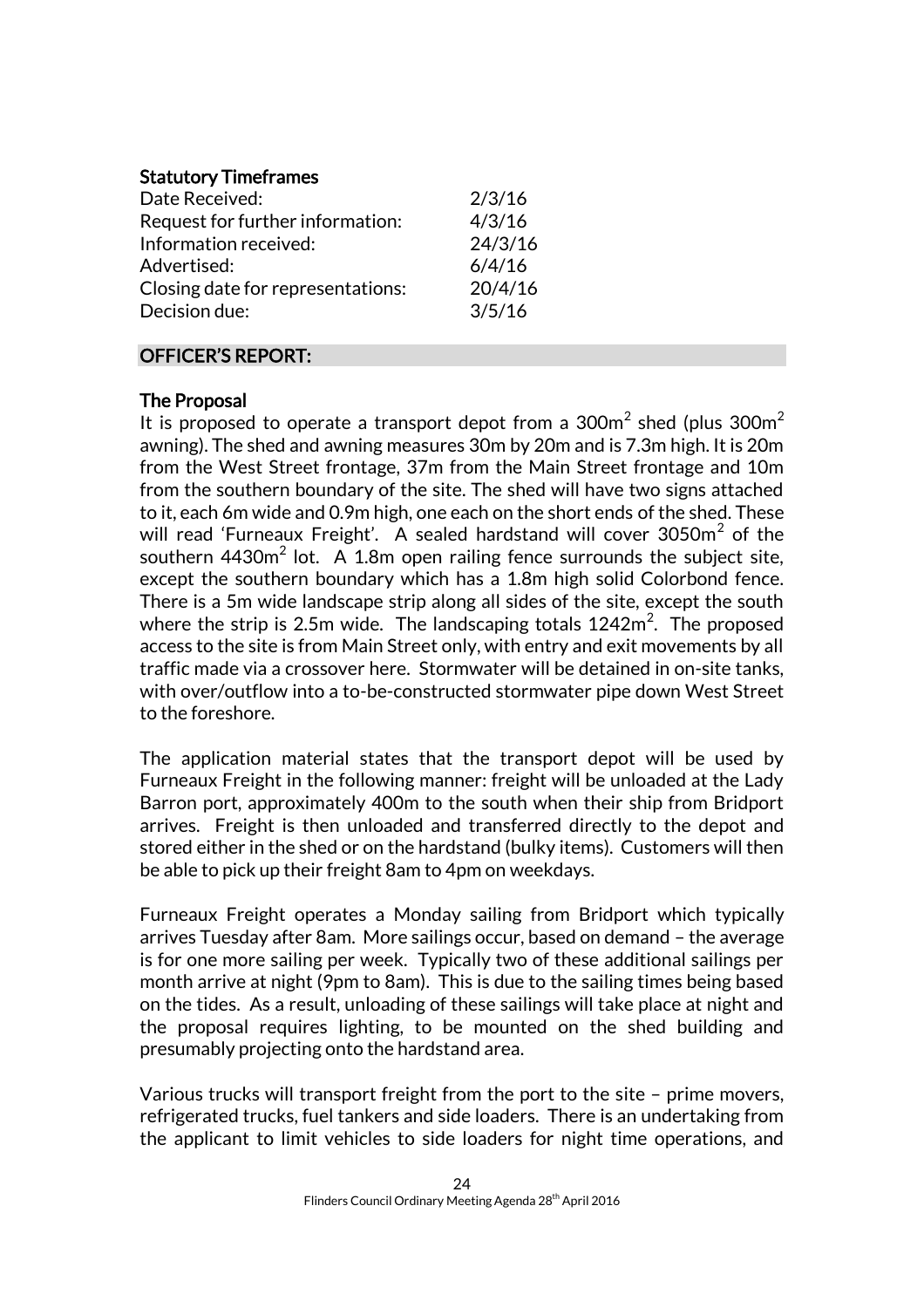delay unloading operations until the morning, where possible. Two employees will be on site.

### Assessment against the Planning Scheme

Assessment is required under the following sections of the scheme:

- Part  $1$  Scheme Intent  $(1.3)$
- Part  $2$  Scheme Intent (2.2)
- Part 3 Consideration of Applications for Planning Permits (3.10)
- Part  $5$  Commercial Zone (5.5)
- Part 6 Use and Development Principles
- Part  $7 -$  Special Areas (7.5)
- Schedule 9 Lady Barron Commercial Zone Development Plan

How the proposal has been assessed:

This proposal requests that Council exercise its discretion in relation to the proposed use in the zone and in varying requirements of the applicable development plan. Council is able to exercise such discretion, pursuant to Clause 3.5 of the scheme. When exercising this discretion, Council must employ the following (in this order) until a basis for exercising its discretion is found: 1) the objectives or intent of the control under which the discretion is sought, 2) the general considerations for applications for planning permits at Parts 3 and 6 of the scheme and 3) the broader scheme intent set out in Part 1 of the scheme.

### Parts 1 and 2 – Scheme Intent

This part of the planning scheme only applies: "where any question arises as to the interpretation or effect of any part of this Scheme the objectives should be referred to in order to provide the basic intent."

COMMENT: This assessment of the proposal against the rest of the planning scheme does not raise any questions of interpretation. It is not necessary to apply these clauses.

#### Part 3 – Consideration of Applications for Planning Permits (3.10) Council shall take into consideration the following:

- 
- 1. the objectives, the intent of the zone, use and development principles, any development plan affecting the land and any relevant development standards or other relevant requirements of the Scheme;

An assessment is made below: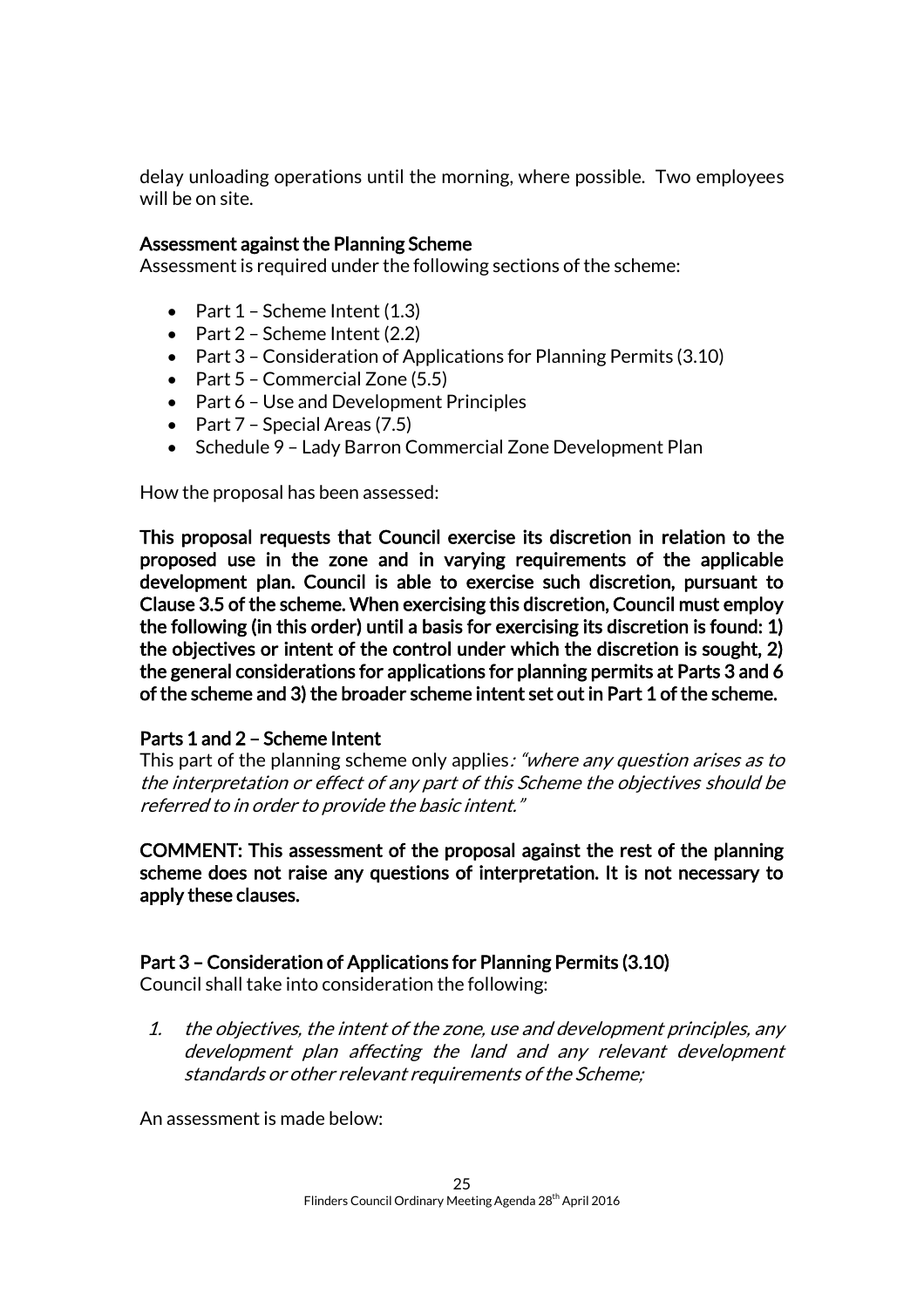# 5.5.1 Zone Intent

The zone is intended as the principal location for commercial, administrative and civil functions. Appropriate use or development include retailing (eg. shops, supermarkets, hotels), commercial service activities (eg. banks, consulting rooms, business and professional offices) and social support and development (eg. meeting rooms, libraries, galleries, government agencies) and other services that will support the services/economy of the Islands.

COMMENT: Whilst transport depot is classed as a commercial use, it is clear that the intent is for the zone to accommodate *commercial service activities (eg.* banks, consulting rooms, business and professional offices). Transport depot is not a use consistent with the intent of the commercial zone.

### 5.5.2 Desired Zone Character and Zone Guidelines

- (a) In Whitemark, future commercial administrative and civil use or development will be focused in the designated area around Lagoon Road, Patrick Street and Walker Street. Within this area new buildings and alterations to existing buildings will reflect the generally commercial character and scale of existing buildings and will reinforce an image of intensive "main street" commercial activity. Buildings should be sited close to the street.
- (b) In Lady Barron, future commercial, administrative and civil use or development will be concentrated in the designated areas of Main Street/Franklin Parade/West Street. Within this area development will be required to build a strong "town centre" image for the town. Buildings should be modest and commercial in character and scale and sited close to the street.

A development plan for the area bounded by Main Street, Franklin Parade (Esplanade) and West Street must be formally incorporated into the Planning Scheme as a Schedule prior to consideration of any application for consolidation, subdivision, use or development of lots in that area.

- (c) Carparking areas should be sited so that they do not dominate the streetscape. Parking on street and/or on site behind or between buildings is appropriate. Parking required for operational purposes (eg. service station) should be located to satisfy the operational purpose.
- (d) Advertising signs in the zone may be colourful but should be restrained in their impact. Imposing sky signs, large billboards and tall free-standing signs which project above normal roof height will not be acceptable.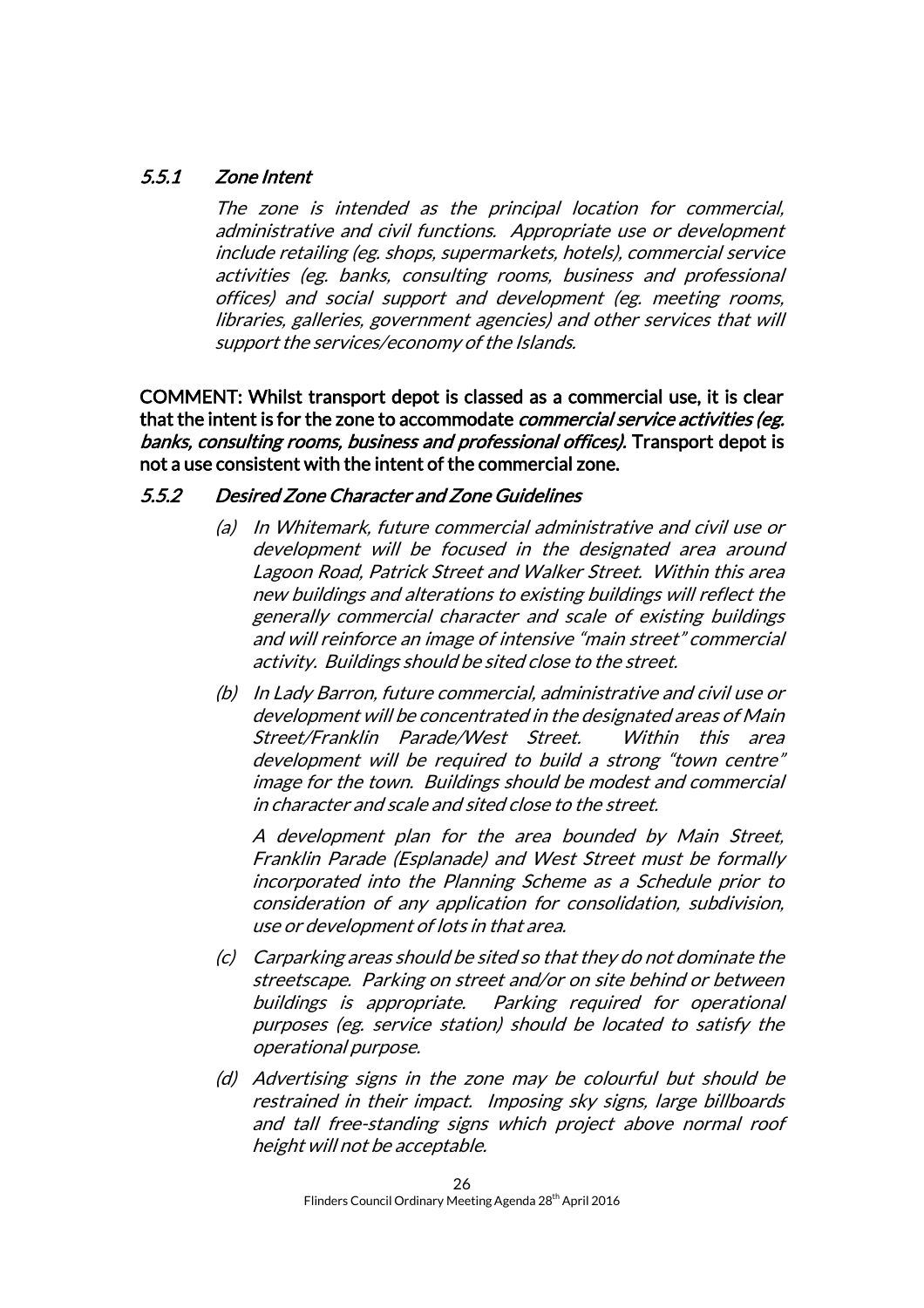COMMENT: Clause (a) is not applicable as it relates to Whitemark. In relation to (b), the proposal is located within the designated area referred to. The proposed use is not consistent with a 'strong town centre' image. Although defined in the planning scheme as a commercial use, a transport depot is not development typical of or desirable in a town centre. Furthermore, the proposal does not meet the requirement that 'Buildings should be modest and commercial in character and scale and sited close to the street'. The intent here is for new buildings to establish a 'town centre' type built form. This would involve buildings for commercial *services* such as shops or offices, built up to or close to the frontage and with active facades (i.e, windows and pedestrian access). The development of a 600m<sup>2</sup> shed with no windows set well back from the frontages does not meet this requirement. It is more typical of *out of centre* development. The development plan referred to in (b) has been incorporated in the scheme and is assessed below.

In relation to (c), due to the dual street frontages of the site, it is impractical to locate parking behind the building. The location of car parking spaces is more than 30m from a street frontage and is screened by the vegetation strip and this is considered to meet the criteria. The nature of the use is that parked trucks will necessarily be parked closer to the frontages. This is consistent with the second part of this clause. It will also be screened by vegetation. The proposed signage is consistent with clause (d)

# 5.5.3 Subdivision Standards

COMMENT: These do not apply as subdivision is not proposed.

# 5.5.4 Development Standards

- (a) The maximum height of buildings is 8.0 metres.
- (b) Buildings may be erected up to any boundary.
- (c) Habitable buildings should be sited and designed to achieve the best solar gain or orientation that the site can provide. Where such design or orientation is not feasible other energy efficient practices, such as insulation, heat pumps or double glazing, should be considered.

COMMENT: The proposal complies with (a) and (b). Standard (c) is not applicable as the proposal is not a habitable building.

Schedule 9 – Lady Barron Commercial Zone Development Plan S9.1 Application of Schedule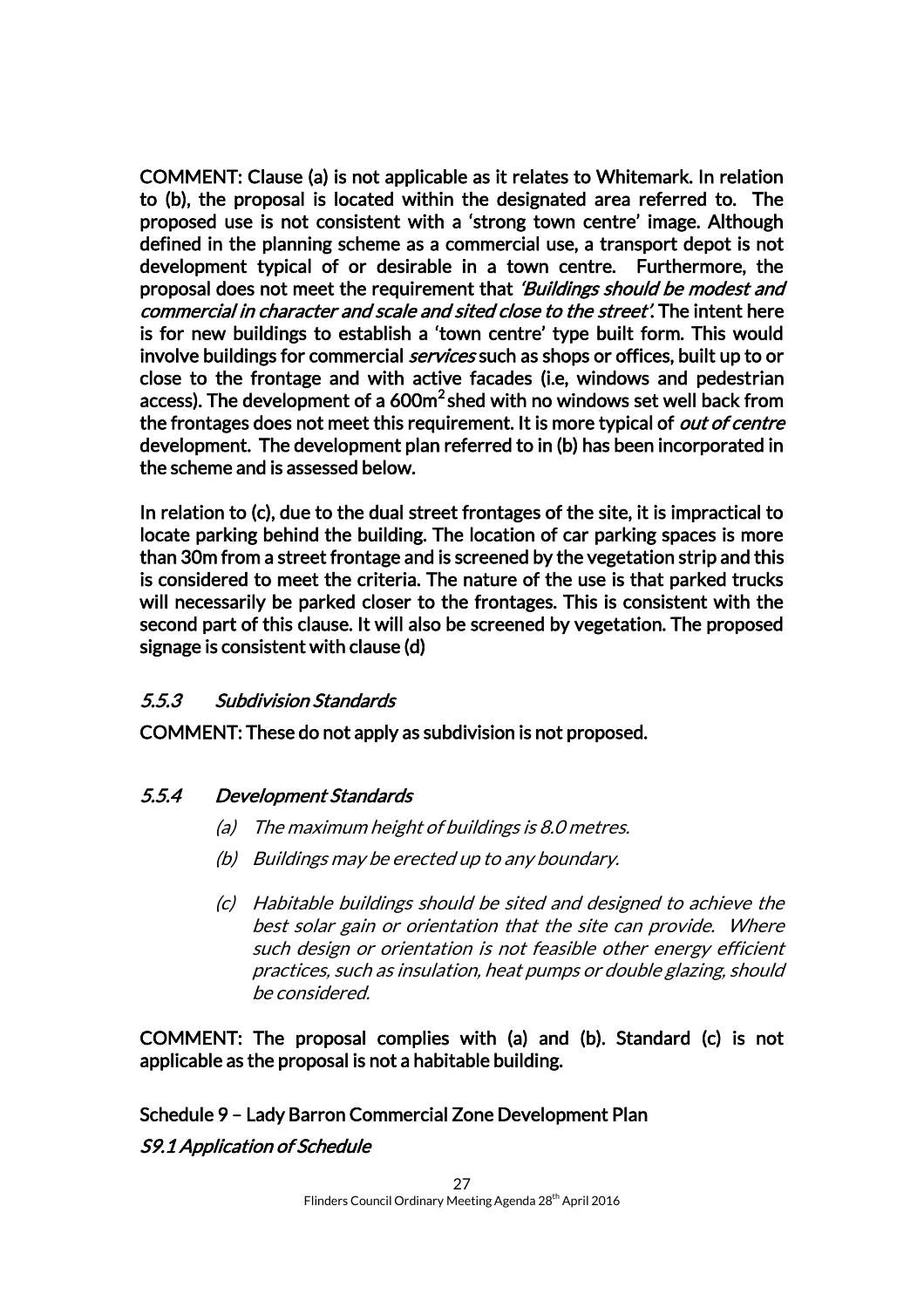Sheet 5 in the planning scheme outlines the area where the development plan applies. The subject site is in this area.

# S9.2 General Intent of the Development Plan

The intent of the development plan is to:

- Provide for the integrated development with surrounding residential land use of applications in the Lady Barron Commercial Zone.
- Provide for use or development that satisfies sustainable objectives relative to their location and contribution to the Lady Barron township.
- Minimise environmental impacts of development on the sites relative to surrounding houses, streets and business activities.

COMMENT: A transport depot, particularly one operating at night is not a use that integrates with the surrounding residential land use, primarily due to the impact of noise and light emissions at night. While the freight depot undoubtedly makes a contribution to Lady Barron and Flinders Island more widely, it does not make a contribution to the 'township'. It is the intent of the development plan to establish a town centre and a transport depot in this location is not consistent with this.

# S9.3 Land Use

### Objectives:

To ensure that the land use integrates with the surrounding use and environment:

| <b>Development Standard</b>                                                                              | Assessment                                                                                                                                                                                  |
|----------------------------------------------------------------------------------------------------------|---------------------------------------------------------------------------------------------------------------------------------------------------------------------------------------------|
| Uses are to be consistent with the<br>requirements of Clauses 5.5.1 - 5.5.5<br>of the Scheme             | Does not comply, variation sought.<br>The proposed use is not consistent<br>with Clauses 5.5.1 and 5.5.2. Clause<br>5.5.3 is not applicable. The proposal<br>meets clauses 5.5.4 and 5.5.5. |
|                                                                                                          | The variation sought is not supported<br>by the zone intent and the desired<br>zone character and zone guidelines.<br>Refer to assessment under<br>zone<br>provisions.                      |
| A subdivision or stratum of land within<br>the Development Plan shall require a<br>minimum area of 800m2 | Not applicable. Subdivision or stratum<br>not proposed.                                                                                                                                     |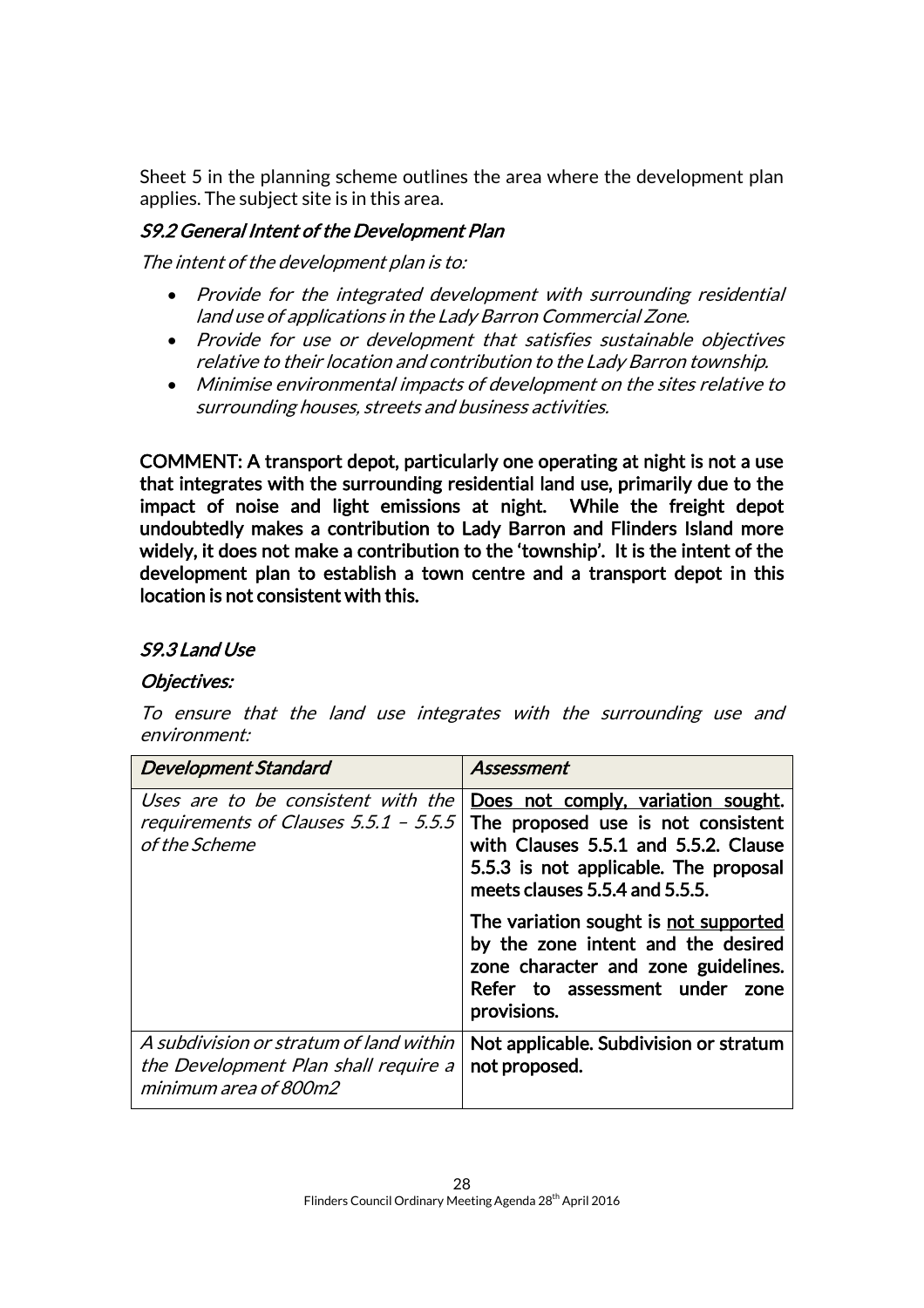# S9.4 Built Form

# Objectives:

To maintain the scale and form of development on the local area by using site design and finishes which complement those values.

| <b>Development Standard</b>                                                                                                                                | Assessment                                                                                                                                                                                                                                                                                                                                                                                                  |
|------------------------------------------------------------------------------------------------------------------------------------------------------------|-------------------------------------------------------------------------------------------------------------------------------------------------------------------------------------------------------------------------------------------------------------------------------------------------------------------------------------------------------------------------------------------------------------|
| 1. Buildings are to be generally of<br>compact and regular form of maximum<br>two (2) storeys (maximum height of 8<br>metres).                             | Complies. Proposal is single storey and<br>7.3m high.                                                                                                                                                                                                                                                                                                                                                       |
| colour schemes<br>shall<br>2. External<br>complement the natural colours of the<br>area. Dark muted tones should be<br>used where possible.                | Complies. The colour of the shed<br>specified in the application is 'ocean<br>blue'. On the assumption this is the<br>standard Colorbond colour 'Deep<br>Ocean' (a dark blue) then the standard<br>is met. A permit condition can ensure<br>this.                                                                                                                                                           |
| 3. Each site is to respect and integrate<br>with uses surrounding them to ensure<br>sustainable outcomes are achieved.                                     | Does not comply, variation sought.<br>The proposed use – via its emissions of<br>noise and light - does not respect or<br>integrate with the uses surrounding it.<br>The operation of a transport depot<br>primarily involves<br>movements<br>of<br>heavy vehicles, including at night in<br>this case. Significant illumination of<br>the site is required as a result, with<br>attendant light overspill. |
|                                                                                                                                                            | The variation sought is not supported<br>by the development plan intent (or the<br>general consideration clauses at 3.10<br>$(5)$ (b) or 6.1 (a) of the scheme).                                                                                                                                                                                                                                            |
| 4. Where possible view lines to the<br>coastal areas could be preserved and<br>maintained<br>with<br>development<br>envelopes.                             | Complies. The proposal may have a<br>slight impact on the view line to the<br>coast from the site of the Lady Barron<br>Hall and on Main Street adjacent to<br>the hall. Due to the slope of the land,<br>this is not unreasonable.                                                                                                                                                                         |
| 5. A minimum setback of 3 metres<br>from all boundaries shall apply to all<br>buildings within the Development Plan<br>unless such setback is permitted by | Complies. Setback a minimum of 10m<br>from all boundaries.                                                                                                                                                                                                                                                                                                                                                  |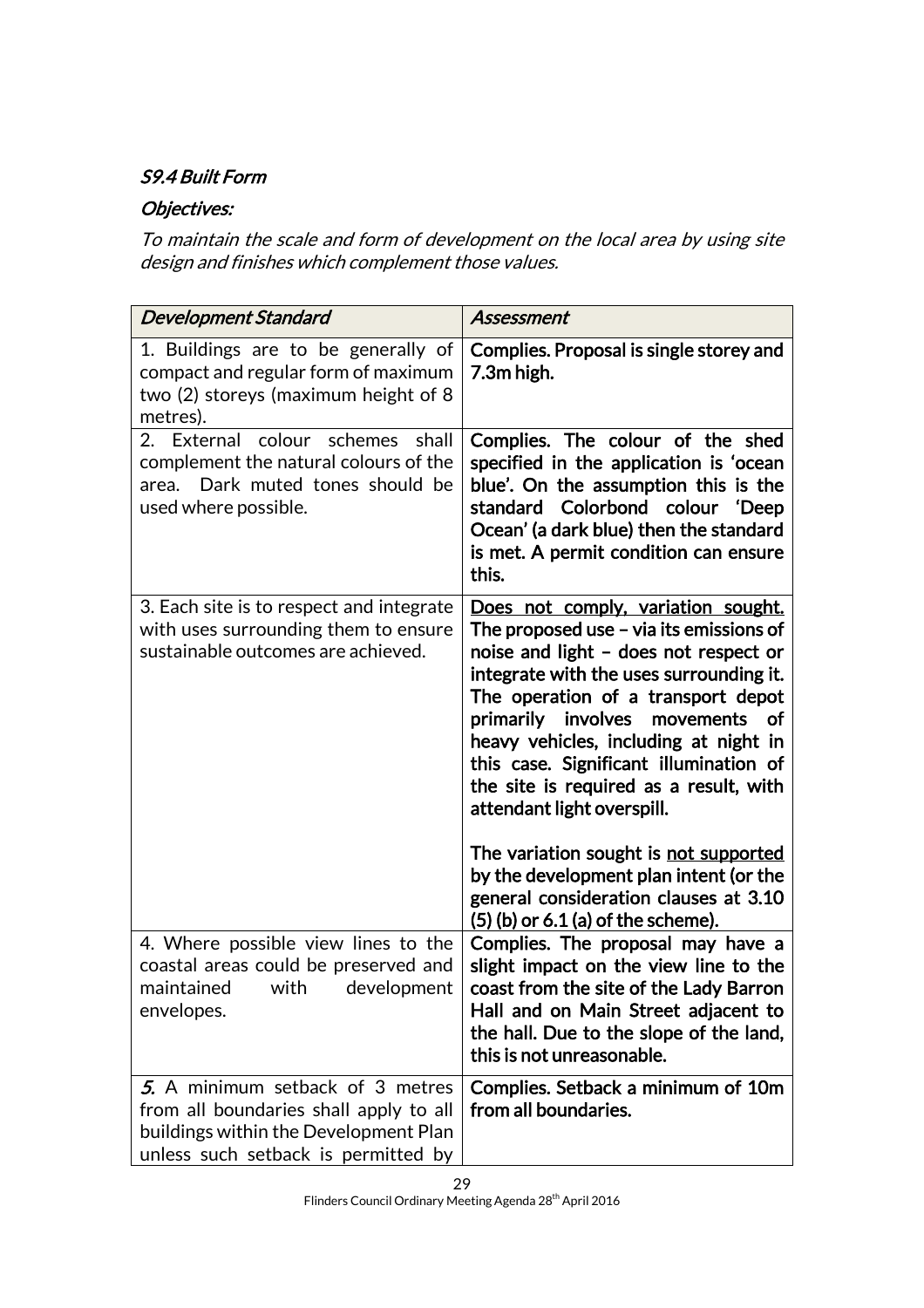| way of the Building Code of Australia.<br>Any reduction in setback shall be<br>considered as discretion under Clause |  |
|----------------------------------------------------------------------------------------------------------------------|--|
| 3.5 of the Planning Scheme.                                                                                          |  |
| 6. All signage shall be required to <b>Complies.</b> The <b>proposed</b> signage                                     |  |
| satisfy the standards and meeting the requirements of schedule                                                       |  |
| requirements of schedule 5 of the $\frac{1}{5}$ of the Planning Scheme.                                              |  |
| Planning Scheme.                                                                                                     |  |

## S9.5 Infrastructure Values

# Objectives:

To maintain the character of the area using existing reticulated infrastructure.

To dispose of effluent and stormwater in a manner that will be contained within lot boundaries and not impact on ground water or water quality.

| <b>Development Standard</b>                                                                                                                                       | Assessment                                                                                                                                                                                                                                                                                                                                                                                                                                                                                                                                    |
|-------------------------------------------------------------------------------------------------------------------------------------------------------------------|-----------------------------------------------------------------------------------------------------------------------------------------------------------------------------------------------------------------------------------------------------------------------------------------------------------------------------------------------------------------------------------------------------------------------------------------------------------------------------------------------------------------------------------------------|
| 1 All buildings are to be connected to<br>an approved effluent disposal system<br>for the disposal of all sullage and<br>stormwater drainage.                     | Complies. The proposal has a chemical<br>toilet only which does not require on-<br>site disposal of sewerage. Stormwater<br>disposal is via a newly constructed<br>stormwater pipe in West Street which<br>runs to the foreshore.                                                                                                                                                                                                                                                                                                             |
| 2. All storage of goods shall be<br>maintained in a manner approved by<br>Council so as to not cause a nuisance.                                                  | Complies. If Council approves the<br>application, the goods shall be stored<br>in a manner approved by Council. That<br>is, some in the shed, some on the<br>hardstand.                                                                                                                                                                                                                                                                                                                                                                       |
| 3. Access to lots having frontage to<br>Main Street will preferably be by way<br>of left hand ingress movement. Site<br>exists will be restricted to West Street. | Does not comply, variation sought.<br>Entry and exit are right turn and left<br>turn and both are to Main Street only.<br>The<br>intent or objectives of the<br>development plan do not provide<br>sufficient guidance here. The variation<br>sought is supported by the general<br>consideration clause at 3.10, (6) as the<br>proposed use or development: "will be<br>supplied with an adequate level of<br><i>infrastructure and services.</i> " It is also<br>that the proposed<br>noted<br>access<br>arrangement has the support of the |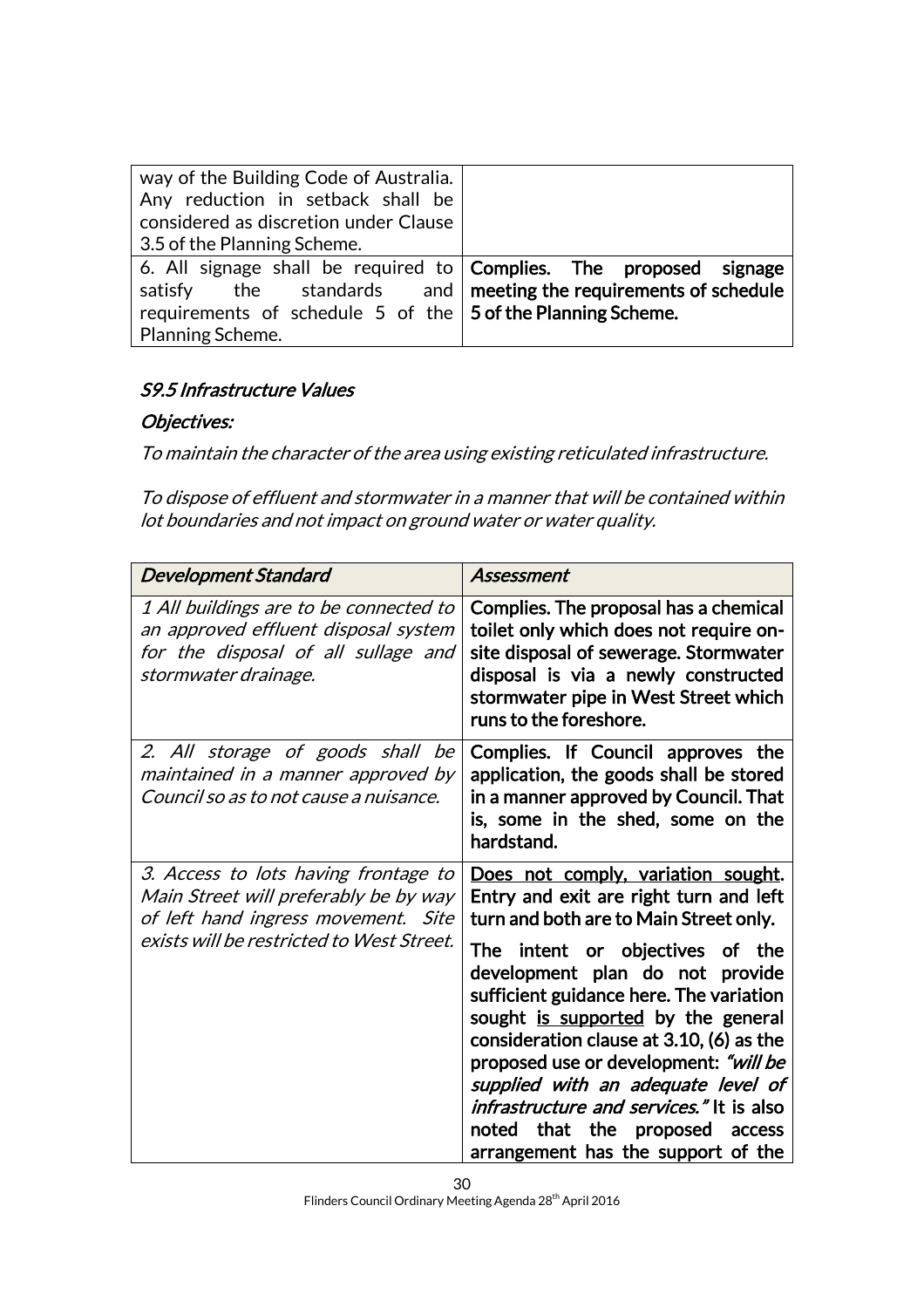|                                                                                                                                                                             | road authority (State Growth).                                                                                                                                                                                                                                            |
|-----------------------------------------------------------------------------------------------------------------------------------------------------------------------------|---------------------------------------------------------------------------------------------------------------------------------------------------------------------------------------------------------------------------------------------------------------------------|
| the uses/development applied for.<br>Where possible access points shall be<br>rationalised to avoid duplication and                                                         | 4. Access to frontages will be Complies. The single access is the best<br>constructed to Council standards for rationalisation. It will be a State<br>Growth rather than Council standard<br>that the access must meet. This is a<br>separate permit application process. |
| overlap of site distance requirements.                                                                                                                                      |                                                                                                                                                                                                                                                                           |
| 5. Where possible provision should be<br>made to incorporate pedestrian<br>linkages between the port area as well<br>the surrounding commercial<br>as<br><i>activities.</i> | Complies as not<br>considered<br>practicable. The<br>logical<br>most<br>pedestrian linkage would be footpaths<br>adjacent to the roads, which are not<br>part of the application site.                                                                                    |

## S9.6 Landscape Values

## Objectives:

To ensure that activities in the Development Plan do not adversely affect the landscape setting of the area.

| <b>Development Standard</b>                                                                                                                                                                                       | Assessment                                                                                                                                                                                                                                                         |
|-------------------------------------------------------------------------------------------------------------------------------------------------------------------------------------------------------------------|--------------------------------------------------------------------------------------------------------------------------------------------------------------------------------------------------------------------------------------------------------------------|
| 1. Where possible mature trees on the<br>sites should be retained within the<br>development proposal.                                                                                                             | Complies. Based on the broadness of<br>the requirement, the mature trees are<br>being retained where possible.                                                                                                                                                     |
| 2. Landscape of sites with frontage to<br>Main Street will be encouraged to<br>provide a visual screen to the<br>streetscape.                                                                                     | Complies. A 5m wide vegetation<br>screen is provided to Main Street.                                                                                                                                                                                               |
| 3. All development shall be required as<br>part of the approval process to<br>the<br>demonstrate<br>integrated<br>landscaping of the site. A minimum of<br>30% of the site shall be required to be<br>landscaped. | Does not comply, variation sought.<br>Landscaping comprising only 18% of<br>the subject site is proposed.                                                                                                                                                          |
|                                                                                                                                                                                                                   | Variation not supported by<br>the<br>objective under S9.6 Landscape<br>Values. Despite the provision of a<br>landscaped strip along the<br>site<br>boundary, the large building and large<br>hardstand area adversely affect the<br>landscape setting of the area. |
| 4. A landscape plan shall accompany<br>each application for approval by<br>Council; and shall demonstrate the<br>degree of landscaping to sensitive                                                               | Complies. A landscape plan<br>was<br>submitted with the applicant.                                                                                                                                                                                                 |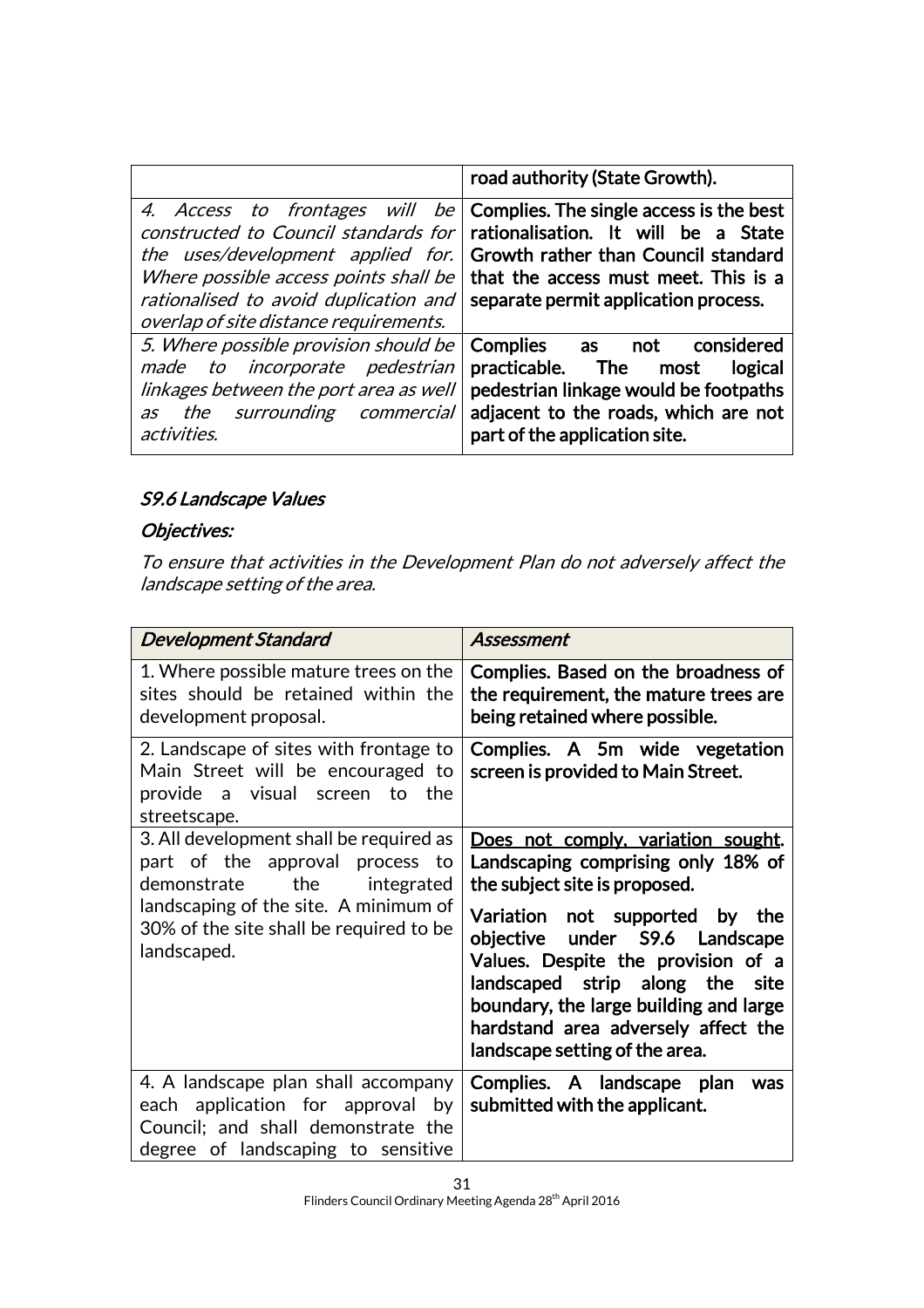| boundary frontages and the site and is $ $ |  |
|--------------------------------------------|--|
| to include species, location, height of    |  |
| all vegetation.                            |  |

### 2. any relevant proposals, reports or requirements of any public authorities;

As the road used for access to the proposal – Main Street – is a State Government administered road, in accordance with Schedule 4.4 of the planning scheme, the application was referred to the Department of State Growth. They provided Council with written advice that they have no objection to the proposal, subject to the normal permit and design detail process.

### 3. any representations received following public notification where required under the Act;

The application was notified from 6 April to 20 April, 2016 and fourteen representations were received, primarily from residents of the three streets closest to the site (West Street, Main Street and Franklin Parade). A full copy of the representations is available as annexures to this report. The key issues raised in the representations are summarised and addressed below:

| <b>ISSUE</b>                    | <b>COMMENT</b>                                          |
|---------------------------------|---------------------------------------------------------|
| <b>The</b><br>proposal is not a | Council is satisfied that transport depot is the        |
| transport depot. It is at       | most accurate use definition of the proposal and        |
| least partly a warehouse        | has legal advice to support this. The planning          |
| possibly<br>and<br>a            | scheme defines transport depot as:                      |
| toxic/dangerous<br>goods        |                                                         |
| store, both of which are        | the use or development of land for the garaging,        |
| prohibited<br>the<br>in         | parking, maintenance or minor repairs of any            |
| commercial zone.                | motor vehicle or vehicles used for carrying             |
|                                 | persons and/or goods for hire, reward or other          |
|                                 | considerations, or as a depot for the transfer of       |
|                                 | <u>persons and/or goods from such motor vehicle(s).</u> |
|                                 | <u>[my emphasis]</u>                                    |
|                                 | The brief 'warehousing' of freight at the depot fits    |
|                                 | under the last part of the definition.                  |
|                                 | A transport depot is not a toxic/dangerous goods        |
|                                 | store. Despite reference to fuel tankers and 'small     |
|                                 | quantities of hazardous materials (e.g. paint,          |
|                                 | batteries) in the application, a toxic/dangerous        |
|                                 | goods has not and cannot be applied for (it is a        |
|                                 | prohibited use) so cannot be approved as part of        |
|                                 | this application. Toxic/dangerous goods (including      |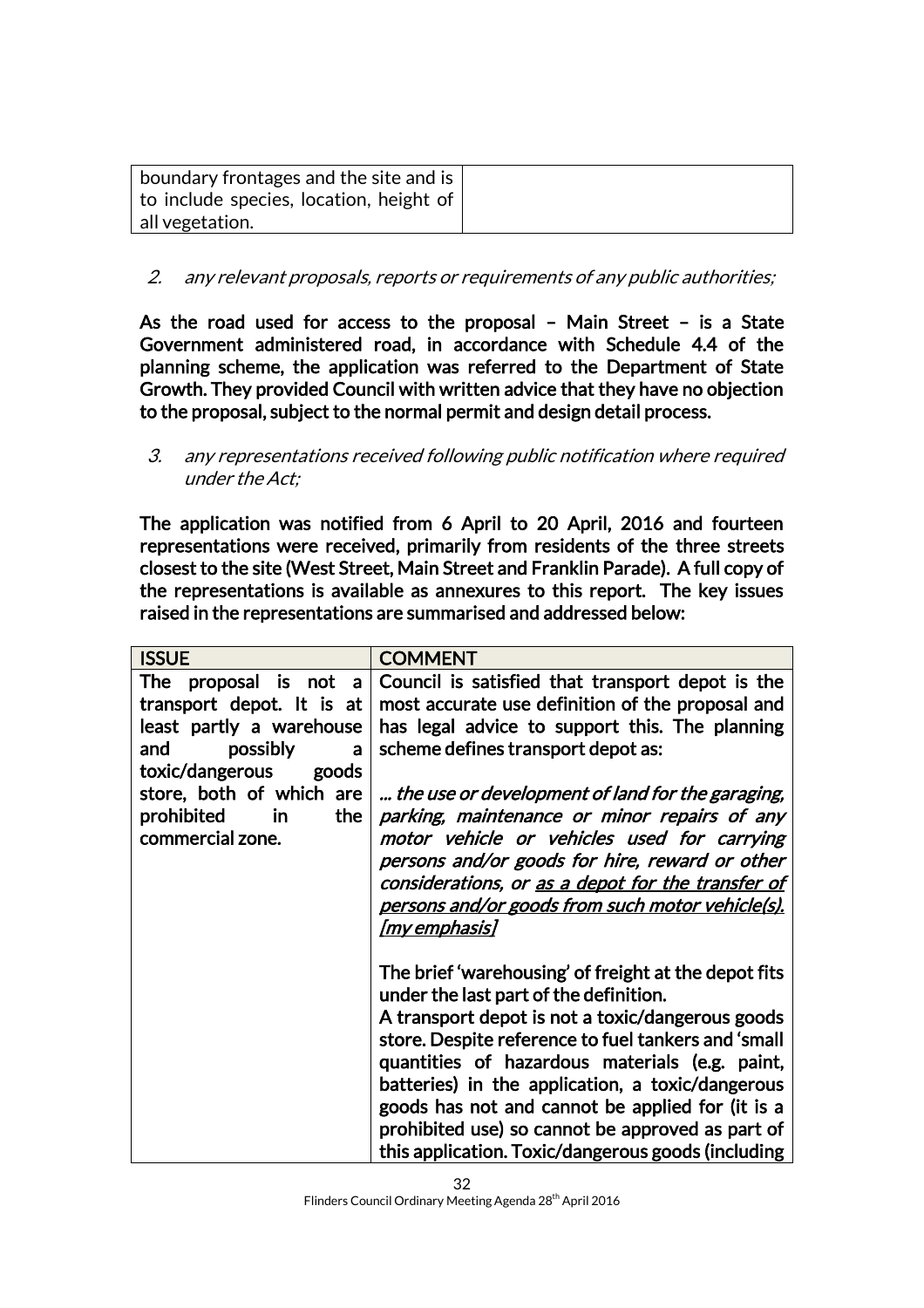|                                   | fuel of any type) cannot be stored on this site.            |
|-----------------------------------|-------------------------------------------------------------|
| built form not<br>Use and         | lots which<br>affected<br>The<br>six<br>are<br>by<br>the    |
| consistent with a "town           | development plan do not currently appear as an              |
| centre'                           | established town centre. However, it is clearly set         |
|                                   | out in the planning scheme (in the development              |
|                                   | plan and the commercial zoning of the land) that            |
|                                   | this area should develop as a town centre.                  |
|                                   | Therefore, new planning applications in this area           |
|                                   | must be consistent with this goal. The proposed             |
|                                   | use of a transport depot is not consistent with a           |
|                                   | town centre. The proposed development $-$ a                 |
|                                   | 600m <sup>2</sup> shed well setback from the frontages with |
|                                   | large hardstand and parking areas is not a built            |
|                                   | form consistent with a town centre. Please refer            |
|                                   | to the assessment under the development plan                |
|                                   | for more detail.                                            |
| the<br><b>Does</b><br>not<br>meet | The proposal meets parts of the planning scheme             |
| requirements<br>the<br>of         | and does not meet others. Please refer to the               |
| planning scheme.                  | assessment for details.                                     |
| Impact of hazardous goods         | A transport depot is not a toxic/dangerous goods            |
|                                   | store. Despite reference to fuel tankers and 'small         |
|                                   | quantities of hazardous materials (e.g. paint,              |
|                                   | batteries) in the application, a toxic/dangerous            |
|                                   | goods has not and cannot be applied for (it is a            |
|                                   | prohibited use) so cannot be approved as part of            |
|                                   | this application. Toxic/dangerous goods (including          |
|                                   | fuel of any type) cannot be stored on this site.            |
| Dust impact                       | It is proposed to seal the hardstand area. Whilst           |
|                                   | some dust may still be generated it will not be             |
|                                   | unreasonable.                                               |
| Impact of noise and light         | The operation of the proposal involves the arrival          |
| truck<br>from<br>movements        | and departure and unloading and loading of                  |
| (including headlights) and        | trucks on the site. This unavoidably generates              |
| loading<br>unloading<br>and       | diesel engine noise, reversing beepers from                 |
| operations.                       | forklifts and the general shunting and banging              |
|                                   | involved in loading and unloading sometimes                 |
|                                   | large loads (e.g, containers). This will regularly          |
|                                   | take place at night. This increases the impact of           |
|                                   | the noise on neighbouring residents.                        |
|                                   |                                                             |
|                                   | The lighting required for safe operation at night           |
|                                   | will not be able to be baffled within the site and          |
|                                   | there will be light spill, with its attendant impact        |
|                                   | on neighbours. Headlights from vehicles exiting             |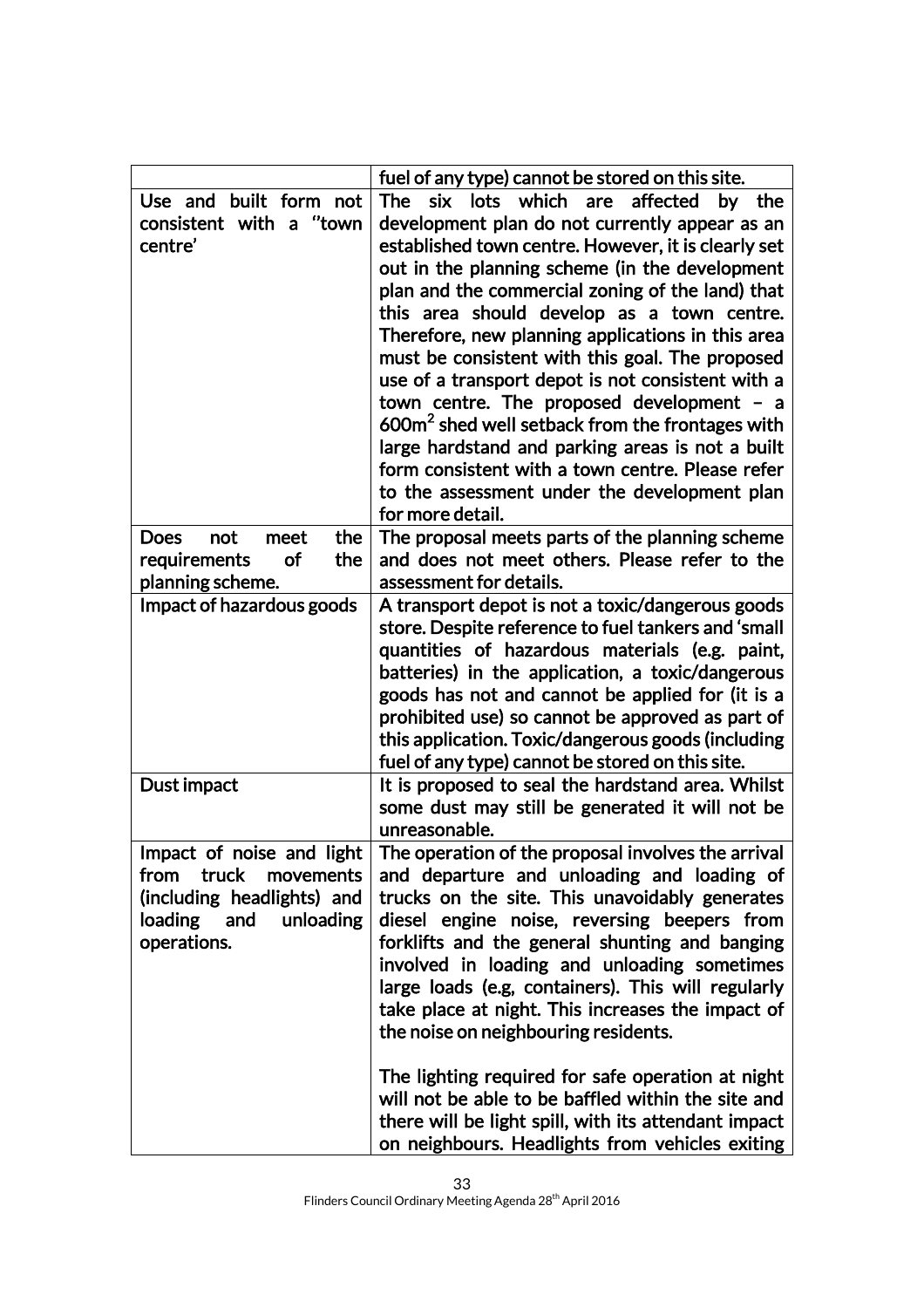|                                  | the site will add to this.                                                                                                                                                                                                                                                                                                                                                                                                                                                                                                                                                                                                                                                                                                                  |
|----------------------------------|---------------------------------------------------------------------------------------------------------------------------------------------------------------------------------------------------------------------------------------------------------------------------------------------------------------------------------------------------------------------------------------------------------------------------------------------------------------------------------------------------------------------------------------------------------------------------------------------------------------------------------------------------------------------------------------------------------------------------------------------|
| <b>Questions</b><br>the<br>about | The application does not explicitly state it, but                                                                                                                                                                                                                                                                                                                                                                                                                                                                                                                                                                                                                                                                                           |
| nature of the operation,         | unloading of the ship is not the only operation                                                                                                                                                                                                                                                                                                                                                                                                                                                                                                                                                                                                                                                                                             |
| particularly at night.           | that must take place. The ship has to be loaded as<br>well. Customers on Flinders drop their freight off<br>and it needs to be moved from the depot to the<br>port after the ship has been unloaded but before<br>it departs. Whilst the application states that<br>unloading will be minimised at night, it is not<br>clearly stated in the application how freight will<br>be moved from the depot to the port (i.e, Bridport<br>bound freight). It will either involve twice as many<br>trucks (one lot to remain loaded on site and one to<br>move freight to the port), or will require the<br>unloading of the one set of trucks and the<br>reloading of same, as per the daytime operations<br>(and thus not a minimisation at all). |
| Traffic impact / danger          | Furneaux Freight's website has a sailing schedule<br>for the week commencing 26 April. It is accepted<br>that the sailing schedule is not the same every<br>week, but is based on regular tides. It shows the<br>ship docked in Lady Barron from 2330 Tuesday to<br>0430 Wednesday and 0030 to 0700 Thursday.<br>The number of sailings is consistent with that<br>stated in the application (i.e, twice per week) but<br>the timing is not. Both these sailings involve the<br>presence of the ship <i>only</i> in night hours.<br>Traffic impact as relates to noise and light impact                                                                                                                                                     |
|                                  | has been addressed above.                                                                                                                                                                                                                                                                                                                                                                                                                                                                                                                                                                                                                                                                                                                   |
|                                  | As the road used for access to the proposal -<br>Main Street – is a State Government administered<br>road, in accordance with Schedule 4.4 of the<br>planning scheme, the application was referred to<br>the Department of State Growth. They provided<br>Council with written advice that they have no<br>objection to the proposal, subject to the normal<br>permit and design detail process.                                                                                                                                                                                                                                                                                                                                            |
|                                  | Separately, it is noted that the proposal does not<br>meet the standard in the development plan<br>relating to exit being restricted to West Street<br>(exit is proposed to Main Street)                                                                                                                                                                                                                                                                                                                                                                                                                                                                                                                                                    |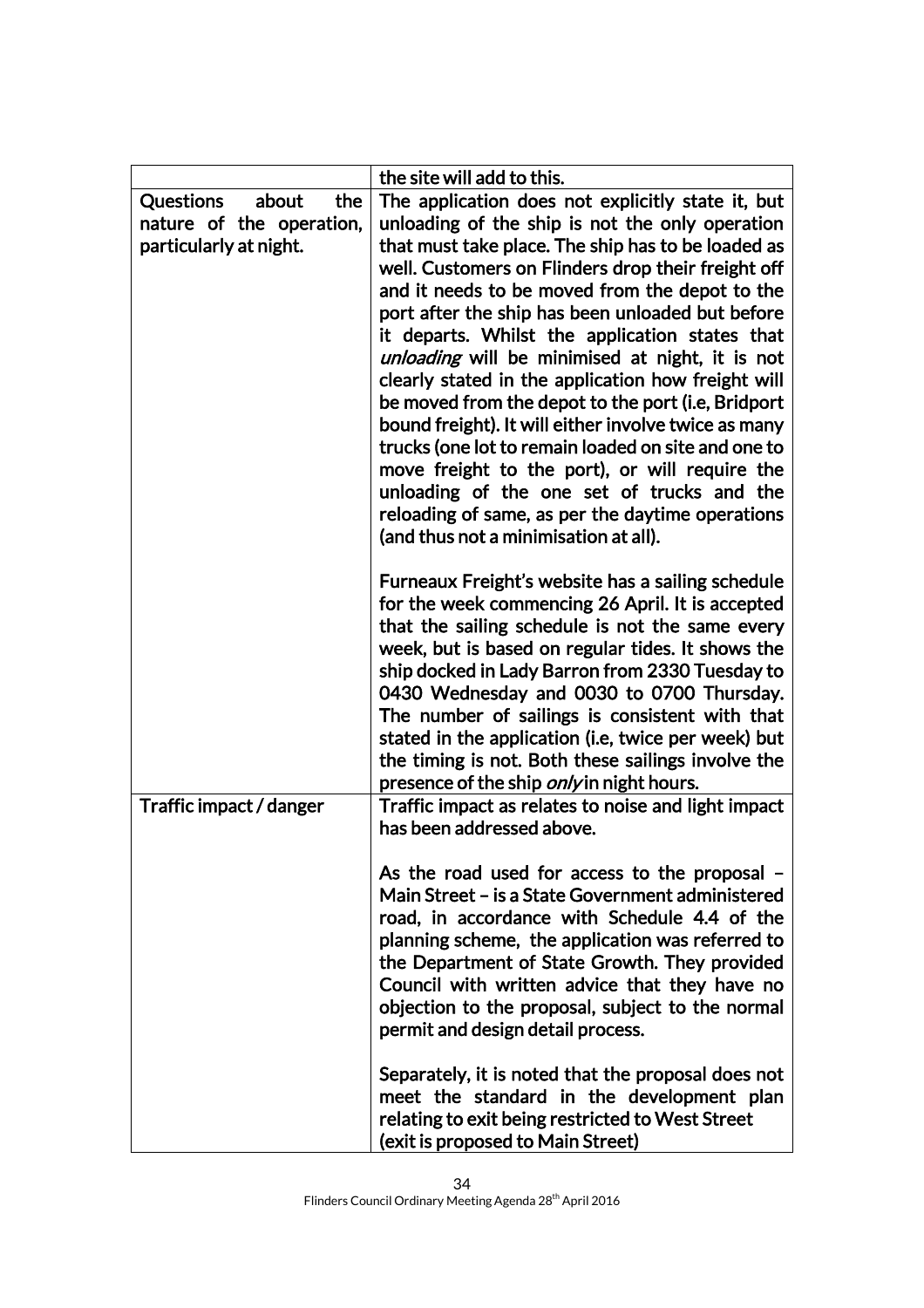| Loss of property/business<br>value                                                                                                               | Not planning considerations.                                                                                                                                                                                                                                                                                                                                                                                                                                                        |
|--------------------------------------------------------------------------------------------------------------------------------------------------|-------------------------------------------------------------------------------------------------------------------------------------------------------------------------------------------------------------------------------------------------------------------------------------------------------------------------------------------------------------------------------------------------------------------------------------------------------------------------------------|
| Proposed use is more in<br>keeping with port zone<br>than commercial zone. The<br>port has recently<br>been<br>upgraded, at<br>great<br>expense. | Not strictly a planning consideration. Council<br>must consider the application before it. The<br>suitability of the port zone for the proposal is not<br>the consideration here. The consideration is the<br>suitability or otherwise of the proposal on this<br>site in the commercial zone. Transport depot is a<br>discretionary use in the commercial zone.<br>However the zone intent, character and<br>guidelines do not support the use. Please refer to<br>the assessment. |
| Inadequacy of landscaping,<br>consistent<br>with<br>not<br>plan<br>development<br>requirement<br>for<br>30%<br>landscaping                       | The proposed landscaping does not meet the<br>relevant standard in the development plan.<br>Landscaping comprises 18% of the site, less than<br>the 30% requirement.                                                                                                                                                                                                                                                                                                                |
| Use of northern lot for<br>'overflow'                                                                                                            | As referred to above, the northern lot is included<br>in the subject site. As such, it could be used as part<br>of the transport depot. However, the application<br>states the lot will remain vacant with no<br>development proposed save for fencing and<br>landscaping.                                                                                                                                                                                                          |

- 4. whether any part of the land is subject to:
	- (a) landslip, soil instability, or erosion;

No mapped landslip or stability issues at the site of the proposal. The subject site is 80m (and the building 90m) from the coast and separated from it by Franklin Parade and a strip of commercial zoned properties. For this reason, erosion is not an issue.

(b) excessive slope;

Not applicable.

(c) ponding or flooding;

None known on the site. The proposal addresses stormwater disposal.

(d) bush fire hazard;

Not applicable. The planning scheme only sets standards for bushfire hazard in relation to subdivision applications.

(e) a Protected Catchment District under Water Management Act 1999;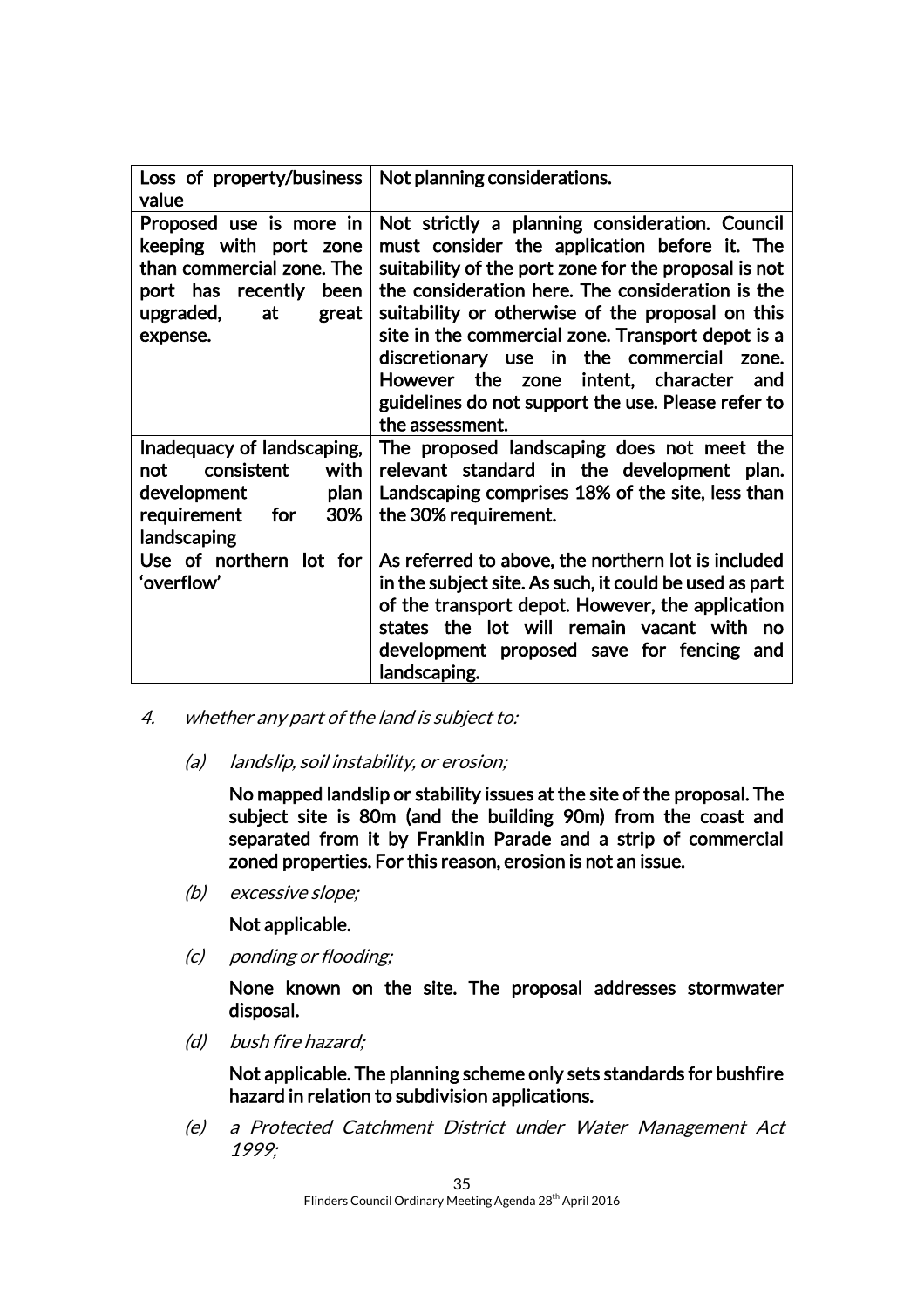No.

(f) any Special Area Provisions in Part 7;

The proposal is within the Shorelines, Water bodies and Watercourses Special Area. An assessment against this is provided at Part 7 of this report.

(g) pollution; and

None known.

- (h) other hazards to safety or health. None known. Health and safety of the operation for employees and customers are subject to separate control.
- 5. whether the proposed use or development is satisfactory in terms of its siting, size or appearance and levels of emissions in relation to:
	- (a) existing site features;

Existing site features are limited to the vegetation, in particular a number of large trees. These are not protected in the planning scheme or as part of a threatened community.

(b) adjoining land;

As limited only to adjoining land, the siting, size and appearance of the proposed building does not have a direct impact. However, the proposed use – via its emissions of noise and light – does. The operation of a transport depot primarily involves movements of heavy vehicles, including at night in this case. Significant illumination of the site is required as a result. The proposed use is not satisfactory in relation to adjoining land.

(c) the streetscape and/or landscape;

The building is not satisfactory in terms of its siting, size or appearance in relation to the streetscape. The zone provisions intend that a 'town centre' streetscape be established. This involves modestly scaled buildings with active facades located close to the frontages. The development of a  $600m^2$  shed with no windows and well set back from the frontages does not meet this requirement. The proposal requires the removal of some existing trees on the site. These make a contribution to the current streetscape.

(d) the natural environment;

The proposal is satisfactory in relation to the natural environment. The only relevant issue is the emission of potentially polluted run-off from the hardstand area to the stormwater system and ultimately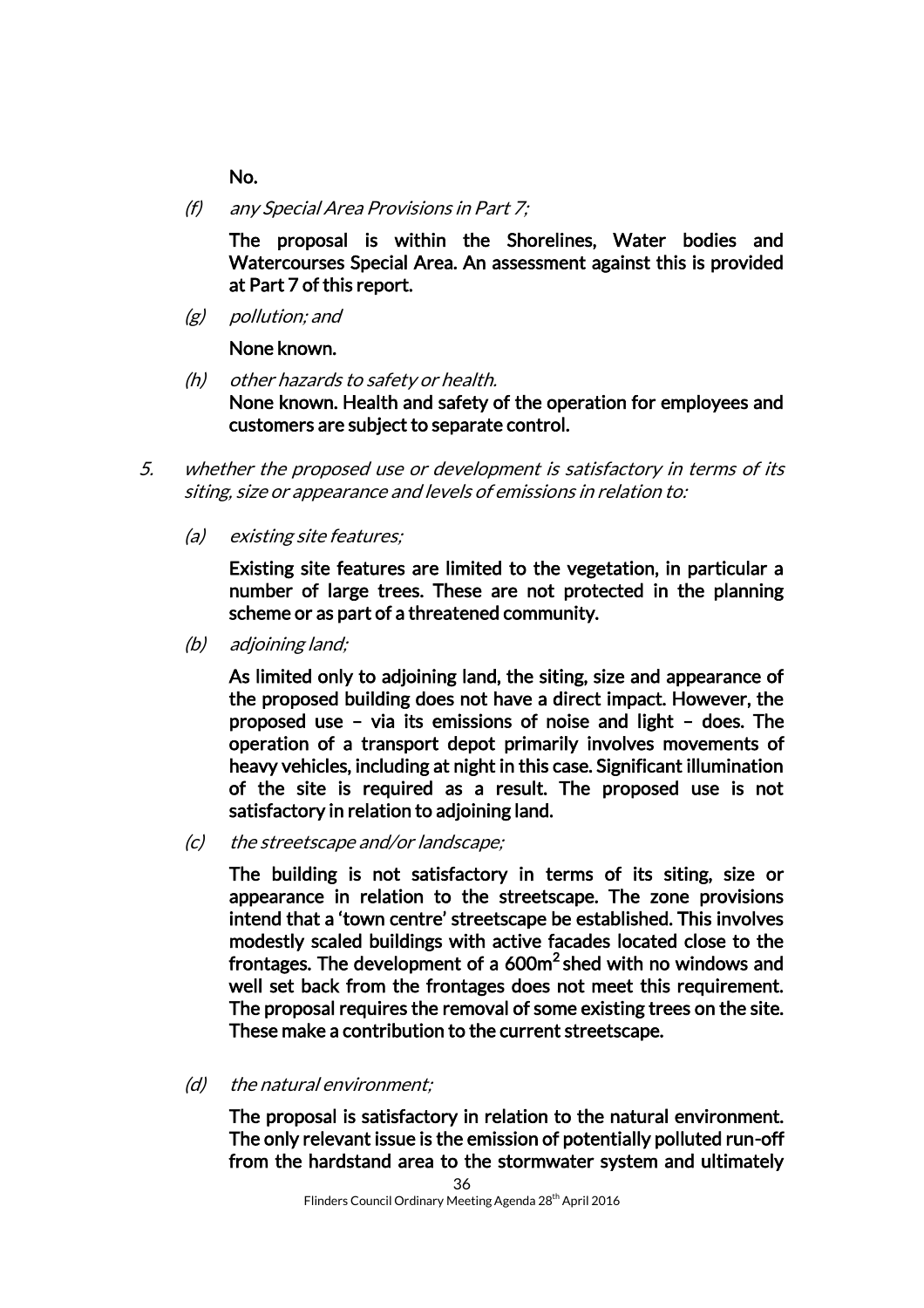the sea. The application states an oil and grease arrestor will be installed to control water quality. The satisfactory design of this can form a permit condition.

(e) items of historic, architectural or scientific interest;

None identified on the site.

(f) buffer zones, attenuation areas

None applicable.

(g) easements;

None applicable.

(h) a water supply for firefighting purposes;

The planning scheme only sets standards for bushfire hazard in relation to subdivision applications.

(i) any received pollution;

None known.

(j) the escape of pollutants into storm drains and watercourses: and

The proposal has a large sealed hardstand area (3050m2) which will be used by trucks, forklifts and cars. A composting or chemical staff toilet is proposal, which does not produce on-site effluent. The application states an oil and grease arrestor will be installed to control water quality. The satisfactory design of this can form a permit condition.

(k) isolation, separation from other lands.

# Please refer to (b).

6. whether the proposed use or development will be supplied with an adequate level of infrastructure and services, and if there is any necessity to improve deficient access, roads or road junctions, water, sewerage, electricity or transport services and the like, without detriment to existing users;

The proposal will be supplied with an adequate level of infrastructure and services. The proposal is self-sufficient in relation to water supply (tanks) and sewerage (chemical staff toilet only). Stormwater disposal has been addressed. In relation to road access, as the road used for access to the proposal – Main Street – is a State Government administered road, in accordance with Schedule 4.4 of the planning scheme, the application was referred to the Department of State Growth. They provided Council with written advice that they have no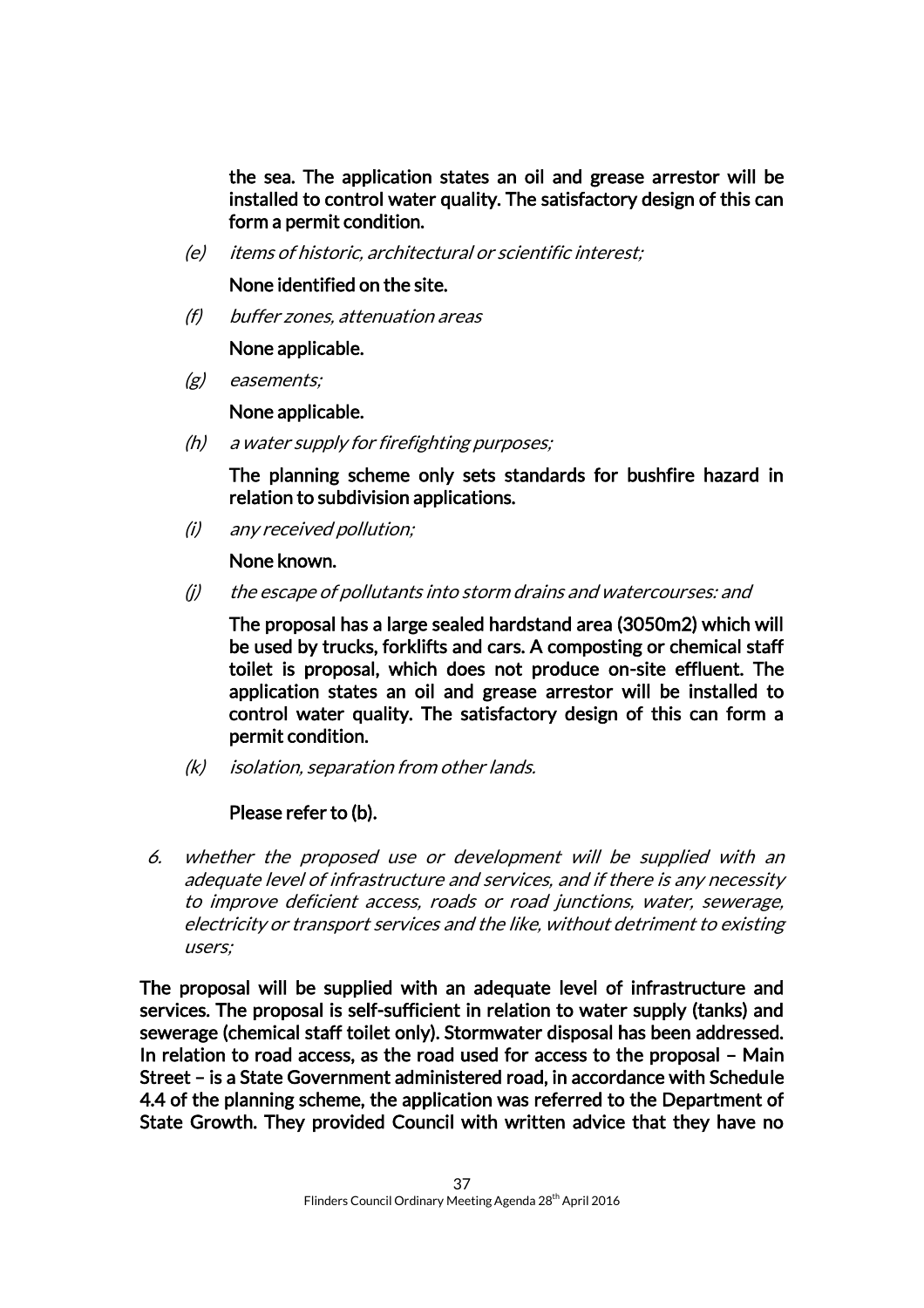objection to the proposal, subject to the normal permit and design detail process.

7. whether the proposed use or development would adversely affect the existing and possible future use or development of adjacent land, and vice versa;

The proposed transport depot use will adversely affect the existing and possible future use of adjacent land as a result of the noise and light generated by night operations. Significant illumination of the site is required as a result and it will not be possible to contain light spill to the site. The planning scheme intends for this land to be a town centre. The location of a transport depot here will compromise this being achieved. The proposed transport depot use is unlikely to be adversely affected by the likely and allowable uses on neighbouring land.

8. the provision of adequate landscaping, amenity facilities and illumination, and the treatment of the site generally;

The proposal is not provided with adequate landscaping. The development plan requires landscaping comprise 30% of the site and it comprises 18%. The variation sought in relation to this is not supported by the relevant objective. Amenities are for staff only and are adequate. Illumination of the site is proposed. The illumination required for the operation (unloading of trucks and storage in the shed) will be of an extent that is likely to affect neighbouring residential uses.

9. the sight distances available to and from proposed point(s) of access, together with an estimate of the speed of passing traffic;

In relation to road access, as the road used for access to the proposal – Main Street – is a State Government administered road, in accordance with Schedule 4.4 of the planning scheme, the application was referred to the Department of State Growth. They provided Council with written advice that they have no objection to the proposal, subject to the normal permit and design detail process.

10. the design and siting of the proposal to enable reduction in energy consumption through alternative energy use or reduction in demand; and

The proposal doesn't include anything that enables a reduction in energy consumption through alternative energy use or reduction in demand. That said, the use is unlikely to use very much energy – the largest contribution would most likely be the outdoor lighting required.

11. the safety and well-being of the general public.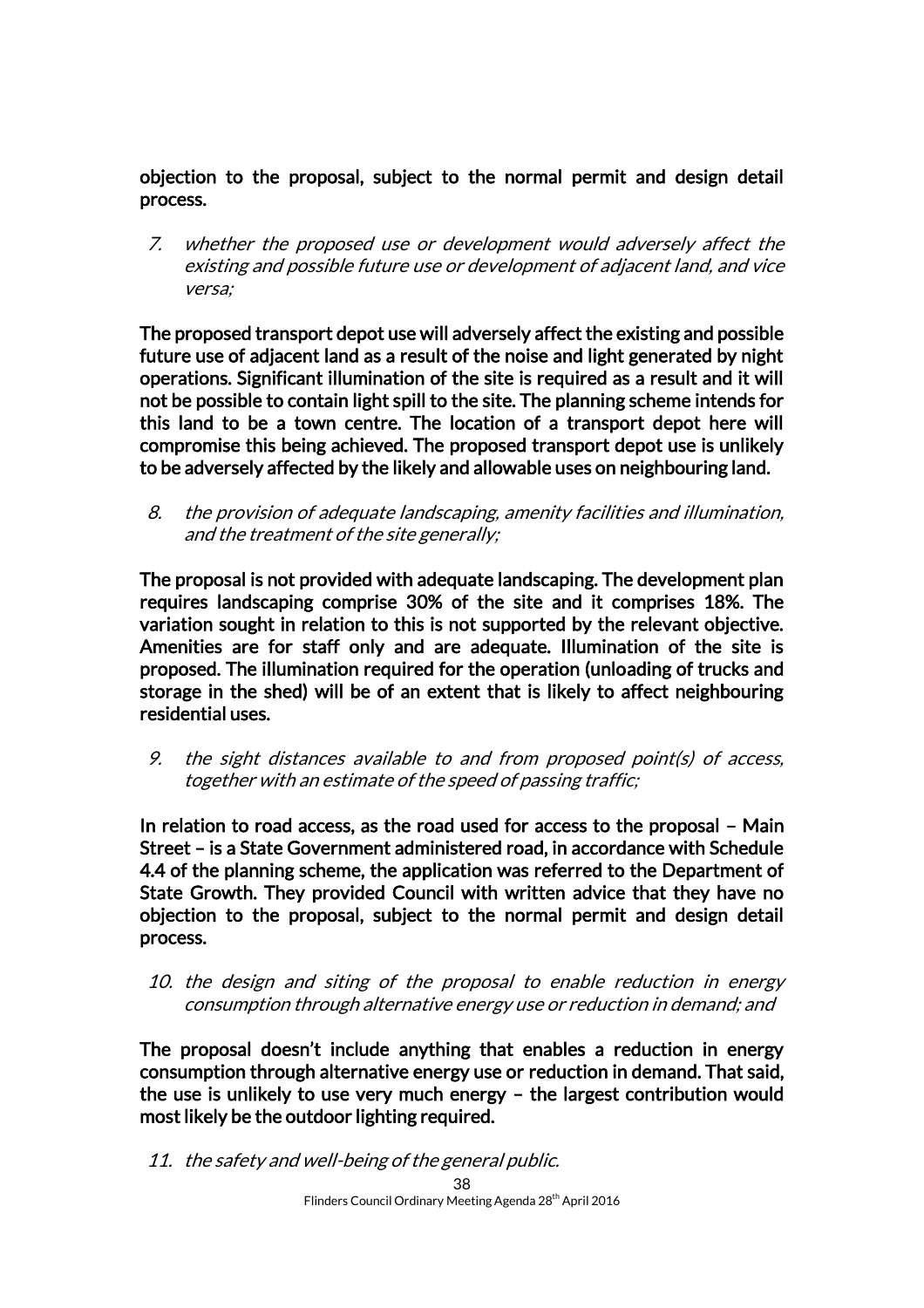### Generally this is the role of the National Construction Code and health and safety requirements. The proposal does not appear to pose an unacceptable risk to the safety or wellbeing of the public.

12. Any other matter which Council is of the opinion is relevant to the particular application.

## None stated.

### Part 6 – Use and Development Principles

This part of the planning scheme provides general principles that development must be consistent with. Some of them are clearly not relevant to this application (for example those concerned with subdivision or quarrying) so these have been omitted for brevity. Furthermore, most have been addressed in more specific parts of this report. They are included here for completeness, but the comment will often refer to the part of the report where they are assessed in detail.

## 6.0 Use and development shall be consistent with the following principles:

- 6.1 Use
	- (a) Use or development shall not unreasonably impact on any existing or intended use of development of neighbouring land.

### COMMENT: Does not comply. For more detail refer to Part 3 assessment.

- 6.2 Character
	- (a) Use and development shall adequately respect the character of, and future intentions for the area in which it is to be located.
	- (d) Use or development (including public facilities and services) should adequately respect the surrounding streetscape and neighbouring use or development, particularly in relation to scale, setbacks, form (including roof shape), landscaping, materials, colours and fencing.
	- (d) Landscaping of use or development shall be of a type, form, variety(s) and character which is suited to the intention of the zone, the area and the nature of the use or development.
	- (e) Where trees are an important element in the character of an area they should be retained.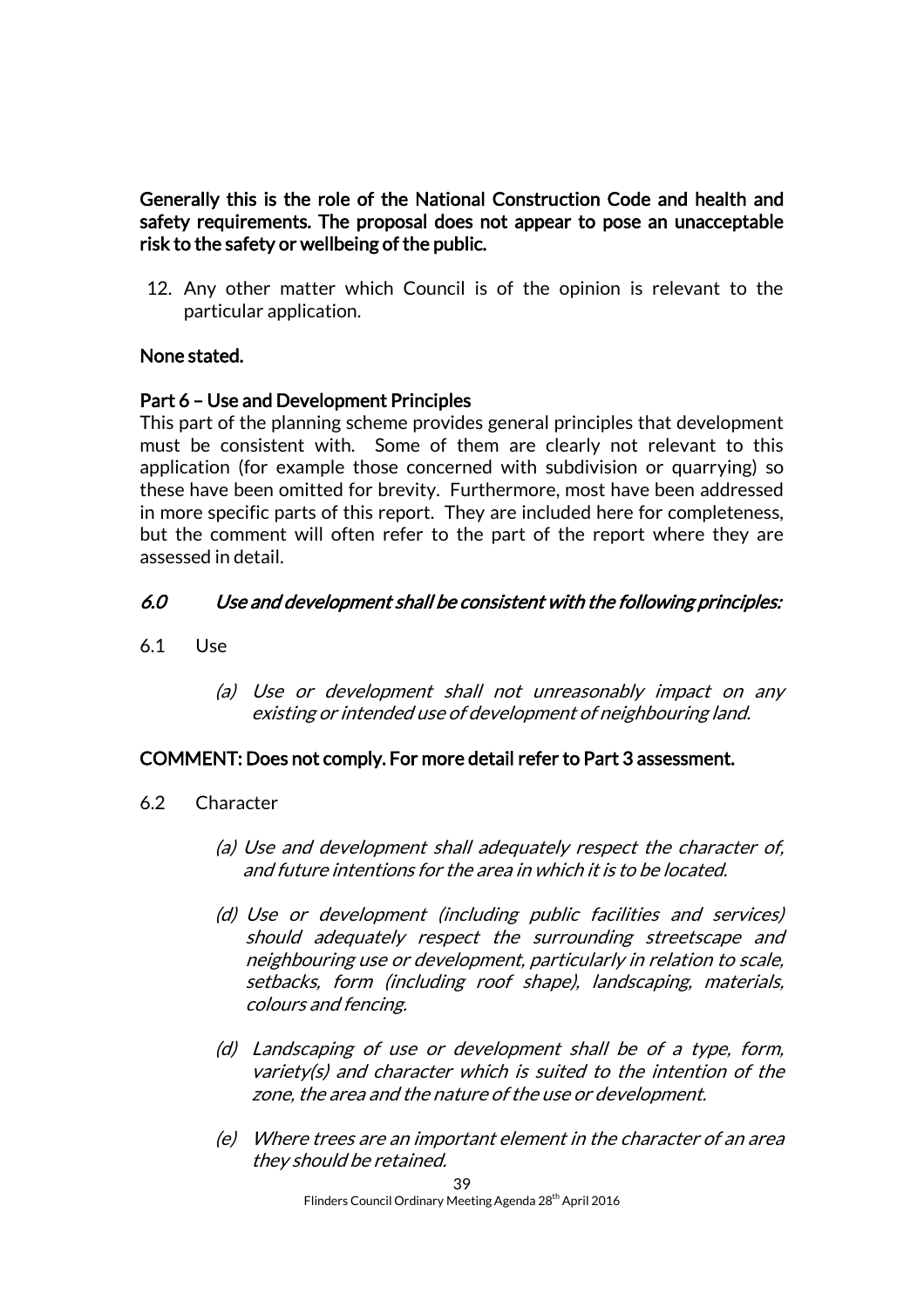(f) Signs shall be consistent in type, scale and location, with the intention of the zone, the streetscape and the building or structure on which they are positioned or to which they otherwise relate.

### COMMENT: Does not comply. For more detail refer to Part 3 assessment.

- 6.4 Environment
	- (a) Use or development shall not be allowed to detrimentally affect the environment. All areas and sensitive ecological and/or visual areas in particular, shall be developed in a manner and to an extent which is consistent with the protection of the values of the area.
	- (b) Use or Development and land management practices shall be directed towards achieving environmental sustainability, biodiversity and ecological balance, and avoiding environmental damage such as soil erosion, coastal dune erosion, loss of important animal and plant species and increases in vermin populations.
	- (c) Use or Development shall not be located in areas of unacceptable risk (e.g. from fire, flood or landslip). In situations where risk may exist, use and development shall be appropriately sited and designed to provide an acceptable level of protection and safety for future users. In particular.
		- i. Lands subject to flood risk are those subject to a greater than one in a 100 year flood interval (1% probability), and land, the natural surface level of which is below 3 metres Australian Height Datum (AHD); and
		- ii. Land which comprises soils of known or suspected instability, has a slope greater than 1 in 4, or is filled or reclaimed land, are deemed to constitute an unstable land hazard; and
		- iii. Use and development in bushfire prone areas will comply with the provisions of Schedule 7 Development in Bushfire Prone Areas or some other provisions acceptable to Council and the Tasmania Fire Service.

### COMMENT: Complies. For more detail refer to Part 3 assessment.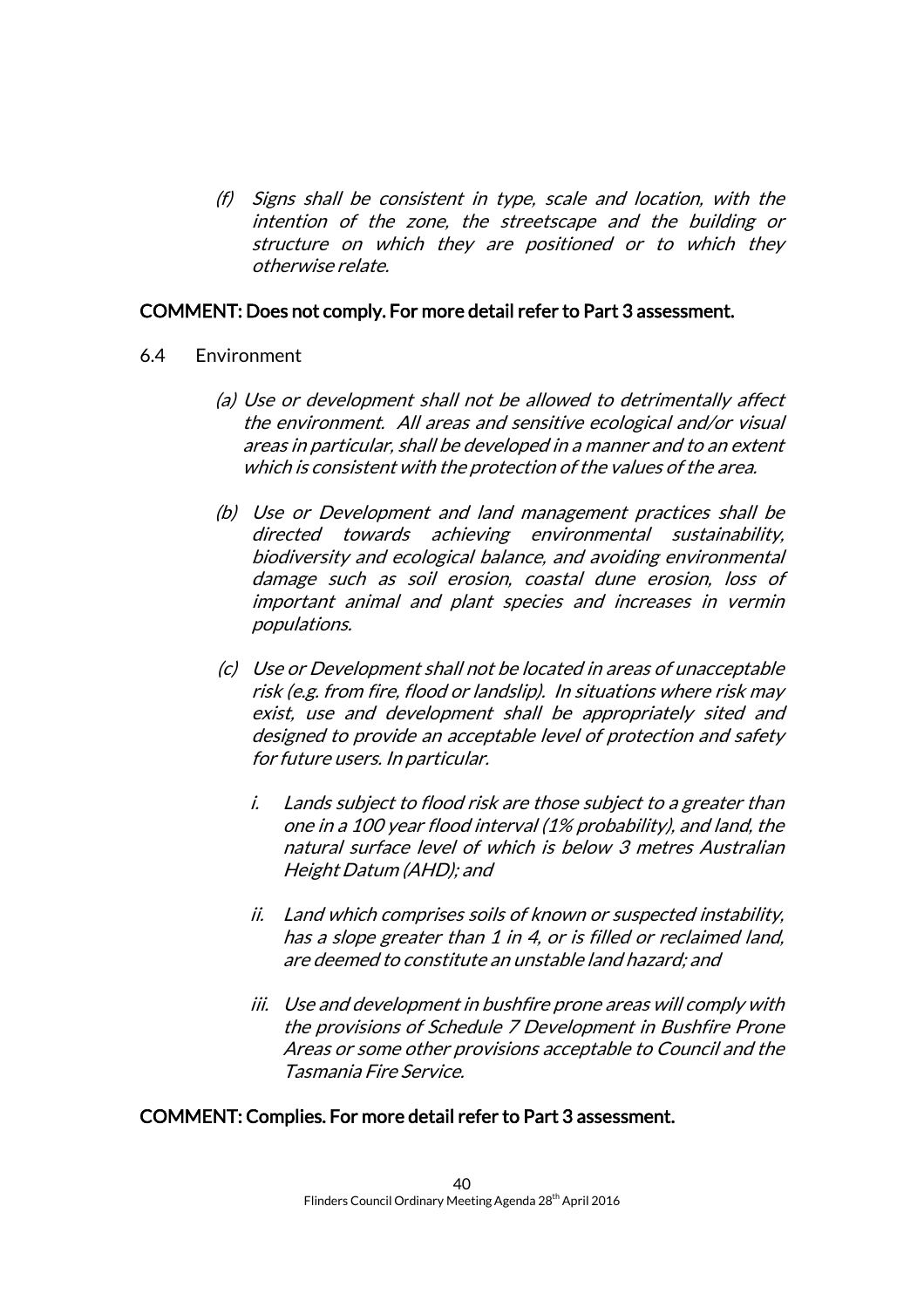- 6.6 Access and Parking
	- (b) All Use or Development shall provide satisfactory pedestrian and vehicular access which is suited to the volume and needs of future users.
	- (c) Buildings and spaces intended for public access shall provide for satisfactory use and access by the disabled; the requirements of the Building Regulations in relation to AS1428.1-1988 shall be met.
	- (h) New Use or Development shall provide a suitably constructed driveway of a width to provide for the safe ingress and egress of the anticipated volume of traffic associated with the Use or Development
	- (i) New Use or Development shall provide adequate car parking to provide for the demand it generates and shall be capable of being safely accessed.

COMMENT: Complies. In relation to (b) and (h), As the road used for access to the proposal – Main Street – is a State Government administered road, in accordance with Schedule 4.4 of the planning scheme, the application was referred to the Department of State Growth. They provided Council with written advice that they have no objection to the proposal, subject to the normal permit and design detail process. Criteria (c) will be subject of the building permit application. In relation to (i), the proposal is provided with four line-marked spaces. Two of these will be required for employees. It is likely most customers will park under the awning or on the hardstand to load their goods. The parking provision meets the requirement.

- 6.7 Services
	- (a) Use or Development shall be provided with adequate and appropriate services which are suited to the lifestyle requirements of people, the nature of the location, and the ability of the community to provide.
	- (c) In areas not serviced with water use or development shall provide adequate water supply and effluent disposal systems. Each dwelling shall provide a potable water storage facility (minimum capacity of 40kl) to provide for the anticipated number of occupants, and a wastewater disposal system approved by the Council's Environmental Health Officer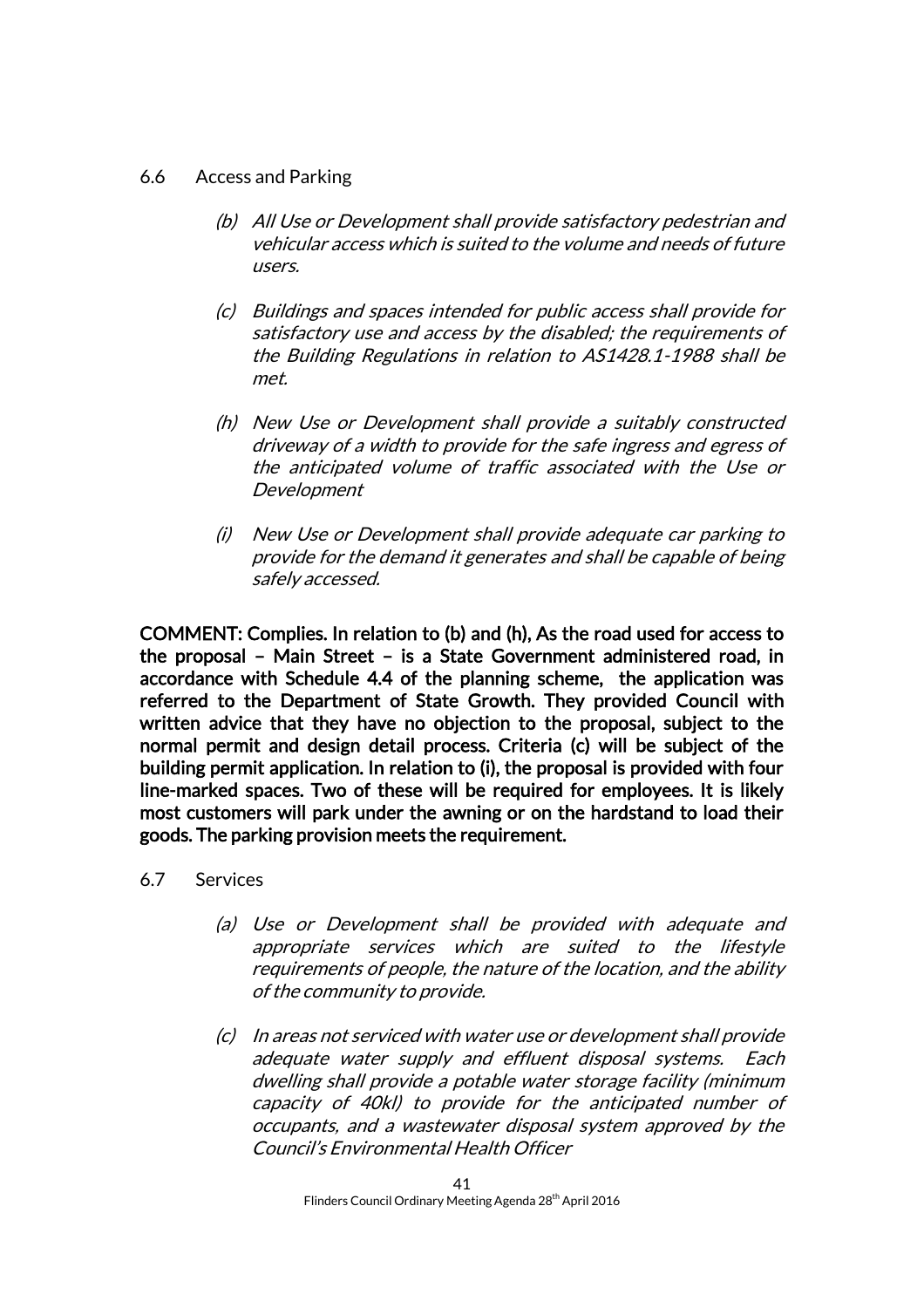- (e) Use or Development shall be appropriately sited, designed and constructed to avoid conflict with service mains (including telephone, power, sewer, water and irrigation channels/pipelines). Buildings shall not be erected over any service main or within any easement providing for same whether utilised or not.
- (f) Servicing systems shall use adequate and appropriate design methods and materials to ensure an acceptable life span and allow for adequate maintenance requirements.

### COMMENT: Complies. For more detail refer to Part 3 assessment.

- 6.8 Social Interest
	- 1. Use or Development should demonstrate how it suits the community interest.
	- 2. Use or Development shall have adequate and appropriate types and levels of access to social facilities and services (eg. shops, government agencies, telecommunication, health services and educational facilities).

COMMENT: In relation to 1., the ability of residents to collect their freight is obviously in the community interest, particularly on an island such as Flinders. This currently takes place in the port itself and moving the depot to the subject site does not affect the community interest either positively or negatively. If external circumstances result in the closure of the port location, then approving this depot as the only Furneaux Freight depot in Lady Barron does suit the community interest. The proposal meets Clause 2 as the site is in the centre of Lady Barron.

- 6.9 Administration.
	- (b) Use or Development proposals should only be approved where the cost to the public of providing and maintaining services is not exceeded by the economic benefit of the use or development to the community.
	- (c) In considering any proposal, Council shall obtain the advice and opinion of other relevant group(s), individual(s) or organisation(s) with direct interest in the proposal.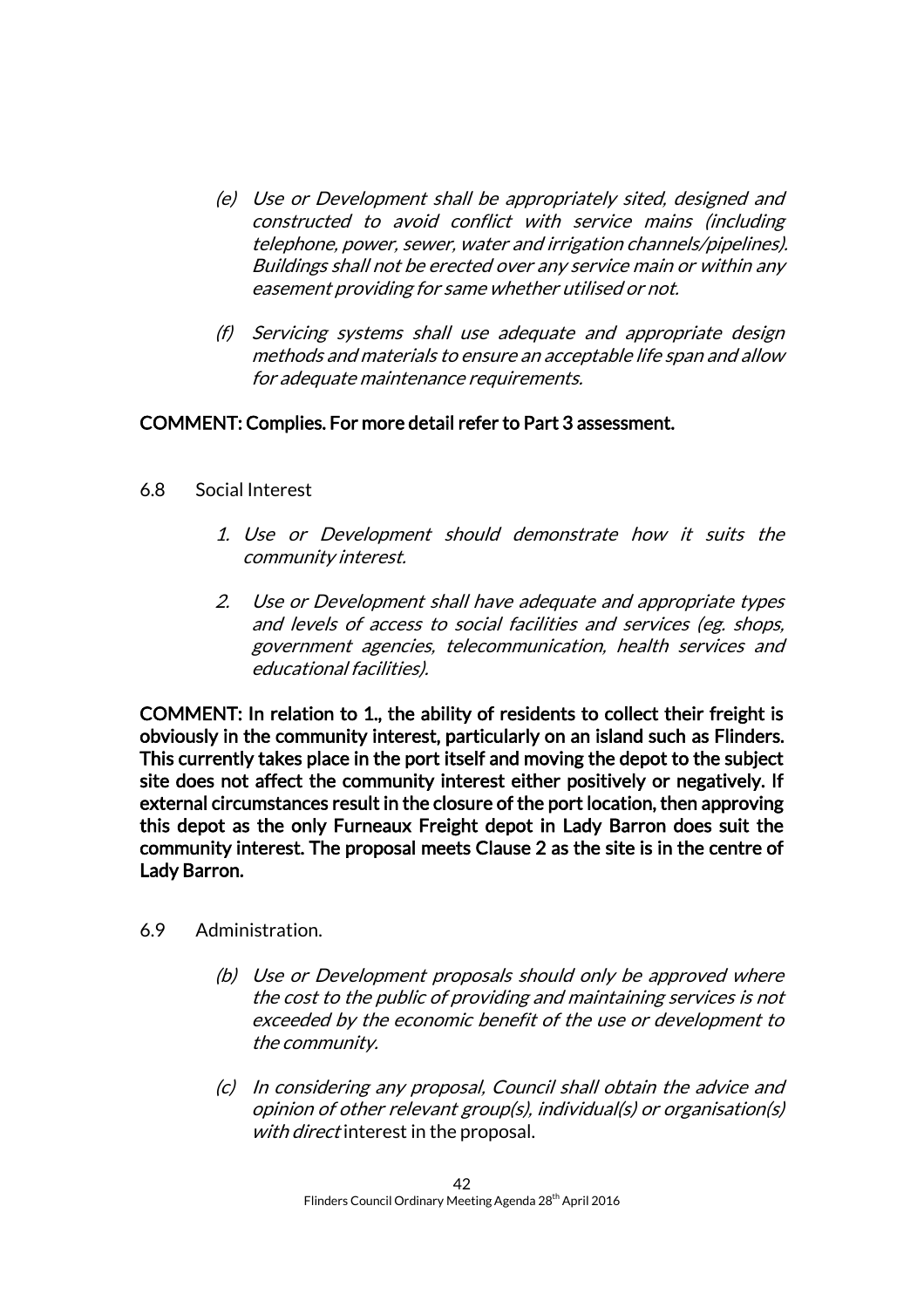(d) A Development Plan for an integrated development may be prepared and adopted by Council for any area in this Scheme,

COMMENT: In relation to (b), this is largely a privately financed undertaking. However, Council has agreed to contribute to the necessary upgrades to the stormwater system in West Street. This may have had to happen in the future regardless, but is required for this application. In relation to (c), the application was referred to State Growth (see comments elsewhere in this report). The application was also notified under the statutory process. In relation to (d), a development plan has previously (in 2003) been prepared and forms part of the scheme as Schedule 9 – Lady Barron Commercial Zone Development Plan. An assessment against it is made elsewhere in this report.

### Part 7 Special Area Provisions

### 7.5 Shorelines, Water Bodies and Watercourses

In considering an application for Use or Development in Shorelines, Water Bodies and Watercourses and whether to impose conditions Council shall consider the following matters:

- a) The siting, orientation, setback, bulk, form, height, scale, materials and external finishes of buildings and structures
- b) The impact upon water quality, foreshore or streamside vegetation and wildlife habitat of building, clearing, excavation, effluent disposal, access construction, fences, firebreaks or the deposition of fill;
- c) Whether land should be acquired by Council as a condition of subdivision or otherwise, to protect the items listed in Schedule 3;
- d) Whether additional fencing or any other special works or practices are required to protect the items listed in Schedule 3;
- e) The design, content and location of signage and interpretative displays.

COMMENTS: The subject site is 80m (and the building 90m) from the coast and separated from it by a road and a strip of commercial zoned properties. For this reason, it is not considered that any conditions are required in relation to a), c), d) or e). Clause b) is relevant in relation to effluent disposal. The proposal has a large sealed hardstand area (3050m $^2$ ) which will be used by trucks, forklifts and cars. A composting or chemical staff toilet is proposal, which does not produce on-site effluent. The application states an oil and grease arrestor will be installed to control water quality. The satisfactory design of this shall form a permit condition.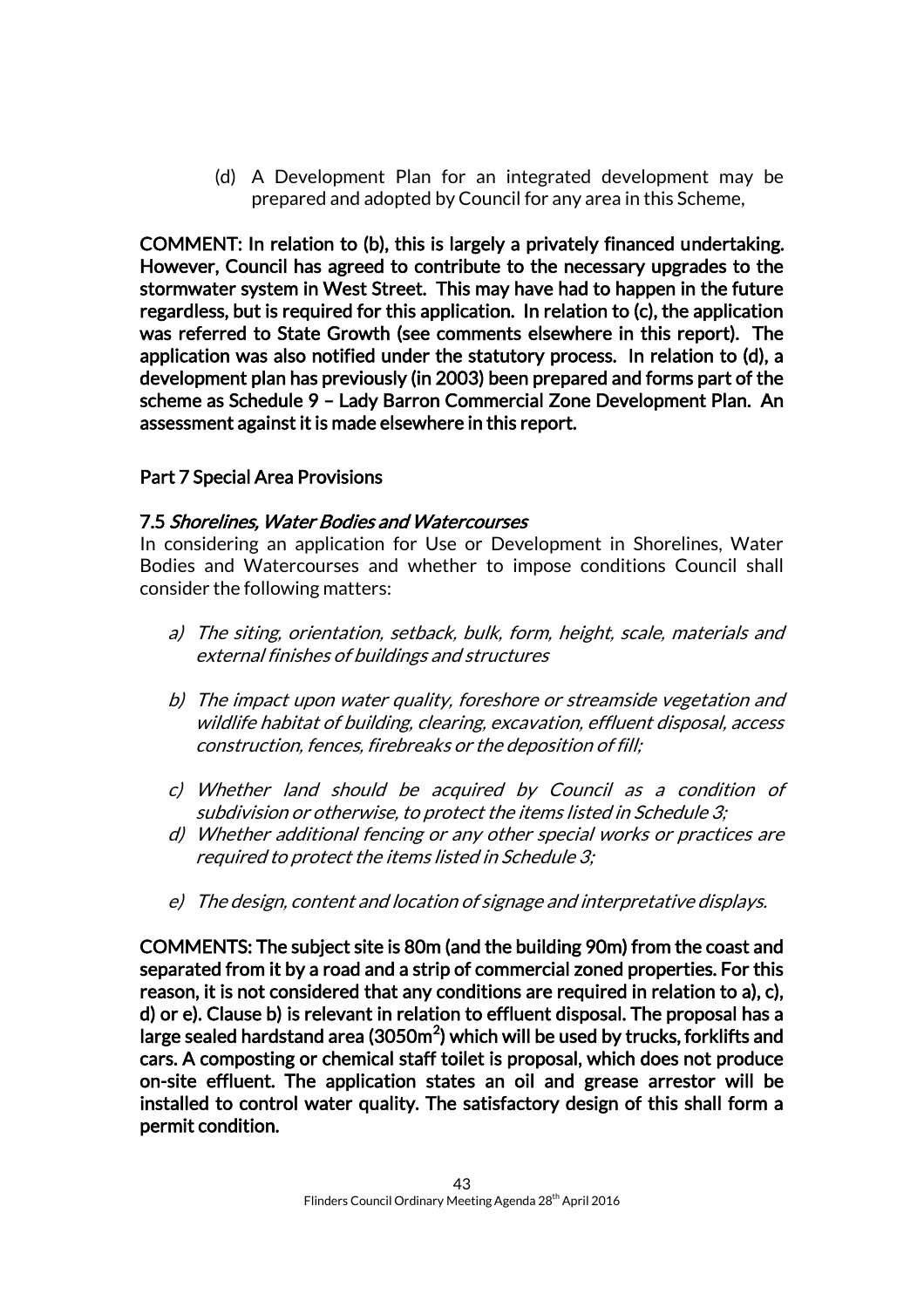### CONCLUSION:

The proposal is not supported primarily due to the noise (and light) impact on neighbouring residential uses. This is a 24 hour operation, with its peak daily use regularly occurring in hours in the middle of the night.

Furthermore, the Lady Barron Commercial Zone Development Plan clearly sets a direction for the use and development of this site. It is for a town centre, which the proposal is not consistent with.

The 14 representations are clear and consistent. They raise objections consistent with the reasons for refusal.

### STATUTORY REQUIREMENT:

The application was advertised for 14 days in accordance with the Act.

### POLICY/STRATEGIC IMPLICATIONS:

The following strategic focus areas in the *Flinders Council Strategic Plan 2015* are relevant:

#### Strategic Focus Area 1: Population Growth

Focusing on strategies, projects and policy initiatives that support the community, economic development, innovation and investment attraction.

COMMENT: The proposal is consistent with this focus area. The proposal is a project initiative that supports the community, economic development, innovation and investment attraction.

### Strategic Focus Area 2: Infrastructure and Services

An Islands' specific approach to planning and delivery to ensure community and environmental values are maintained.

COMMENT: The relevant community values are embodied in the development plan that applies to the land. The proposal is not consistent with this plan. The impact of tree removal has an impact on the environment/streetscape, although the trees themselves are not a threatened species or otherwise protected by the planning scheme. Provided the oil and grease arrestor in the stormwater disposal system is designed and installed properly, the impact on the environment can be limited (this can be a permit condition).

### Strategic Focus Area 5: Liveability

Protect, improve and promote the safety, creativity, health and wellbeing of the Islands' communities.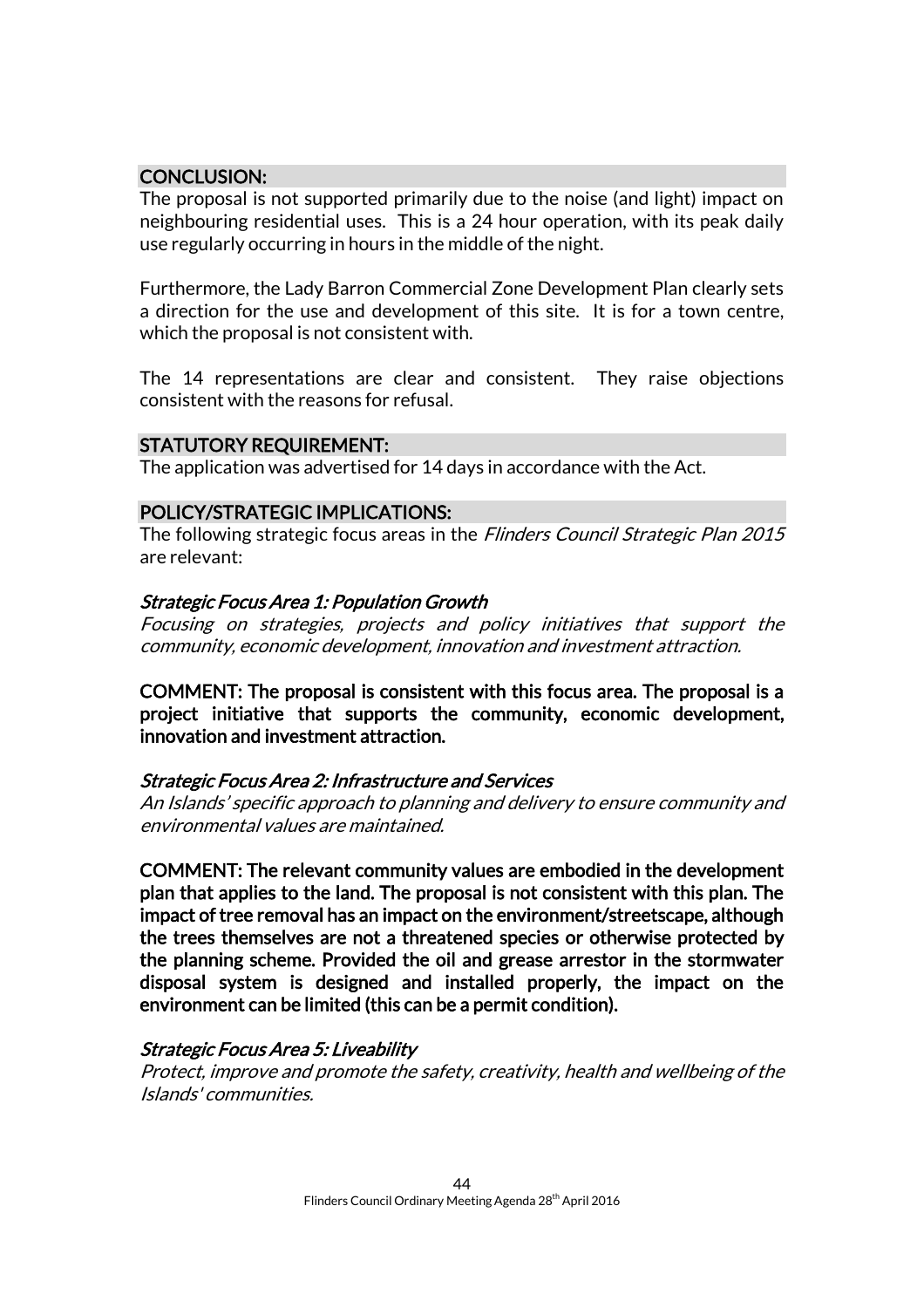COMMENT: The impact of noise and light emissions from the proposal on neighbouring residential areas is such that the health and wellbeing of the community is not improved or promoted.

### BUDGET AND FINANCIAL IMPLICATIONS:

Council has agreed to contribute to the cost of the stormwater piping in West Street.

### OFFICER'S RECOMMENDATION:

That the application for a transport depot, by Furneaux Freight Pty. Ltd. At 12- 14 Main Street, Lady Barron (CTs: 134743/5 & 216180/6) be REFUSED for the following reasons:

- 1. The variation of the first development standard under S9.3 Land Use in the Lady Barron Commercial Zone Development Plan has been assessed as not being supported by the zone intent or desired zone character and zone guidelines.
- 2. The variation of the third development standard under *S9.4 Built Form* in the Lady Barron Commercial Zone Development Plan has been assessed as not being supported by the development plan intent.
- 3. The variation of the third development standard under *S9.6 Landscape* Values in the Lady Barron Commercial Zone Development Plan has been assessed as not being supported by the relevant objective.

### DECISION:

The Council will now conclude its meeting as a Planning Authority under Section 25 of the Local Government (Meeting Procedures) Regulations 2015.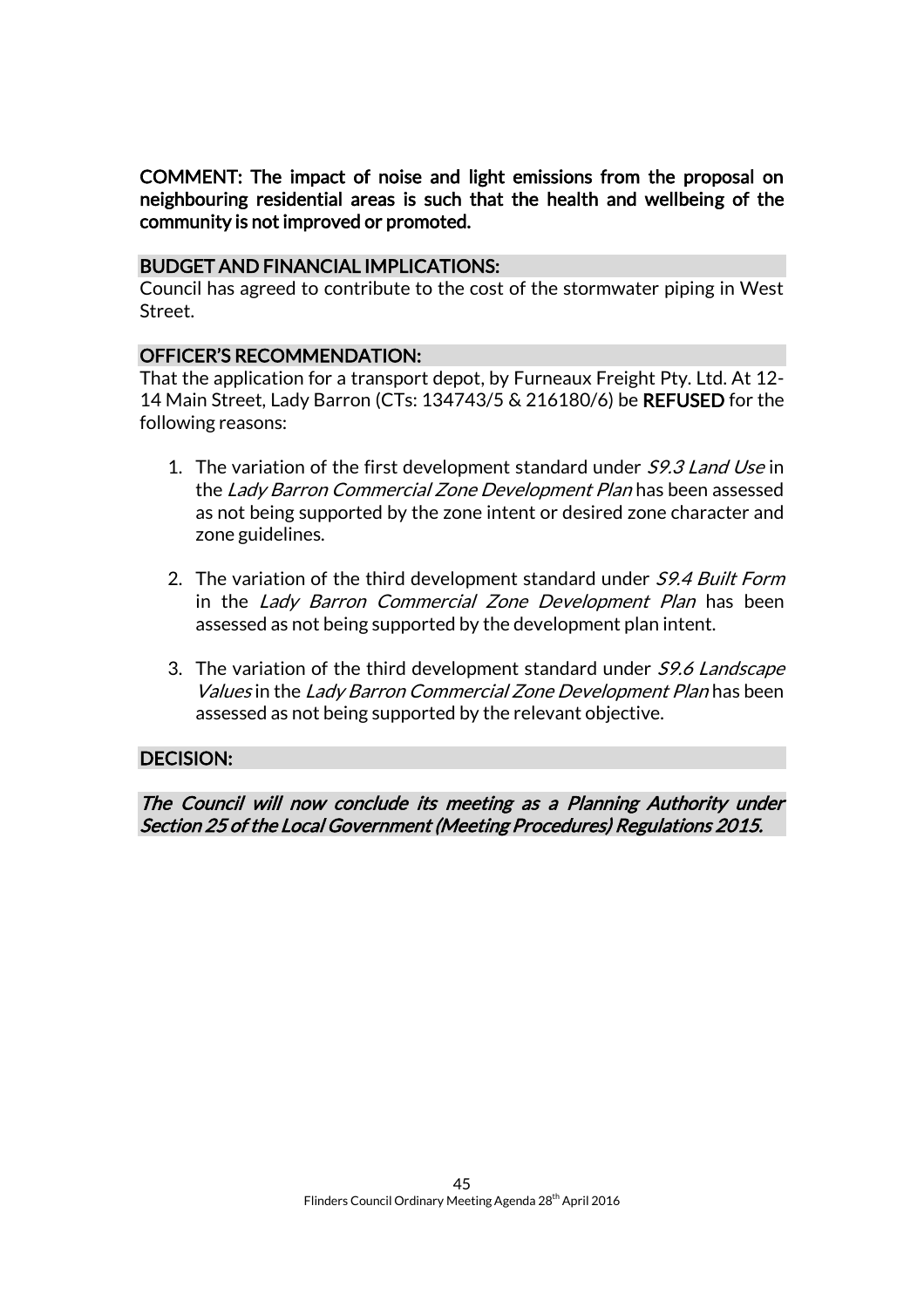| <b>ACTION</b>            | Information                                   |
|--------------------------|-----------------------------------------------|
| <b>PROPONENT</b>         | <b>Council Officer</b>                        |
| <b>OFFICER</b>           | Jacci Viney, Development Services Coordinator |
| <b>FILE REFERENCE</b>    | DSV/0300                                      |
| <b>ASSOCIATED PAPERS</b> | Annexure 6: Development Application Report -  |
|                          | March 2016                                    |

### INTRODUCTION:

The purpose of this report is to provide Councillors with an update of the applications which have been dealt with by the Planning Department for the month of March as per the council motion 249.09.2015, passed at the  $24<sup>th</sup>$ September 2015 Council Meeting.

Council has requested that the planning consultancy service (West Tamar Council) provide this detail to Council on a monthly basis.

### PREVIOUS COUNCIL CONSIDERATION:

Some items may have been considered at meetings of Council while the remainder have been approved under delegation by the General Manager.

### OFFICER'S REPORT:

Refer to Annexure 6 Development Application Report – March 2016, provided by West Tamar Council.

### VOTING REQUIREMENTS:

Simple Majority

### OFFICER'S RECOMMENDATION:

That the report be received.

### DECISION:

That Council receives the Development Applications Report for March 2016.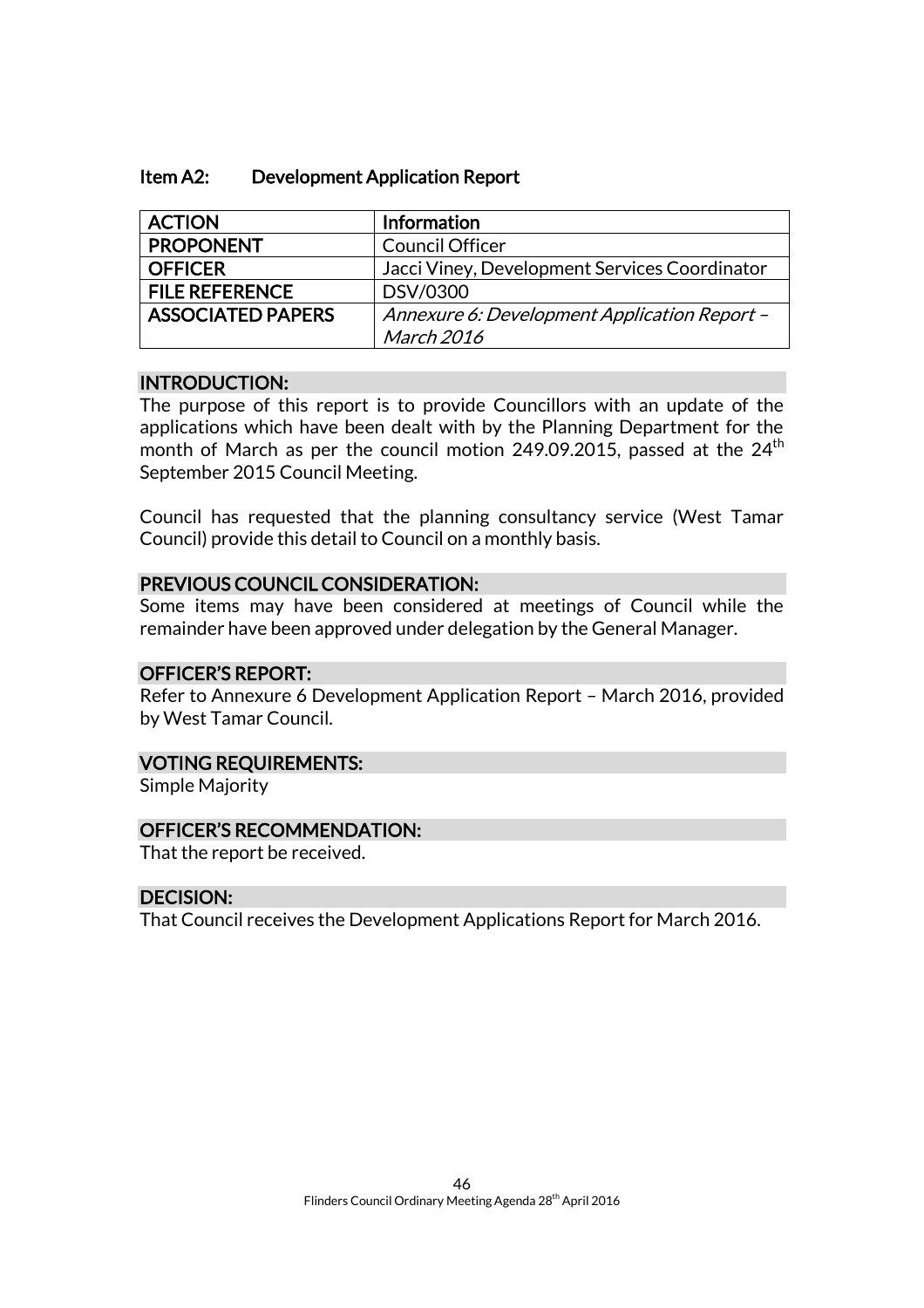### B. NOTICE OF MOTIONS

### Item B1: Notice of Motion from Mayor Carol Cox – Feasibility Study for the Flinders Island Sports and RSL Club

| <b>ACTION</b>            | <b>Decision</b>                             |
|--------------------------|---------------------------------------------|
| <b>PROPONENT</b>         | Mayor Carol Cox                             |
| <b>OFFICER</b>           | Raoul Harper, General Manager               |
| <b>FILE REFERENCE</b>    | CSV/1500                                    |
| <b>ASSOCIATED PAPERS</b> | Annexure 7: Dock 4 Architects proposal (for |
|                          | elected members only)                       |

### NOTICE OF MOTION:

That Council allocates the required funding for the General Manager to engage Dock 4 Architects to deliver a feasibility study for the Flinders Island Sports and RSL Club as per the project proposal provided by Dock 4 Architects.

### COUNCILLOR'S REPORT:

This motion is brought forward to Councillors to confirm the expenditure of funds as allocated in the 2015-16 Capital Budget that is subject to the note "that any proposal is still to be decided by Council" (Motion 26.02.2016).

At the time of setting the 2015-16 budget and at the budget review, Councillors had a desire to see the Flinders Island Sports and RSL Club become sustainable although a defined project had not yet been developed as to how this might occur.

As background, for a long time the Flinders Island Sports & RSL Club ("the Club") has relied upon volunteer labour to maintain the golf course and bowls green as well as the Clubhouse itself. In more recent years it has become more onerous as the volunteers have aged and become less able to fulfil the duties required. The Clubhouse has become very tired and independent surveys have highlighted the need for substantial works to be carried out in the short term.

Accordingly, the Club put out a number of feelers to find an investor who would be interested in developing some of the unused land within the Club's boundaries with the aim of developing an income stream to fund the maintenance of the Club's facilities. Several potential investors looked at this opportunity but with the current economic climate nothing concrete developed.

It was with this background that the Club committee approached Council to see if there was any possibility of entering into a joint venture which would not only secure the future of the Club but also provide facilities which Council and the Community could benefit from in both the short and long term.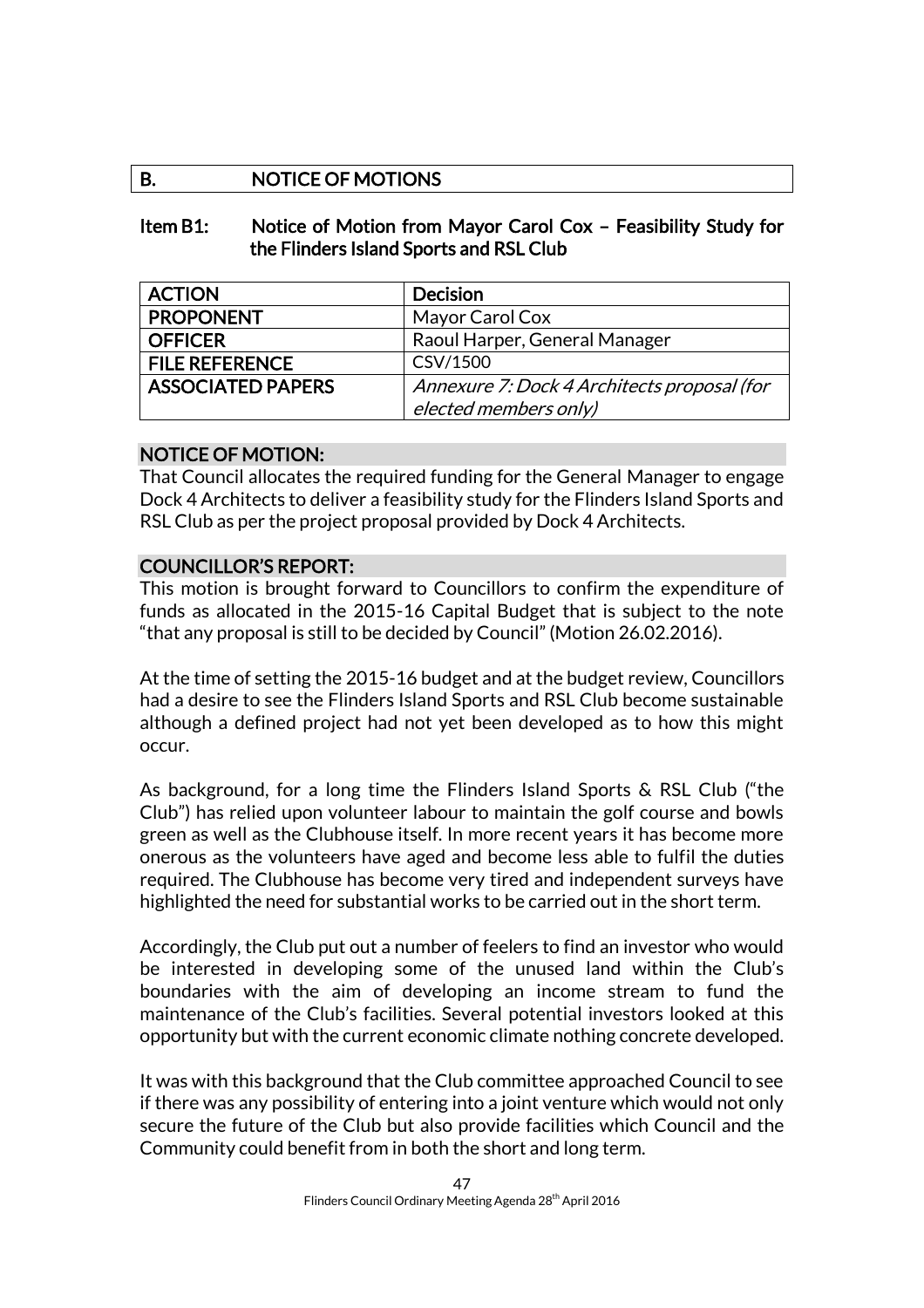In the financial year 2014-2015 Council agreed to allocate \$50,000 to enable Council to work with the Club to find a solution to the requirements of both parties. As a result of this the General Manager has spoken with a number of architectural firms to gain an insight into what they believe the best approach would be for the site, Club, Community and Council. Many of them were excited by the potential of the project but to develop any proposal further Council needs to expend funds to have more than just discussions.

The general idea is to propose a development for the site that will enable the Club to develop an income. In discussions such possibilities as onsite housing, accommodation, a community hub of offices, health rooms, a commercial laundry, conference facilities and others have all been mentioned, but without further work by a professional in the area the concept will not develop past the discussion stage. Recognising the importance of the golf and bowls facilities to the Island, the Council allocated funds to develop such a proposal that could be used by the Sports & RSL Club to gain funding for development.

A framework for developing such a proposal has been put forward by Architect Giles Newstead from Dock4 for consideration. Giles knows the Island, owns property on the Island and has experience with large scale site master planning, business case development and prefab housing and has capacity within his firm to undertake this project.

I commend to the Councillors that the funding allocated in the 2015 - 2016 budget be applied to develop the proposal and thus enable the Sports & RSL Club to move forward towards a sustainable future.

### PREVIOUS COUNCIL CONSIDERATION:

| 13 <sup>th</sup> November 2013 | <b>Councillor Workshop</b> |
|--------------------------------|----------------------------|
| 21 <sup>st</sup> November 2013 | 693.11.2013                |
| $14th$ April 2016              | <b>Councillor Workshop</b> |

### OFFICER'S REPORT:

The Councillor's report provides significant detail and history of the challenges faced by the Flinders Island Sports and RSL Club and the role Council has played to date in assessing options to assist and working with the Club to develop ideas and concepts for the future.

Engaging a suitably qualified architectural practice with experience in undertaking investigations into the capabilities and capacities of the site and what options could be available to the Club (and potentially Council) architecturally and then cost these out and undertake a full business case to inform the future decision making process is a considered and sensible approach.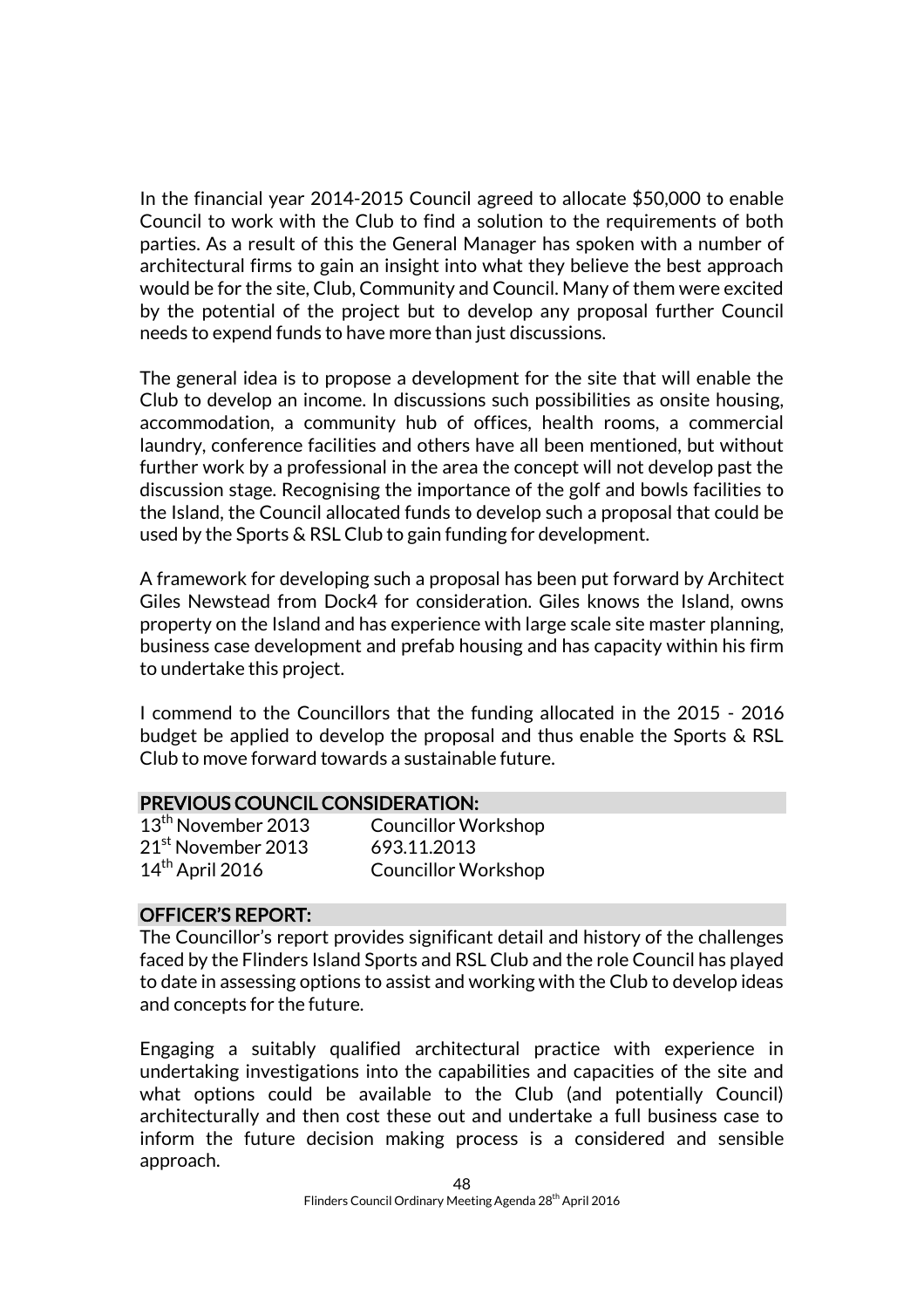The notice of motion is supported.

### STATUTORY REQUIREMENTS:

Local Government Act 1993

### POLICY/STRATEGIC IMPLICATIONS:

1. Population Growth - Focusing on strategies, projects and policy initiatives that support the community, economic development, innovation and investment attraction.

### BUDGET AND FINANCIAL IMPLICATIONS:

Council has allocated funds to complete the project in the 2015-2016 budget.

### RISK/LIABILITY:

Minimal

### VOTING REQUIREMENTS:

Simple Majority

### OFFICER'S RECOMMENDATION:

That Council allocate the required funding for the General Manager to engage Dock 4 Architects to deliver a feasibility study for the Flinders Island Sports and RSL Club as per the project proposal provided by Dock 4 Architects.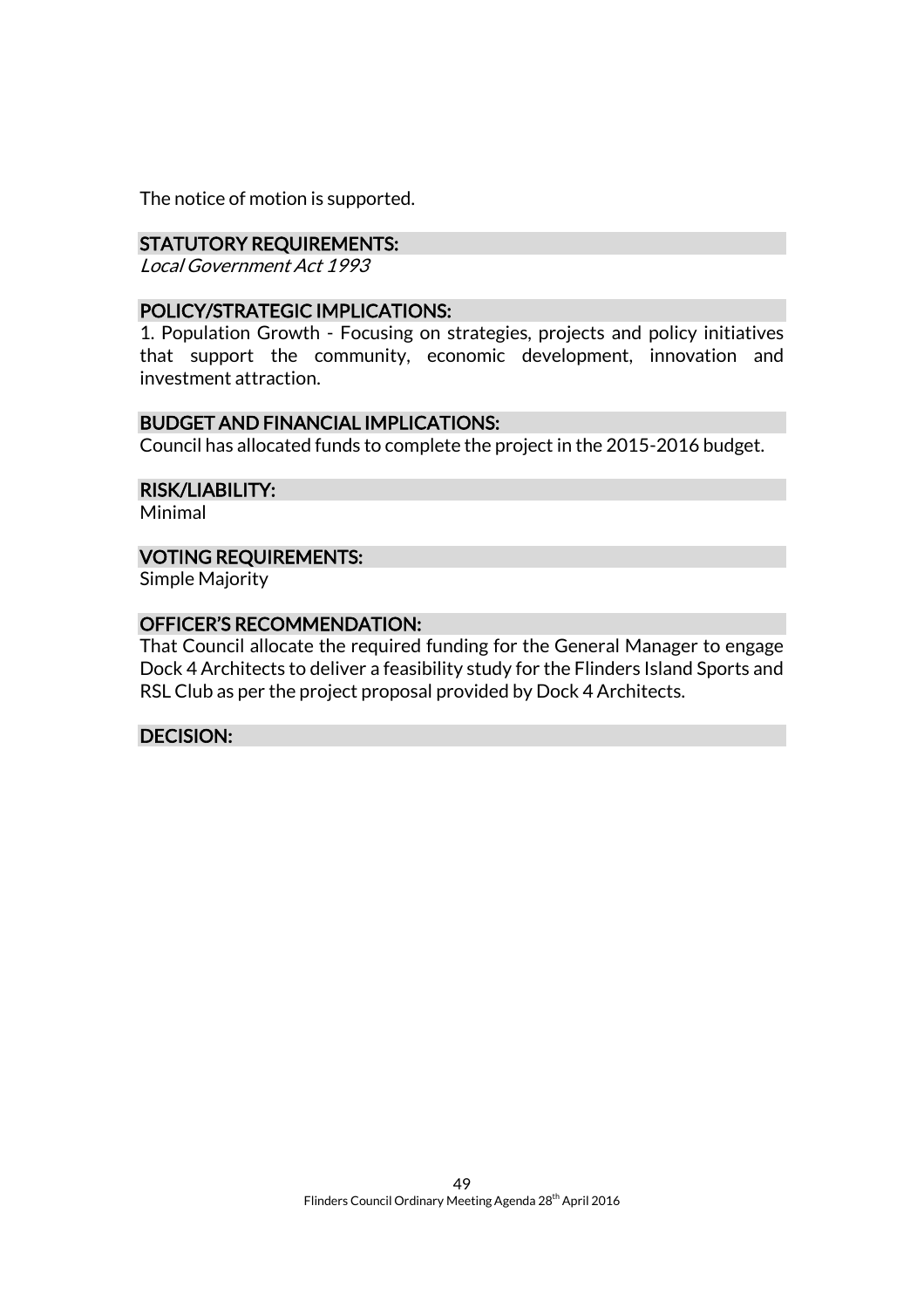### C. CORPORATE SERVICES

### Item C1: Quarterly Financial Report for January – March 2016

| <b>ACTION</b>            | Information                                    |
|--------------------------|------------------------------------------------|
| <b>PROPONENT</b>         | <b>Council Officer</b>                         |
| <b>OFFICER</b>           | Sophie Pitchford, Corporate Services Manager   |
| <b>FILE REFERENCE</b>    | FIN/0100, ADM/0600                             |
| <b>ASSOCIATED PAPERS</b> | Annexure 8: $3^d$ Quarterly Financial Report - |
|                          | January-March 2016                             |

#### INTRODUCTION:

Presented to Council is the third Quarterly Financial Report for the period commencing  $1^{st}$  January 2016 and ending  $31^{st}$  March 2016.

### PREVIOUS COUNCIL CONSIDERATION:

Council considers the Quarterly Financial Report on a quarterly basis.

#### OFFICER'S REPORT:

The report structure provides a summary of income and expenditure for the third quarter across all departmental divisions as individual finance reports. The Statement of Comprehensive Income includes actuals from the previous financial year, for comparison against current actuals, as well as the revised 2015/16 Annual Budget.

The Capital Works Report highlights each project and the expenditure incurred to date as well as projects carried forward as Works in Progress arising from the previous financial year.

### STATUTORY REQUIREMENT:

Local Government Act 1993

#### POLICY/STRATEGIC IMPLICATIONS:

4.0 Strategic, Efficient and Effective Organisation - Responding to risks and opportunities.

### BUDGET AND FINANCIAL IMPLICATIONS:

Annual Plan – all areas

### RISK/LIABILITY:

No foreseen risks or legal obligations identified as a result of the financial report.

### VOTING REQUIREMENTS:

Simple Majority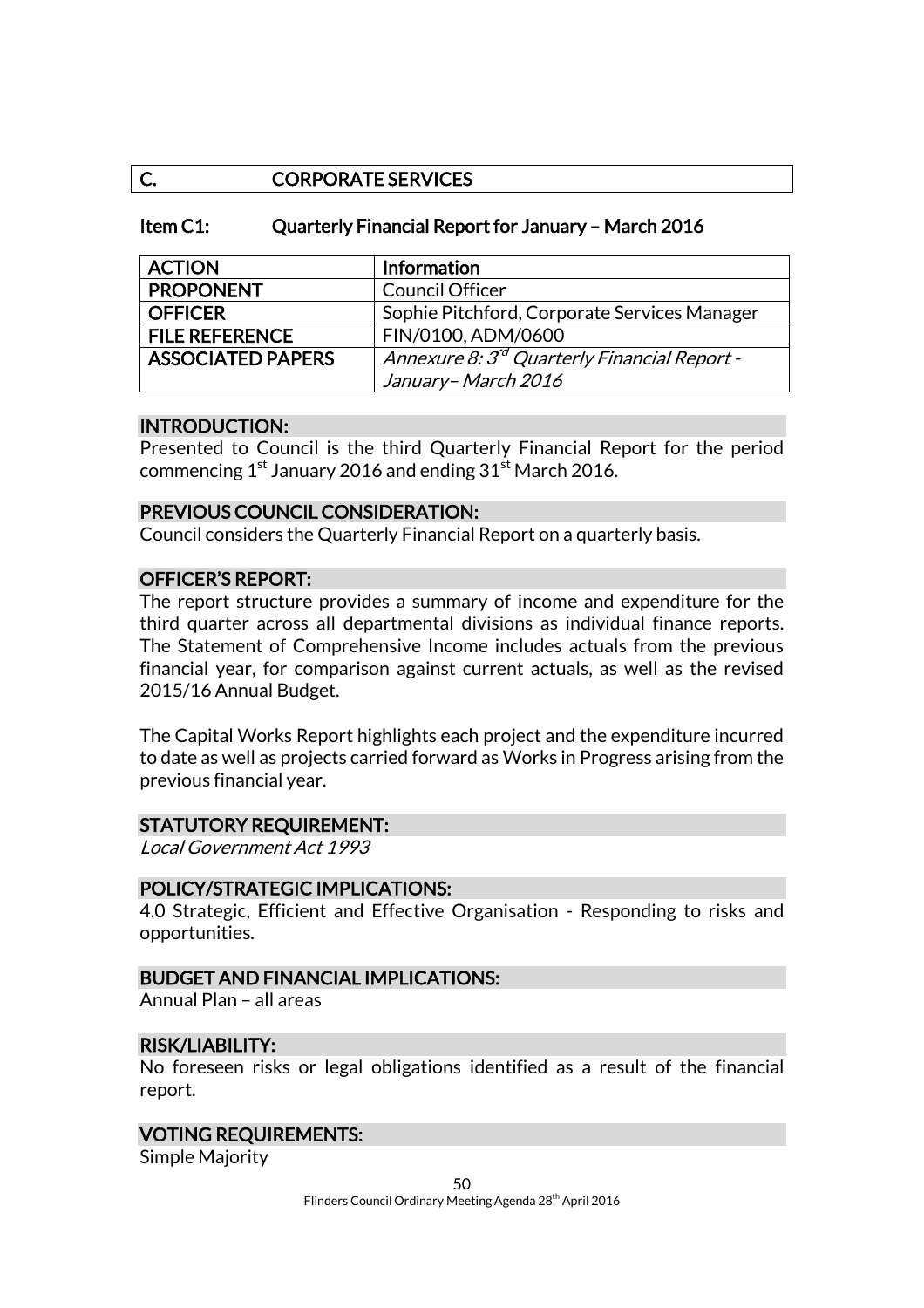### OFFICER'S RECOMMENDATION:

That the Quarterly Financial Report for the period commencing  $1^\mathrm{st}$  January 2016 and ending  $31^{\rm st}$  March 2016 be received and accepted.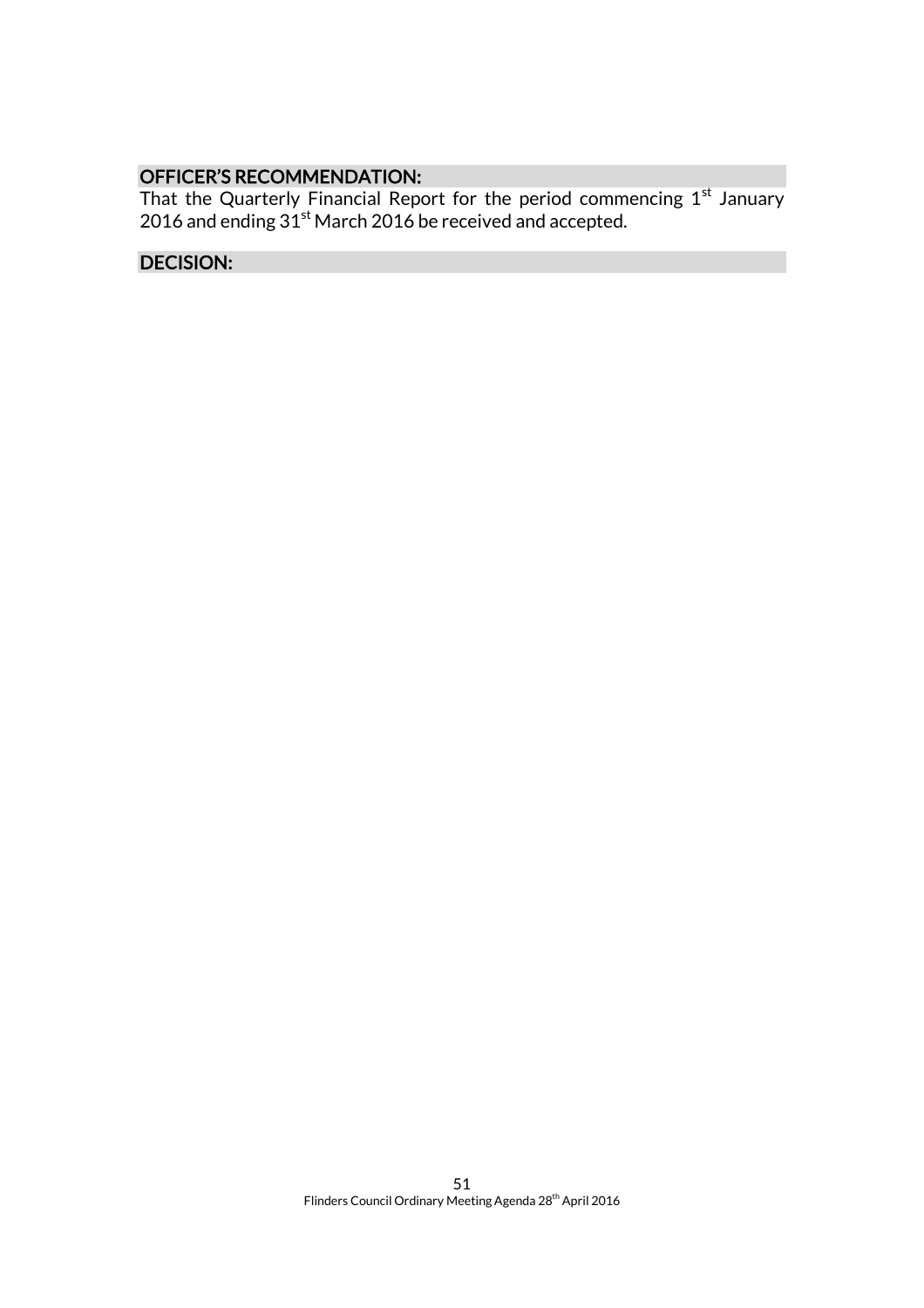### D. **GOVERNANCE**

### Item D1: Council's 3<sup>rd</sup> Quarterly Report

| <b>ACTION</b>            | <b>Information</b>                                     |
|--------------------------|--------------------------------------------------------|
| <b>PROPONENT</b>         | <b>Council Officer</b>                                 |
| <b>OFFICER</b>           | Raoul Harper, General Manager                          |
| <b>FILE REFERENCE</b>    | COU/0600                                               |
| <b>ASSOCIATED PAPERS</b> | Annexure 9: Council's 3 <sup>rd</sup> Quarterly Report |
|                          | (January - March 2016)                                 |

#### INTRODUCTION:

The purpose of this report is to provide Councillors with an update of the various actions taken by the whole of Council for the third quarter of the financial year.

#### PREVIOUS COUNCIL CONSIDERATION:

Previously provided as a departmental monthly report then departmental quarterly reports.

#### OFFICER'S REPORT:

Please read Annexure 9 - Council's 3<sup>rd</sup> Quarterly Report (January - March 2016).

### VOTING REQUIREMENTS:

Simple Majority

#### OFFICER'S RECOMMENDATION:

That the Council's 3<sup>rd</sup> Quarterly Report (January - March 2016) be received and accepted by Council.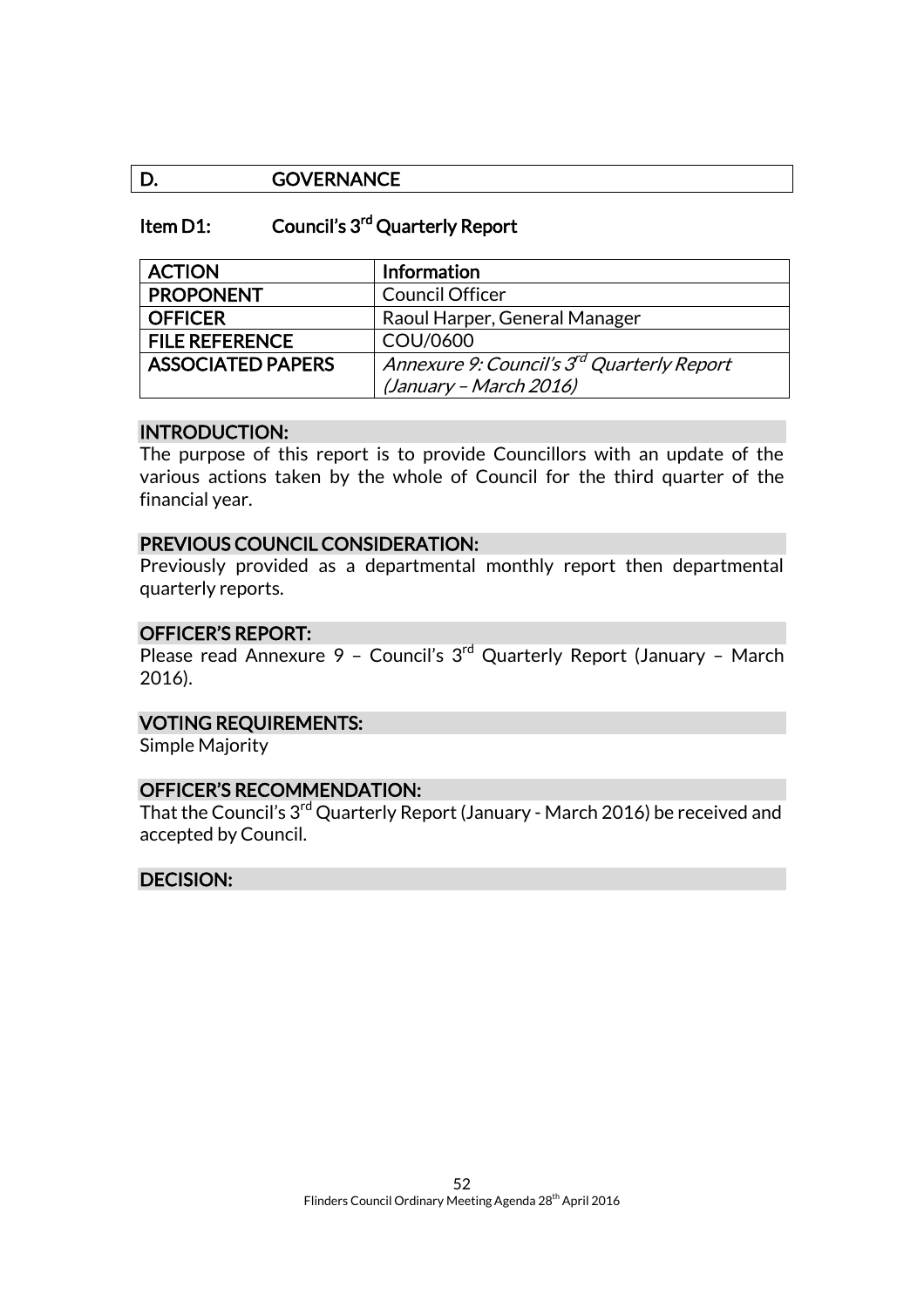#### Item D2: Councillor Resolution Report

| <b>ACTION</b>            | <b>Information</b>                              |
|--------------------------|-------------------------------------------------|
| <b>PROPONENT</b>         | <b>Council Officer</b>                          |
| <b>OFFICER</b>           | Raoul Harper, General Manager                   |
| <b>FILE REFERENCE</b>    | COU/0600                                        |
| <b>ASSOCIATED PAPERS</b> | Annexure 10: Councillor Resolution Report April |
|                          | 2016                                            |

#### INTRODUCTION:

This report identifies the actions taken and actual costs associated with implementing resolutions passed by elected members up to April 2016.

### PREVIOUS COUNCIL CONSIDERATION:

The report is presented on a monthly basis.

### OFFICER'S REPORT:

Please read Annexure 10 – Councillor Resolution Report April 2016.

### VOTING REQUIREMENTS:

Simple Majority

### OFFICER'S RECOMMENDATION:

That the Councillor Resolution Report April 2016 be noted.